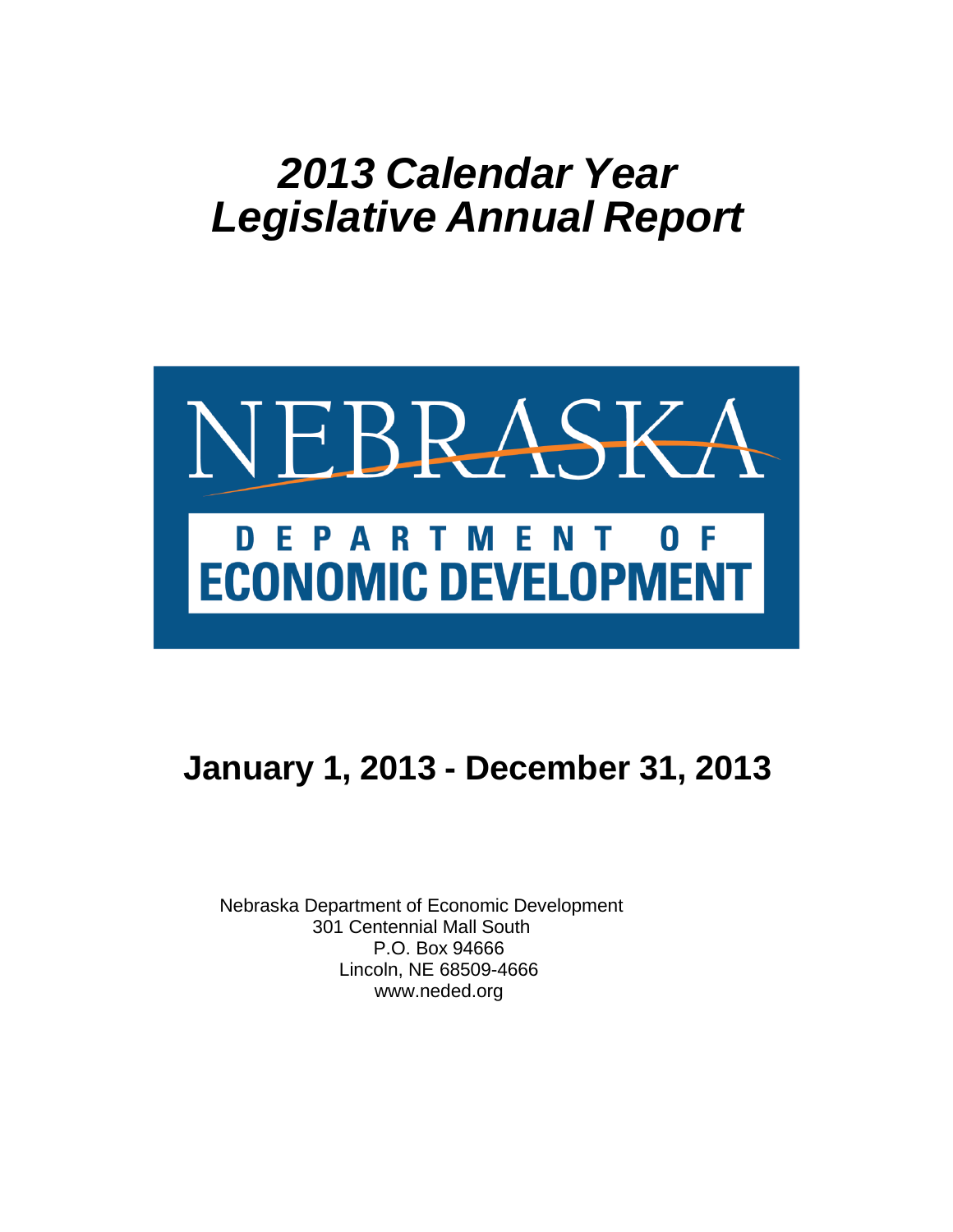

Dear Governor Heineman, Members of the Nebraska Legislature, and Fellow Nebraskans:

I present to you the last Nebraska Department of Economic Development 2013 Calendar Year Annual Report under my leadership. It has been my great honor and privilege to serve as your Director of the Nebraska Department of Economic Development for the past two years and as Commissioner of the Nebraska Department of Labor since 2008.

Featured here, by Nebraska State Statutes, are summarizations of the Department's programs including the Business Innovation Act, Civic and Community Center Financing Fund, Job Training and InternNE, Nebraska Affordable Housing Trust Fund, Nebraska Operational Assistance Act, and Site and Building Development Fund.

As you read along, you will see that the Department continues to provide a wide-ranging scope of outstanding and comprehensive programs and services designed to meet communities' at their most basic and immediate needs while supporting our State's overall objectives of economic growth and prosperity.

Sincerely,

Catherine D Ling

Catherine D. Lang **Director**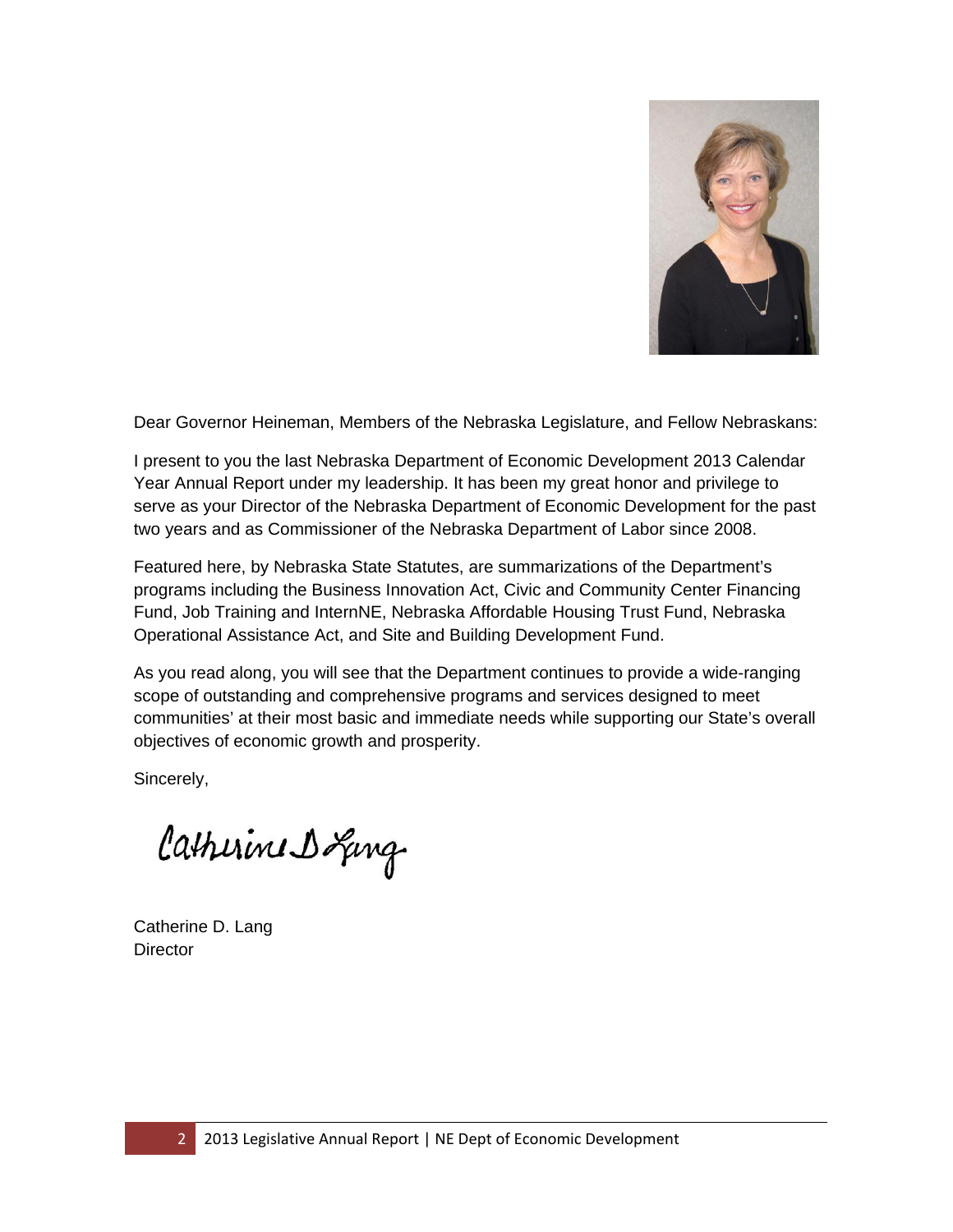### **Business Innovation Act**

The Business Innovation Act (BIA) provided grant funding or commercialization investment to more than 40 companies, helping spur entrepreneurship and support the transfer of Nebraska-based technology and innovation throughout Nebraska. Specifically, the BIA assisted high-growth, high technology companies, small businesses, and microenterprises that create wealth and quality jobs.

Through the BIA, DED provided more than \$5.5 million in funding and leveraged more than \$9 million in non-state investment for innovation projects. Through the Microenterprise Assistance Program, 152 new loans totaling \$1.8 million were made and 1,430 clients were served through technical assistance. Many BIA funding recipients have reported that the BIA funding allowed them to move forward with a project, product, or technology they otherwise would not have been able to advance, sped up commercialization, and led to job creation, increased revenue, and additional investment.

| Award               | Company                                        | <b>Amount</b>     | <b>Award Year</b> | Location    |
|---------------------|------------------------------------------------|-------------------|-------------------|-------------|
|                     | SBIR Phase 0 MultiMech Research & Develop      | \$<br>5,000       | 1/8/2013          | Omaha, NE   |
|                     | SBIR Phase 0 Green Schingle                    | \$<br>5,000       | 4/30/2013         | Omaha, NE   |
|                     | SBIR Phase 0 Pacific Engineering, Inc.         | \$<br>5,000       | 5/17/2013         | Roca, NE    |
|                     | SBIR Phase 0 Resonance Innovations             | \$<br>5,000       | 6/26/2013         | Lincoln, NE |
|                     | SBIR Phase 0   Vajra Instruments               | \$<br>5,000       | 6/26/2013         | Lincoln, NE |
| SBIR Phase I        | Wildsense, LLC                                 | \$<br>97,260      | 8/6/2013          | Lincoln, NE |
|                     | SBIR Phase 0 Crop Ventures, Inc.               | \$<br>4,600       | 8/22/2013         | Omaha, NE   |
| <b>SBIR Phase I</b> | 21st Century Systems                           | \$<br>97,431      | 9/18/2013         | Omaha, NE   |
|                     | SBIR Phase 0 Global Transaction Services Group | \$<br>5,000       | 10/16/2013        | Omaha, NE   |
| Total               |                                                | \$<br>229,291     |                   |             |
|                     |                                                |                   |                   |             |
|                     |                                                |                   |                   |             |
|                     | <b>Applications Received</b>                   | $12 \overline{ }$ |                   |             |
|                     | <b>Applications Approved</b>                   | 9                 |                   |             |

#### **SBIR**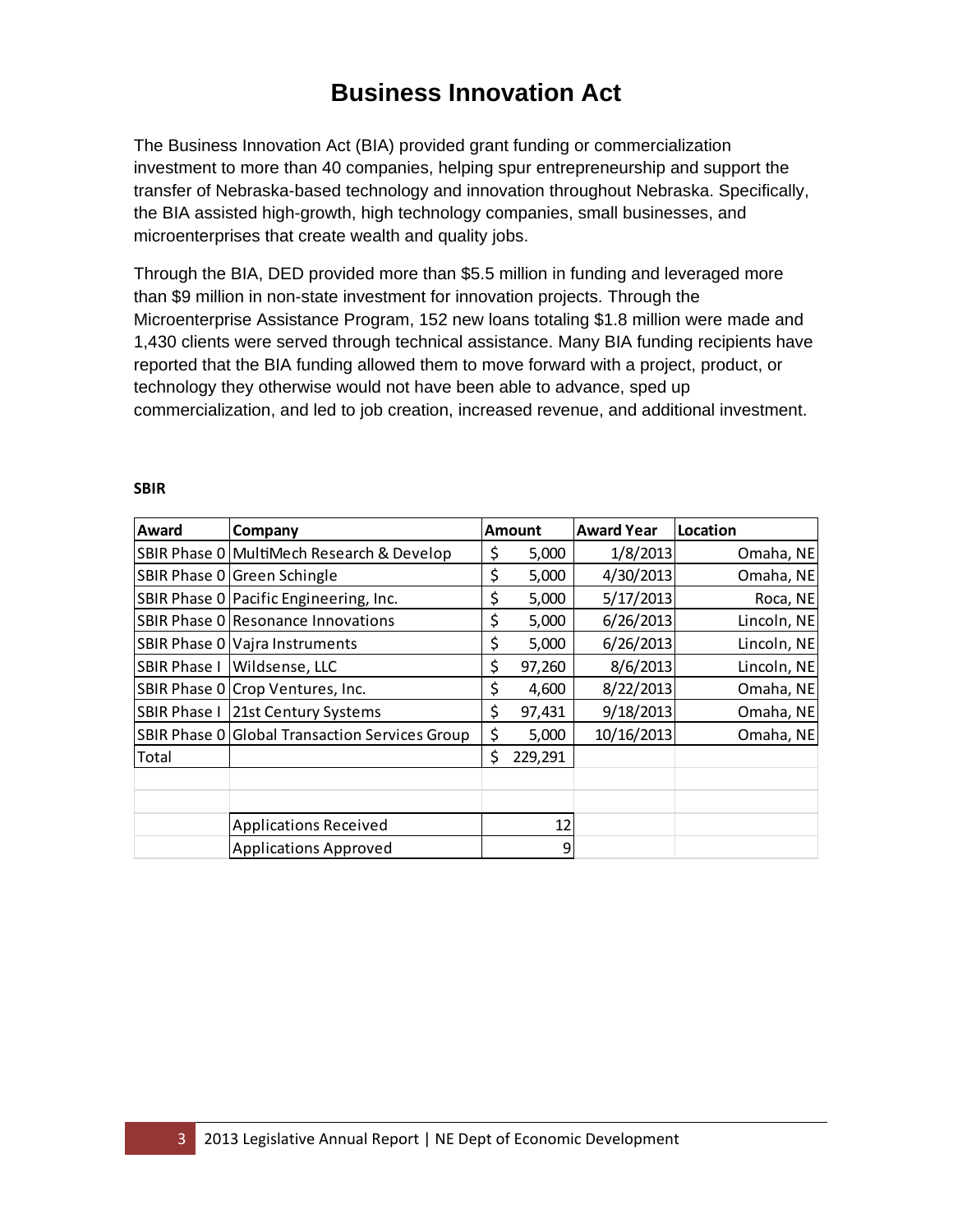### **Prototype**

| Award     | Company                      | <b>Amount</b> | <b>Award Year Location</b> |               |
|-----------|------------------------------|---------------|----------------------------|---------------|
| Prototype | Travefy                      | \$<br>45,413  | 1/6/2013                   | Lincoln, NE   |
| Prototype | Schingle                     | \$<br>50,000  | 2/27/2013                  | Omaha, NE     |
| Prototype | Sideline Agency, LLC         | \$<br>50,000  | 3/5/2013                   | Lincoln, NE   |
| Prototype | Vitru, Inc                   | \$<br>50,000  | 3/5/2013                   | Norfolk, NE   |
| Prototype | RaceNote, LLC                | \$<br>50,000  | 3/19/2013                  | Bellevue, NE  |
| Prototype | <b>Elliott Equipment</b>     | \$<br>50,000  | 3/25/2013                  | Omaha, NE     |
| Prototype | EcSell, Inc.                 | \$<br>50,000  | 4/10/2013                  | Lincoln, NE   |
| Prototype | <b>Prime Communications</b>  | \$<br>50,000  | 4/10/2013                  | Elkhorn, NE   |
|           | Grandjoin, Inc. DBA Link     |               |                            |               |
| Prototype | the Docs                     | \$<br>50,000  | 4/22/2013                  | Omaha, NE     |
| Prototype | Magneticomm, Inc.            | \$<br>50,000  | 5/7/2013                   | Lincoln, NE   |
| Prototype | Opendorse                    | \$<br>50,000  | 5/15/2013                  | Lincoln, NE   |
| Prototype | AYMM dba Pickit              | \$<br>50,000  | 6/26/2013                  | Lincoln, NE   |
| Prototype | Hot Dot, Inc.                | \$<br>50,000  | 6/26/2013                  | Lincoln, NE   |
| Prototype | PipeWare Solutions           | \$<br>50,000  | 6/26/2013                  | Omaha, NE     |
| Prototype | Radux Devices, LLC           | \$<br>50,000  | 6/26/2013                  | Omaha, NE     |
| Prototype | Radux Devices, LLC           | \$<br>50,000  | 6/26/2013                  | Omaha, NE     |
| Prototype | <b>Storz Brewing Company</b> | \$<br>50,000  | 6/26/2013                  | Omaha, NE     |
| Prototype | Verde Martin                 | \$<br>50,000  | 6/26/2013                  | Omaha, NE     |
|           | <b>ProTransit Dermal</b>     |               |                            |               |
| Prototype | Therapy                      | \$<br>50,000  | 7/23/2013                  | Omaha, NE     |
| Prototype | Ace Ortho Solutions          | \$<br>21,700  | 8/8/2013                   | Benkelman, NE |
| Prototype | Pacific Engineering, Inc     | \$<br>32,867  | 8/16/2013                  | Roca, NE      |
| Total     |                              | \$<br>999,980 |                            |               |
|           |                              |               |                            |               |
|           |                              |               |                            |               |
|           | <b>Applications Received</b> | 48            |                            |               |
|           | <b>Applications Approved</b> | 21            |                            |               |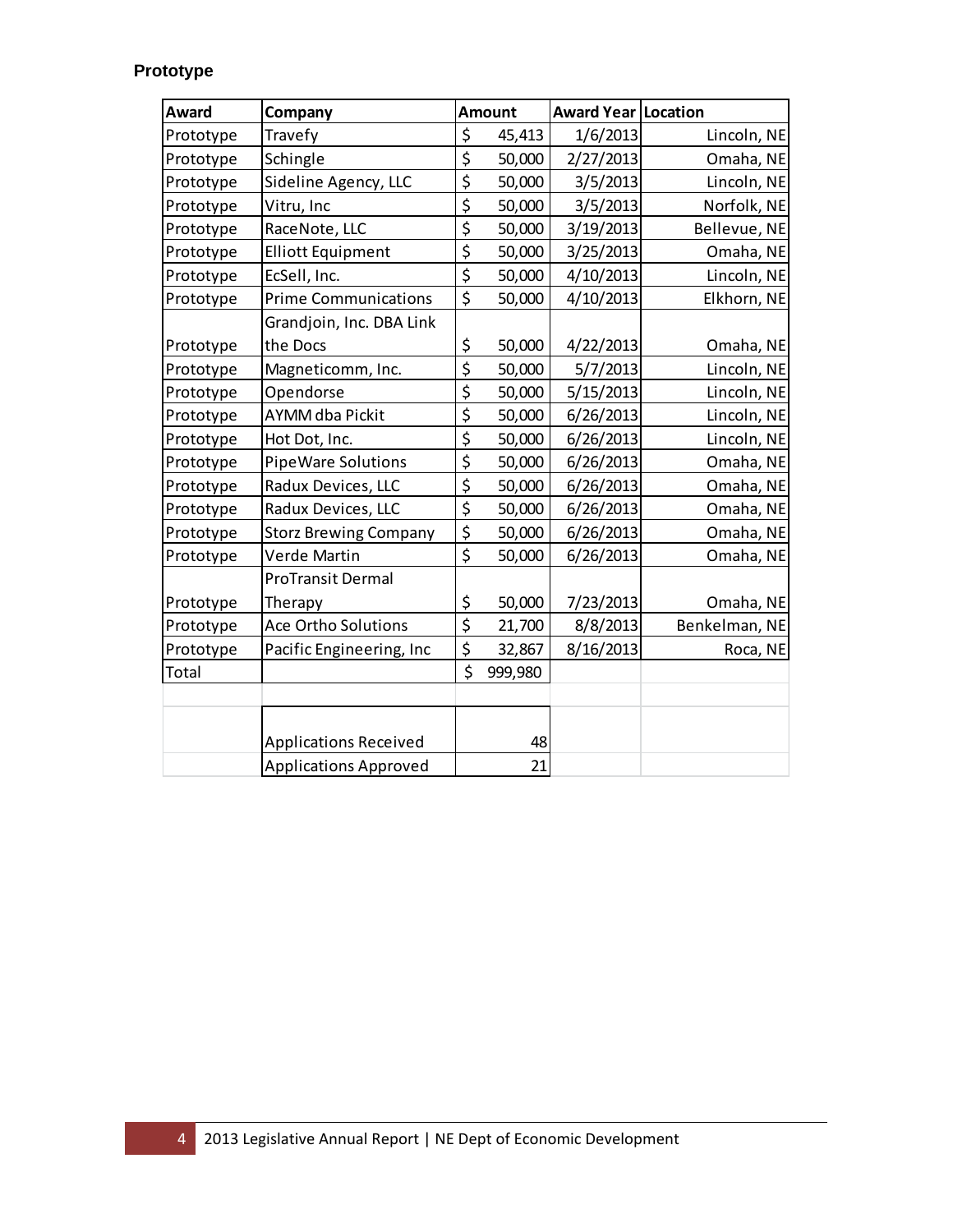#### **Academic R&D**

| Award                                   | Company                                          |     | <b>Amount</b> | <b>Award Year   Location</b> |                           |
|-----------------------------------------|--------------------------------------------------|-----|---------------|------------------------------|---------------------------|
| Academic R&D Phase I                    | <b>IEnbido</b>                                   | \$. | 100,000       |                              | 4/2/2013 Omaha, NE        |
| Academic R&D Phase I                    | <b>Trak Surgical Inc</b>                         | \$  | 100,000       |                              | 4/16/2013 Omaha, NE       |
| Academic R&D Phase I                    | Pellet Technology USA, LLC                       | \$  | 100,000       |                              | 4/16/2013 Gretna, NE      |
| Academic R&D Phase I                    | <b>BMaKK Corporation</b>                         | \$  | 46,500        |                              | 4/30/2013 Omaha, NE       |
| Academic R&D Phase I                    | <b>IVireo Resources</b>                          | \$  | 100,000       |                              | 5/14/2013 Plattsmouth, NE |
| Academic R&D Phase I                    | <b>IBastLab LLC</b>                              | \$  | 100,000       |                              | 6/28/2013 Omaha, NE       |
| Academic R&D Phase I                    | Global Transaction Services Group, Inc.          | \$  | 100,000       |                              | 7/23/2013 Omaha, NE       |
| Academic R&D Phase I Nova Green Tech    |                                                  | \$  | 100,000       |                              | 11/12/2013 Omaha, NE      |
| Academic R&D Phase I Radux Devices, LLC |                                                  | \$  | 100,000       |                              | 11/12/2013 Omaha, NE      |
|                                         | Academic R&D Phase II Firefly Health Innovations | Ś.  | 400,000       | 12/10/2013 Omaha, NE         |                           |
| Total                                   |                                                  |     | \$1,246,500   |                              |                           |
|                                         |                                                  |     |               |                              |                           |
| Applications received                   | 10                                               |     |               |                              |                           |
| Applications approved                   | 10 <sup>1</sup>                                  |     |               |                              |                           |

#### **Value Added-Ag**

| <b>Award</b>            | Project              | Company                                 | Awarded |           | lAward | Location                     |
|-------------------------|----------------------|-----------------------------------------|---------|-----------|--------|------------------------------|
| Value Added Agriculture | Prototype            | Rol Oyl                                 |         | 30,445    |        | 1/4/2013 Lincoln, NE         |
| Value Added Agriculture | Prototype            | LI-COR Biosciences                      |         | 50,000    |        | 1/28/2013 Lincoln, NE        |
| Value Added Agriculture | Prototype            | CropMetrics, LLC                        |         | 50,000    |        | 3/1/2013 North Bend, NE      |
| Value Added Agriculture | Prototype            | HuntForce, Inc.                         |         | 50,000    |        | 6/26/2013 Omaha, NE          |
| Value Added Agriculture |                      | Academic R&D Pellet Technology USA, LLC |         |           |        | 400,000 7/10/2013 Gretna, NE |
| Value Added Agriculture | Academic R&D ConAgra |                                         |         |           |        | 400,000 7/18/2013 Omaha, NE  |
| Value Added Agriculture | Prototype            | Windcall Manufacturing, Inc.            |         | 50,000    |        | 9/6/2013 Venango, NE         |
| Total                   |                      |                                         |         | 1,030,445 |        |                              |

#### **Commercialization**

| Award                 | Company              | Awarded       | Year | Location                |
|-----------------------|----------------------|---------------|------|-------------------------|
| Commercialization     | <b>Trak Surgical</b> | \$<br>500,000 |      | 2/13/2013 Omaha, NE     |
| Commercialization     | PHYND Technologies   | 500,000       |      | 3/19/2013   Kearney, NE |
| Commercialization     | Lodo Software, Inc.  | \$<br>500,000 |      | 10/29/2013 Omaha, NE    |
| Commercialization     | SequrComm, Inc.      | \$<br>500,000 |      | 12/17/2013 Lincoln, NE  |
| Total                 |                      | \$2,000,000   |      |                         |
|                       |                      |               |      |                         |
| Applications Received | 21                   |               |      |                         |
| Applications Approved |                      |               |      |                         |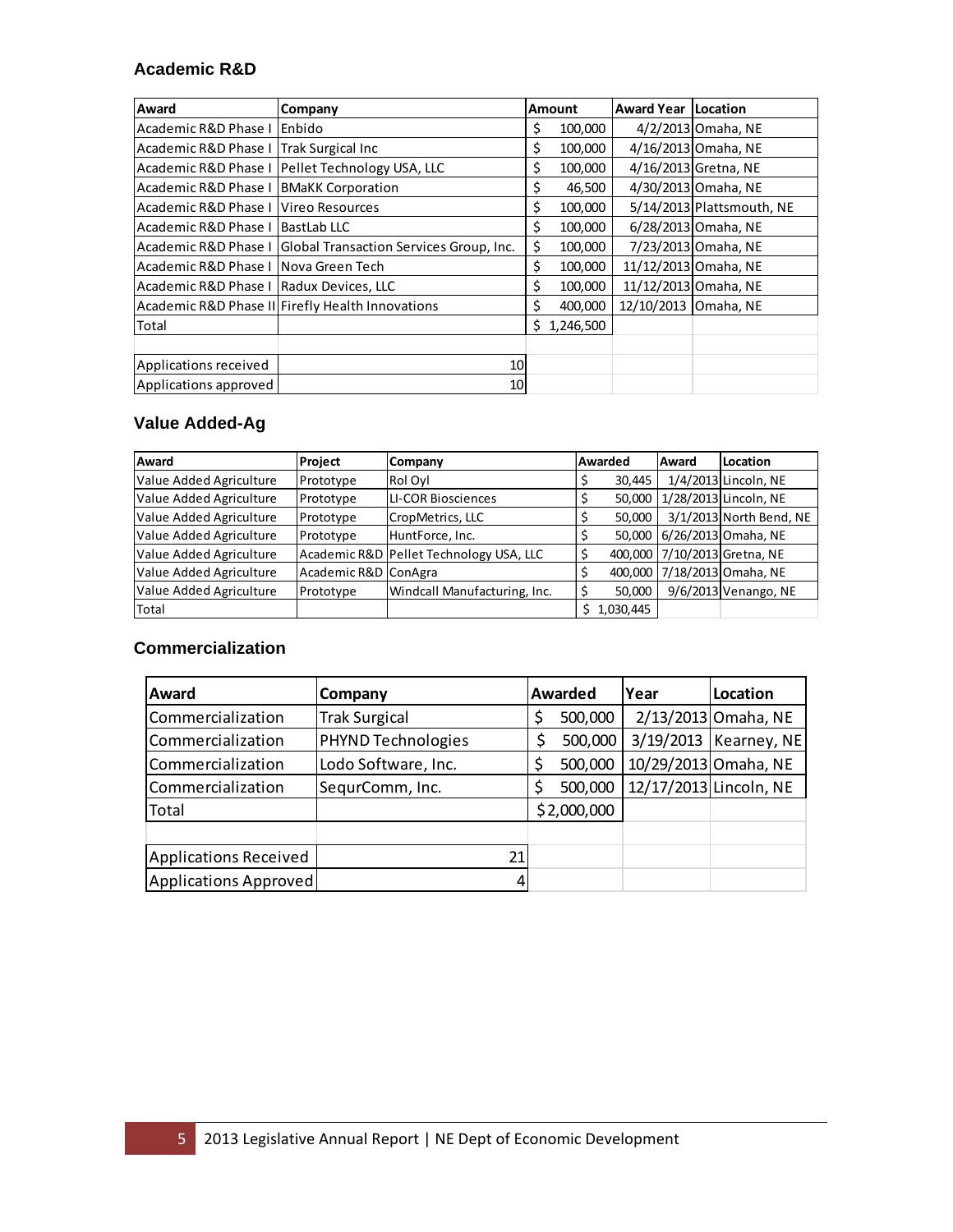### **Microenterprise**

| <b>Microenterprise Technical Assistance</b> |                |  |  |  |  |  |  |  |
|---------------------------------------------|----------------|--|--|--|--|--|--|--|
| Organization                                | <b>Awarded</b> |  |  |  |  |  |  |  |
| Nebraska Small Business Collaborative       | \$300,000      |  |  |  |  |  |  |  |
| Total                                       | \$300,000      |  |  |  |  |  |  |  |
|                                             |                |  |  |  |  |  |  |  |
| <b>Applications Received</b>                |                |  |  |  |  |  |  |  |
| <b>Applications Approved</b>                |                |  |  |  |  |  |  |  |
|                                             |                |  |  |  |  |  |  |  |
| Microontornrioco Micro Londing              |                |  |  |  |  |  |  |  |

| <b>Microenterpriese Micro-Lending</b> |           |  |  |  |  |  |  |  |
|---------------------------------------|-----------|--|--|--|--|--|--|--|
| Organization                          | Awarded   |  |  |  |  |  |  |  |
| Nebraska Enterprise Fund              | \$165,000 |  |  |  |  |  |  |  |
| Invest Nebraska                       | \$100,000 |  |  |  |  |  |  |  |
| Northeast Economic Development Inc.   | \$185,000 |  |  |  |  |  |  |  |
| <b>REAP</b>                           | \$250,000 |  |  |  |  |  |  |  |
| Total                                 | \$700,000 |  |  |  |  |  |  |  |
|                                       |           |  |  |  |  |  |  |  |
| Applications received                 |           |  |  |  |  |  |  |  |
| <b>Applications Approved</b>          |           |  |  |  |  |  |  |  |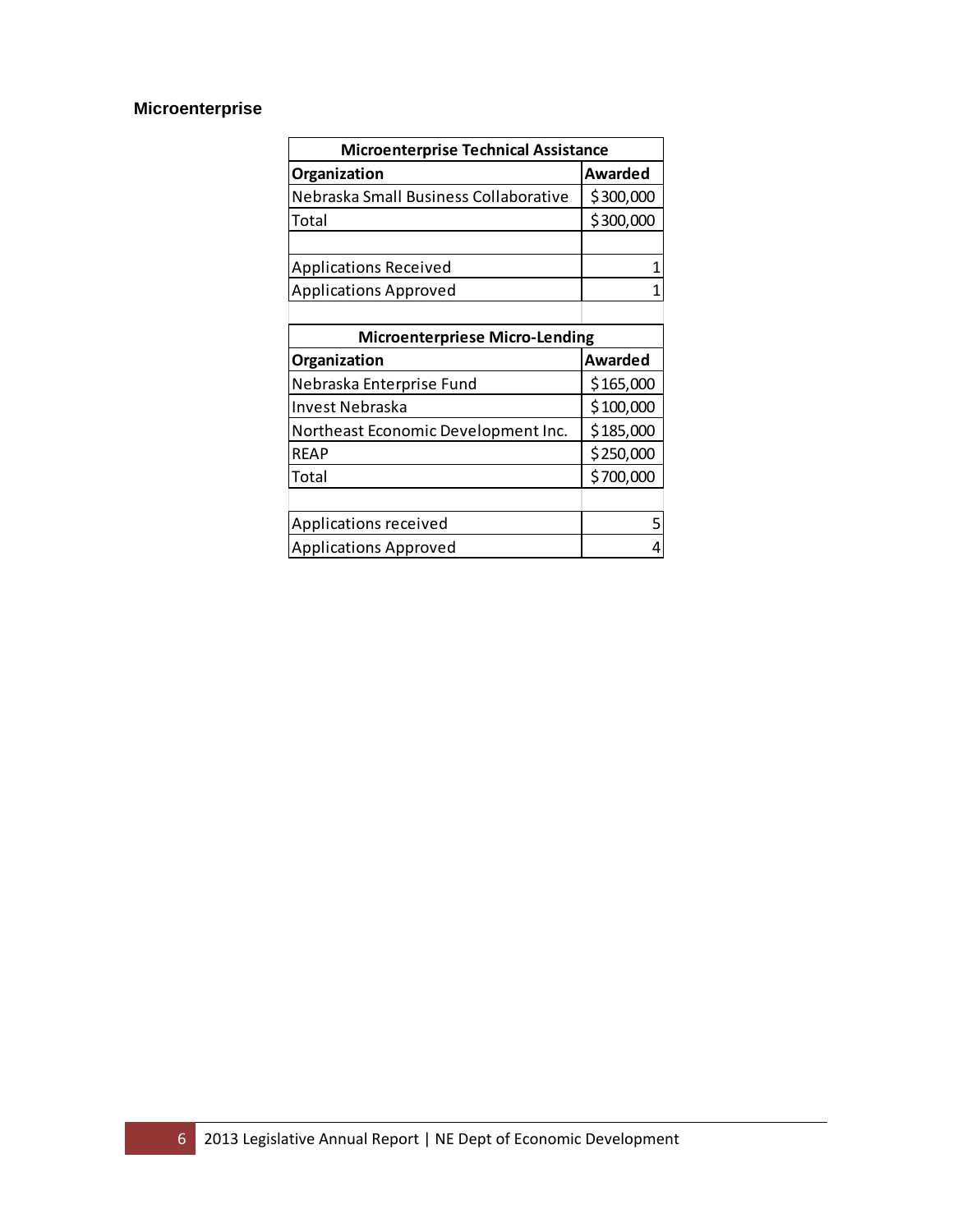### **Civic and Community Center Financing Fund**

After receiving 30 preliminary applications and 13 full applications, the Department of Economic Development awarded four Civic and Community Center Financing Fund (CCCFF) project in the 2013 project year. A total of \$869,862.58 was awarded to the cities of Ashland, Ogallala, Red Cloud, and York for projects related to the renovation and development of cultural and convention centers, respectively.

The City of Ashland was awarded \$119,862.58 to construct the Community Resource Center, a handicap-accessible library and senior center with a warming kitchen.

The City of Ogallala was awarded \$250,000 to construct the Flat Water Pavilion that covers the entire parking lot south of 2<sup>nd</sup> St, between East A and North Spruce Streets. The pavilion will be available for public events, such as farmers markets, concerts, craft shows, local school activities and entertainment events.

The City of Red Cloud was awarded \$250,000 to construct a handicap accessible addition to Auld Public Library.

The City of York was awarded \$250,000 to construct the 40,000 sq. ft. Holthus Convention Center with a large, front-covered portico and entry foyer for guests entering the center. Other features will include a large ballroom that accommodates up to 1,200 people, a board room and several meeting rooms.

The Nebraska Legislature renamed the Fund during its 2012 session. It was created in 1999 as the Local Civic, Cultural and Convention Center Fund at the same time that financing assistance was approved for development of the Qwest Center (now named Century Link Center) in Omaha.

A municipality receiving a grant from the Fund must own the civic, cultural, or convention center for which grant assistance is sought. The grant amount can be up to fifty percent of the cost of construction, renovation, or expansion of the center. The maximum grant amount is also determined by the population size of a municipality.

| Municipality | <b>Project</b>                   | <b>Grant Amount</b> | <b>Year Awarded</b> |
|--------------|----------------------------------|---------------------|---------------------|
| York         | <b>Holthus Convention Center</b> | 250,000             | 2013                |
| Red Cloud    | <b>Auld Public Library</b>       | 250,000             | 2013                |
| Ogallala     | <b>Flat Water Pavillion</b>      | 250,000             | 2013                |
| Ashland      | <b>Community Resource Center</b> | 119,862.58          | 2013                |
|              | <b>Total Awards:</b>             | \$869,862.58        |                     |

#### **Civic and Community Center Financing Fund**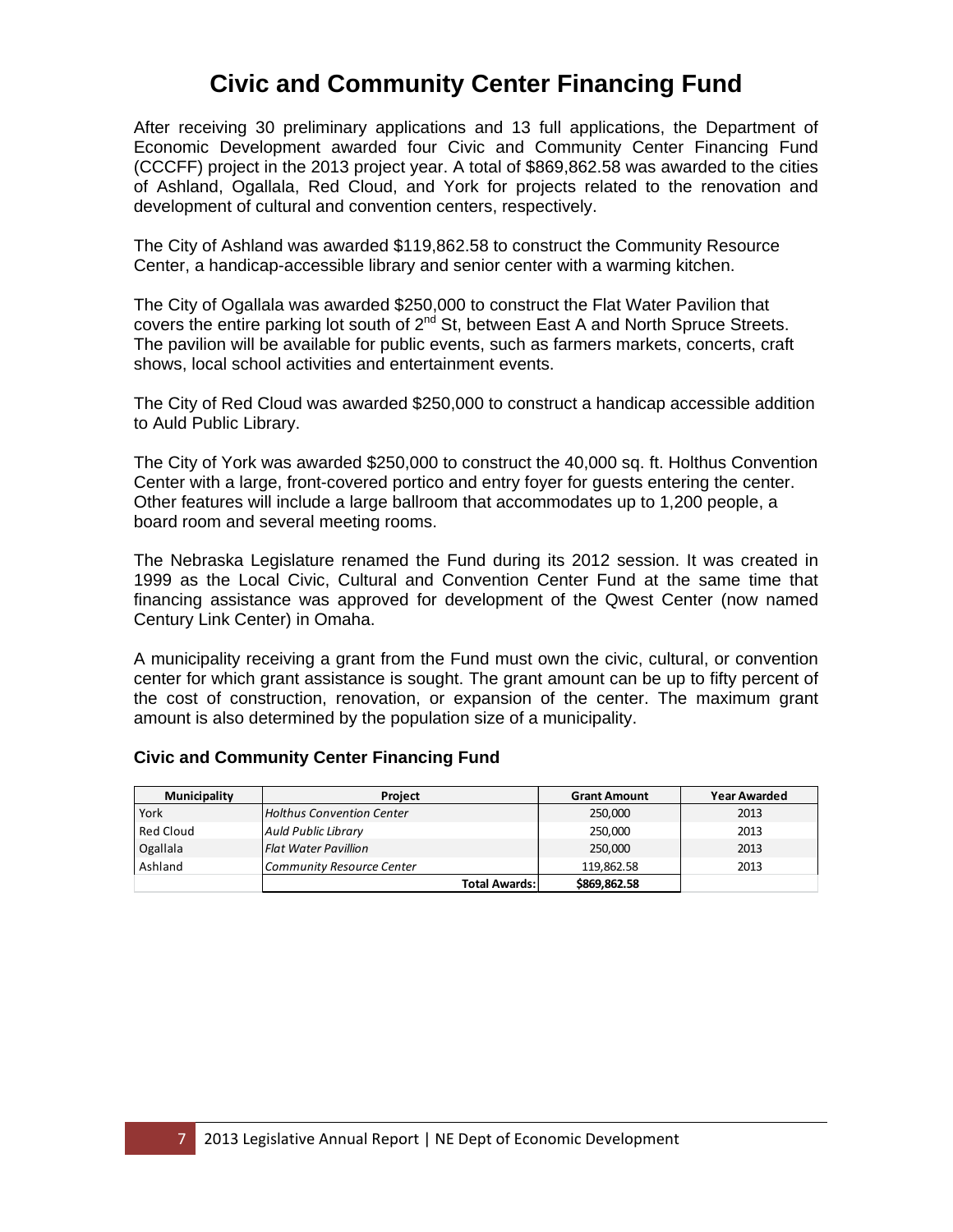# **Customized Job Training**

The Customized Job Training Program oversaw 50 job training projects involving 2,407 employees for a total planned cost of \$5,890,147. Of these projects, 12 were newlyawarded (1,039 employees with a total cost of \$2,751,500) and three were completed (192 employees with a total cost of \$36,728). The remaining 38 projects were awarded before the start of 2013 and remain open until completion. Total Customized Job Training expenditures were \$3,047,451.

Of the 50 active projects, 17 (34%) were for businesses located in counties outside the Lincoln and Omaha Metropolitan Statistical Areas (MSA). Fifteen projects were in the Lincoln MSA (Lancaster and Seward counties) and 20 were in the Omaha MSA (Cass, Douglas, Sarpy, Saunders, and Washington counties).

The majority of projects awarded Customized Job Training funds elected for in-house training (92%). The remaining projects either partnered with a community college or university for training.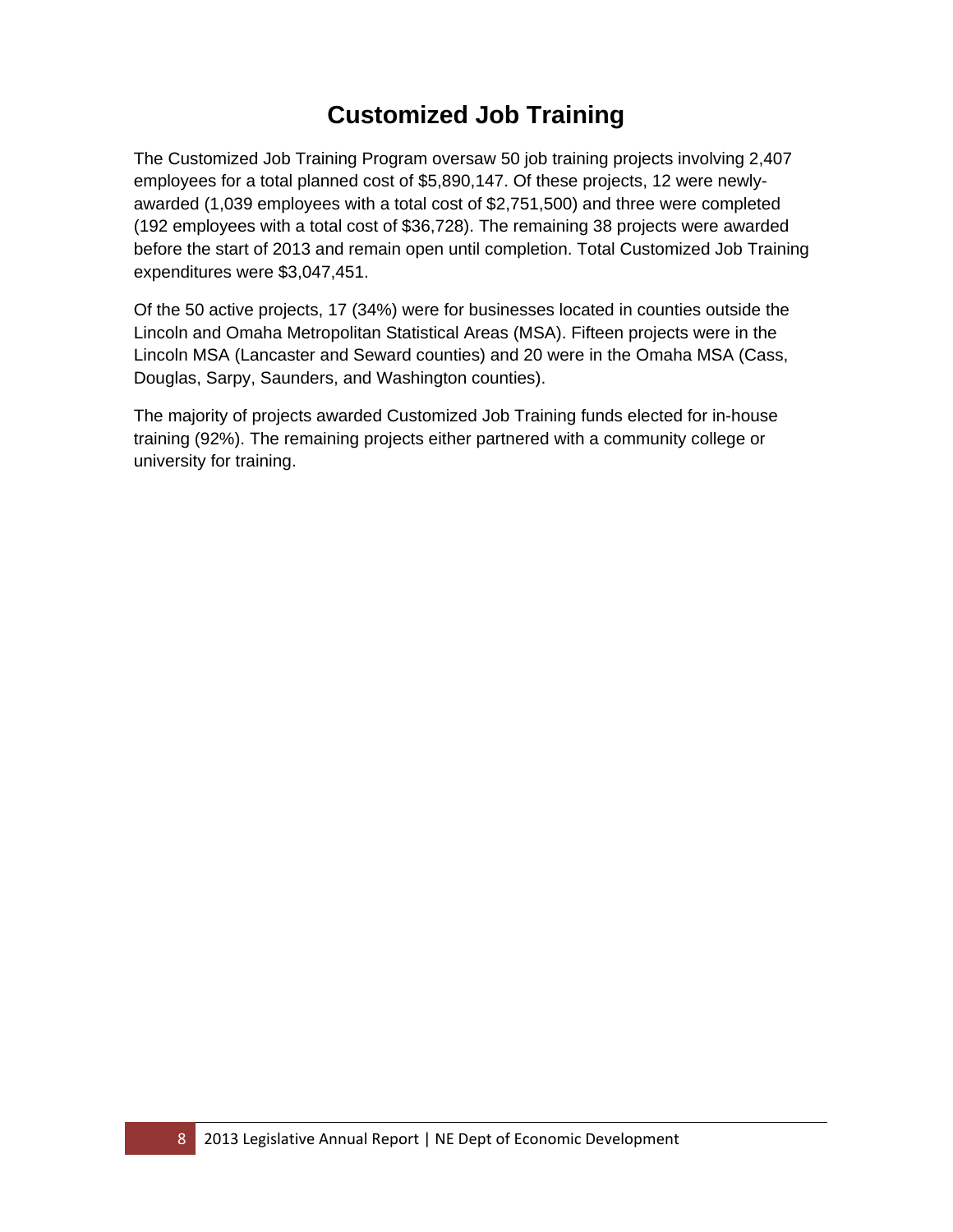#### **Customized Job Training – Active Grants**

|                        |                                       |                                   | Annual Customized Job Training Report 1/1/13 to 12/31/13 |                      |                           |            |                                                |             |
|------------------------|---------------------------------------|-----------------------------------|----------------------------------------------------------|----------------------|---------------------------|------------|------------------------------------------------|-------------|
|                        |                                       |                                   |                                                          | <b>New Employees</b> | <b>Existing Employees</b> |            |                                                | Anticipated |
| <b>Contract Number</b> |                                       | Award                             | <b>Expenditures to Date</b>                              | <b>Trained</b>       | <b>Trained</b>            |            | <b>Training Start Date   Training End Date</b> | Completion  |
| 10-01-152              | Nebraska Global Investment Co., LLC   | $\ddot{\mathsf{s}}$<br>200,000 \$ | 164,577                                                  | 50                   | 0                         | 3/24/2010  | 3/24/2013                                      | 2014        |
| 11-01-056              | <b>Techniques Surfaces USA</b>        | \$<br>$7,000$ \$                  |                                                          | $\overline{7}$       | $\mathbf 0$               | 6/28/2010  | 6/27/2011                                      | 2014        |
| 11-01-075              | Proxibid, Inc.                        | \$<br>101,500 \$                  | 57,048                                                   | 29                   | 0                         | 11/1/2010  | 10/31/2012                                     | 2014        |
| 11-01-091              | CoxCom, Inc.                          | \$<br>250,500 \$                  | 226,500                                                  | 167                  | $\mathbf 0$               | 11/23/2010 | 11/22/2012                                     | 2014        |
| 11-01-145              | American Title #2                     | \$<br>$22,500$ \$                 | 22,500                                                   | 30                   | 0                         | 2/21/2011  | 2/20/2012                                      | 2014        |
| 11-01-146              | House of Brick                        | \$<br>24,000 \$                   | 20,109                                                   | 6                    | 0                         | 3/25/2011  | 3/24/2013                                      | 2014        |
| 11-01-147              | <b>JBS USA Holdings</b>               | \$<br>430,000 \$                  | 430,000                                                  | 172                  | $\mathbf 0$               | 2/28/2011  | 2/27/2012                                      | 2014        |
| 11-01-151              | Greenbrier                            | \$<br>75,000 \$                   | 75,000                                                   | 30                   | $\mathbf 0$               | 3/15/2011  | 3/14/2013                                      | 2014        |
| 11-01-153              | <b>Tigerpaw Software</b>              | \$<br>20,900 \$                   | ÷                                                        | 5                    | $\mathbf 1$               | 4/21/2011  | 4/20/2012                                      | 2014        |
| 11-01-154              | Design Industrial Radiators, Inc.     | \$<br>$10,000$ \$                 | $\overline{a}$                                           | 5                    | 0                         | 4/21/2011  | 4/20/2012                                      | 2014        |
| 11-01-155              | Torin Products, Inc.                  | \$<br>$16,000$ \$                 | 12,270                                                   | 8                    | $\mathbf 0$               | 4/25/2011  | 4/24/2013                                      | 2014        |
| 11-01-157              | Novozymes Blair, Inc.                 | \$<br>272,000 \$                  | 270,987                                                  | 68                   | 0                         | 5/5/2011   | 5/4/2013                                       | 2014        |
| 11-01-158              | Green Bein' Productions, Inc.         | \$<br>40,000 \$                   |                                                          | 10                   | $\mathbf 0$               | 4/20/2011  | 4/19/2012                                      | 2014        |
| 11-01-160              | Resonance Innovations                 | \$<br>68,000 \$                   | 68,448                                                   | 21                   | 0                         | 5/13/2011  | 5/12/2012                                      | 2014        |
| 11-01-161              | <b>Tyco/TE Connectivity</b>           | \$<br>54,000 \$                   | 22,171                                                   | 18                   | $\mathbf 0$               | 5/6/2011   | 5/5/2012                                       | 2014        |
| 11-01-168              | Hill Brothers Transportation          | \$<br>34,997 \$                   | 24,285                                                   | 10                   | 25                        | 3/17/2011  | 3/16/2012                                      | 2014        |
| 11-01-183              | Transgenomic, Inc.                    | \$<br>$10,000$ \$                 | 8,000                                                    | 5                    | $\mathbf 0$               | 6/19/2011  | 6/18/2012                                      | 2014        |
| 12-01-049              | Prince Agri Products                  | \$<br>$7,500$ \$                  |                                                          | 5                    | $\mathbf 0$               | 8/25/2011  | 8/24/2012                                      | 2014        |
| 12-01-051              | Thermo King                           | \$<br>288,000 \$                  | 288,000                                                  | 96                   | 0                         | 8/26/2011  | 8/25/2012                                      | 2014        |
| 12-01-052              | <b>Graepel North America</b>          | \$<br>32,000 \$                   | 22,525                                                   | 8                    | 0                         | 6/29/2010  | 6/28/2013                                      | 2014        |
| 12-01-054              | World's Foremost Bank                 | \$<br>$20,250$ \$                 | 20,250                                                   | 27                   | $\mathbf 0$               | 10/6/2011  | 4/6/2012                                       | 2014        |
| 12-01-067              | LinkedIN                              | \$<br>105,000 \$                  | ÷,                                                       | 35                   | 0                         | 10/31/2011 | 10/31/2013                                     | 2014        |
| 12-01-071              | TPG TeleManagement, Inc.              | \$<br>$22,500$ \$                 | $\overline{a}$                                           | 30                   | $\mathbf 0$               | 10/30/2011 | 10/29/2013                                     | 2014        |
| 12-01-080              | Nelnet                                | \$<br>402,000 \$                  | 402,000                                                  | 134                  | $\mathbf 0$               | 12/5/2011  | 12/4/2013                                      | 2014        |
| 12-01-097              | Airlanco                              | \$<br>18,000 \$                   | 18,000                                                   | 12                   | $\mathbf 0$               | 1/4/2012   | 1/4/2014                                       | 2014        |
| 12-01-199              | C.J. Foods                            | \$<br>18,000 \$                   | 18,000                                                   | 12                   | $\mathbf 0$               | 3/30/2012  | 3/29/2013                                      | 2014        |
| 12-01-209              | Eagle Motorsports                     | \$<br>28,000 \$                   | 28,000                                                   | $\overline{7}$       | 0                         | 4/14/2012  | 4/13/2013                                      | 2014        |
| 12-01-222              | Agile Sports Technologies             | \$<br>45,000 \$                   | $\overline{a}$                                           | 18                   | $\mathbf 0$               | 4/19/2012  | 4/18/2013                                      | 2014        |
| 12-01-230              | Dex One Services                      | \$<br>237,000 \$                  | ÷                                                        | 79                   | $\mathbf 0$               | 3/1/2012   | 8/31/2012                                      | 2014        |
| 12-01-243              | <b>KYS Foods</b>                      | \$<br>60,000 \$                   | 20,098                                                   | 30                   | 0                         | 5/9/2012   | 5/9/2014                                       | 2014        |
| 12-01-259              | <b>West Corporation</b>               | \$<br>25,000 \$                   | 22,480                                                   | 50                   | $\mathbf 0$               | 5/9/2012   | 5/8/2013                                       | 2014        |
| 12-01-261              | <b>Timpte Industries</b>              | $\mathsf{\hat{S}}$<br>18,000 \$   | 10,500                                                   | 12                   | 0                         | 6/7/2012   | 6/6/2013                                       | 2014        |
| 13-01-022              | Syngenta Seeds                        | \$<br>40,000 \$                   | $\overline{a}$                                           | 10                   | $\mathbf 0$               | 8/17/2012  | 8/16/2013                                      | 2014        |
| 13-01-035              | Menard, Inc.                          | \$<br>136,000 \$                  | 133,249                                                  | 136                  | 0                         | 8/29/2012  | 8/28/2013                                      | 2014        |
| 13-01-042              | Fidelity                              | \$<br>100,000 \$                  | $\overline{a}$                                           | 25                   | 0                         | 1/1/2013   | 12/31/2014                                     | 2015        |
| 13-01-048              | Vireo Resources                       | \$<br>20,000 \$                   | $\overline{a}$                                           | 10                   | $\mathbf 0$               | 9/30/2012  | 3/29/2013                                      | 2014        |
| 13-01-081              | <b>Duncan Aviation</b>                | \$<br>190,000 \$                  | ÷                                                        | 80                   | 20                        | 10/26/2012 | 10/25/2013                                     | 2014        |
| 13-01-113              | Hornady Manufacturing                 | \$<br>100,000 \$                  | $\overline{a}$                                           | 100                  | $\mathbf 0$               | 12/18/2012 | 12/17/2013                                     | 2014        |
| 13-01-127              | Journal-Star Printing                 | \$<br>36,500 \$                   | 22,609                                                   | 19                   | $\mathbf 1$               | 2/1/2013   | 2/1/2015                                       | 2014        |
| 13-01-132              | Laurel BioComposite, LLC              | \$<br>$7,000$ \$                  |                                                          | 3                    | $\overline{2}$            | 2/7/2013   | 2/6/2014                                       | 2014        |
| 13-01-133              | Camaco                                | \$<br>29,500 \$                   | 27,599                                                   | 14                   | 3                         | 2/8/2013   | 2/7/2014                                       | 2014        |
| 13-01-159              | <b>Teledyne Technologies</b>          | \$<br>72,000                      | \$<br>$\overline{a}$                                     | 24                   | 0                         | 3/4/2013   | 3/4/2014                                       | 2014        |
| 13-01-168              | Case New Holland                      | \$<br>505,000 \$                  | $\overline{a}$                                           | 100                  | 10                        | 3/14/2013  | 3/14/2014                                      | 2014        |
| 13-01-252              | Nanonation                            | \$<br>36,000 \$                   | ÷,                                                       | 9                    | $\mathbf 0$               | 5/23/2013  | 5/23/2015                                      | 2015        |
| 13-01-267              | Yahoo!                                | \$<br>480,000 \$                  | ÷                                                        | 120                  | 0                         | 8/29/2012  | 2/29/14                                        | 2014        |
| 14-01-002              | GeneSeek                              | \$<br>100,000 \$                  | ÷                                                        | 25                   | $\mathbf 0$               | 7/1/2013   | 7/1/2015                                       | 2015        |
| 14-01-003              | <b>Industrial Acoustics Company</b>   | \$<br>138,000                     | \$<br>$\overline{a}$                                     | 46                   | 0                         | 7/2/2013   | 7/2/2014                                       | 2014        |
| 14-01-013              | Nelnet, Inc.                          | \$<br>500,000 \$                  | 500,000                                                  | 250                  | $\mathbf 0$               | 7/26/2013  | 7/26/2014                                      | 2014        |
| 14-01-014              | GA Crossing & Railroad Products, Inc. | \$<br>30,000 \$                   | 17,991                                                   | 15                   | $\mathbf 0$               | 8/1/2013   | 8/1/2014                                       | 2014        |
| 14-01-015              | Airmethods                            | \$<br>407,500 \$                  | 94,256                                                   | 163                  | $\mathbf 0$               | 8/2/2013   | 8/2/2014                                       | 2014        |
|                        |                                       |                                   |                                                          |                      |                           |            |                                                |             |

### **Customized Job Training – Closed Grants**

|                        |                         |                   |                             |                |                  | Annual Customized Job Training Report 1/1/13 to 12/31/13 |           |                            |                                                                                      |
|------------------------|-------------------------|-------------------|-----------------------------|----------------|------------------|----------------------------------------------------------|-----------|----------------------------|--------------------------------------------------------------------------------------|
|                        |                         |                   |                             | New            | <b>Existing</b>  |                                                          |           |                            |                                                                                      |
|                        |                         |                   |                             | Employees      | <b>Employees</b> |                                                          |           |                            |                                                                                      |
| <b>Contract Number</b> |                         | Award             | <b>Expenditures to Date</b> | <b>Trained</b> | <b>Trained</b>   |                                                          |           |                            | Training Start Date   Training End Date   Training Institution   Trainer Information |
|                        |                         |                   |                             |                |                  |                                                          |           |                            | Training conducted by management and human resources                                 |
| 10-01-161              | Gibbon Meat Packing \$  | $17,728$ \$       | 17,728                      | 177            | $\Omega$         | 4/15/2010                                                | 4/14/2013 | In-House Training   staff. |                                                                                      |
|                        |                         |                   |                             |                |                  |                                                          |           |                            | Training conducted by management staff and Productivity,                             |
|                        |                         |                   |                             |                |                  |                                                          |           |                            | Inc., the company's machine distributor. Productivity, Inc.                          |
| 12-01-145              | Drake Tool & Design     | $5.000$ $\mid$ \$ | 5,000                       |                | 4                | 2/10/2012                                                | 2/9/2013  | In-House Training          | provided specialized machine training.                                               |
|                        |                         |                   |                             |                |                  |                                                          |           |                            | Training conducted by the Director of Process Development.                           |
|                        |                         |                   |                             |                |                  |                                                          |           |                            | They use a system of internally-dveloped Standard Operating                          |
| 12-01-286              | <b>Tecumseh Poultry</b> | $14,000 \,$ S     | 14,000                      | 14             | $\Omega$         | 6/29/2012                                                | 6/28/2013 | In-House Training          | Procedures and Standards Training Resources.                                         |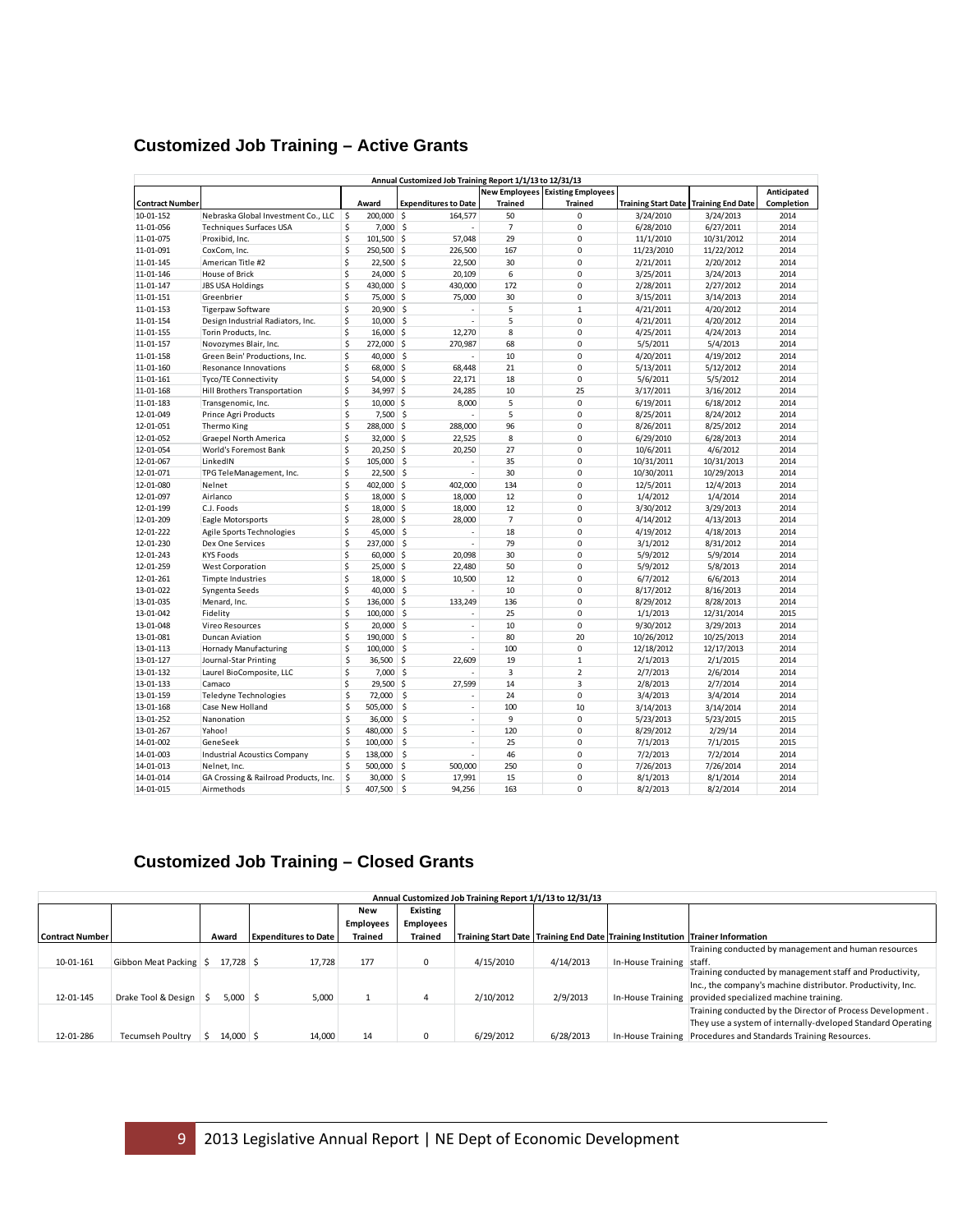# **Intern Nebraska (InternNE)**

The InternNE program had a total of 317 projects during 2013. Of these projects, 45 were closed between January 1, 2013 and December 31, 2013 leaving 272 active projects at the end of 2013. Altogether 370 internship positions were approved and \$1,722,000 granted to the participating companies. Of the awarded positions, 254 were filled within the 2013 calendar year. The InternNE program disbursed \$810,828, of which 40% was reimbursed to 45 companies with contracts that closed during 2013. Of the 317 projects in 2013, 204 were for businesses located within Lancaster, Douglas or Sarpy counties.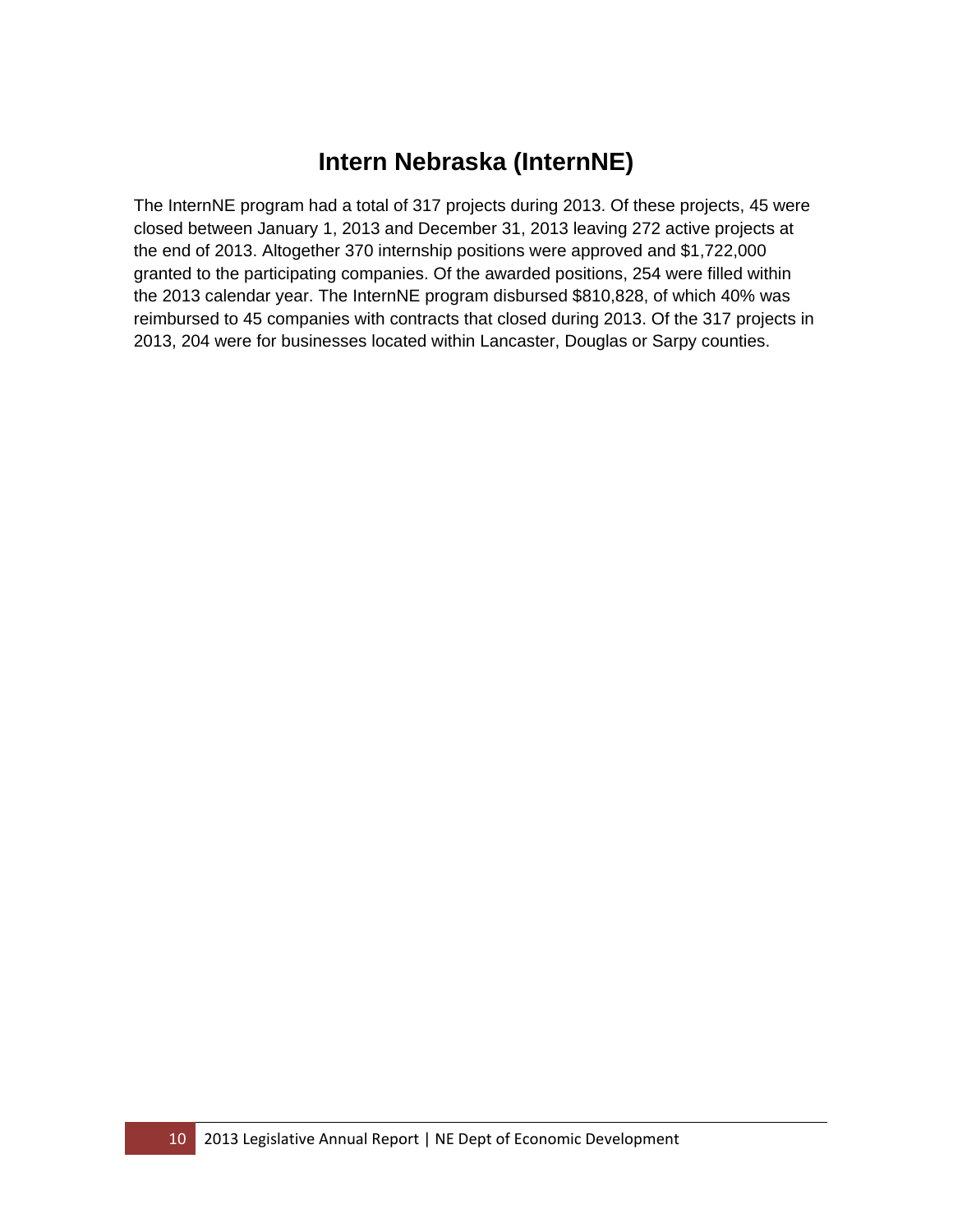### **InternNE – Active Grants**

| Annual Customized Job Training Report (InternNE) 1/1/13 to 12/31/13 |                                                                |                      |                             |                   |                        |                                                  |              |  |
|---------------------------------------------------------------------|----------------------------------------------------------------|----------------------|-----------------------------|-------------------|------------------------|--------------------------------------------------|--------------|--|
|                                                                     |                                                                |                      |                             | Intern            |                        |                                                  |              |  |
|                                                                     |                                                                |                      |                             | <b>Positions</b>  |                        |                                                  | Anticipated  |  |
| <b>Contract Number</b>                                              |                                                                | Award                | <b>Expenditures to Date</b> | Approved          |                        | Contract Start Date Contract End Date Completion |              |  |
| 11-01-257                                                           | Your Selling Team                                              | \$25,000             | \$5,000                     | 5                 | 7/28/2011              | 1/1/2014                                         | 2014         |  |
| 11-01-274                                                           | Olympic Transporation Services, Inc.                           | \$10,000             | \$5,000                     | $\overline{2}$    | 10/4/2011              | 12/19/2013                                       | 2014         |  |
| 11-01-280                                                           | PCE, Inc                                                       | \$30,000             | \$10,601                    | 6                 | 10/7/2011              | 5/7/2014                                         | 2014         |  |
| 11-01-298                                                           | <b>Boyd Jones Construction</b>                                 | \$20,000             | \$10,000                    | $\overline{4}$    | 10/22/2011             | 10/22/2013                                       | 2014         |  |
| 12-01-061                                                           | Landscapes Unlimited, L.L.C.                                   | \$17,500             | \$4,600                     | 5                 | 11/14/2011             | 11/14/2013                                       | 2014         |  |
| 12-01-081                                                           | Prairie Ventures, L.L.C.                                       | \$25,000             | \$0                         | 5                 | 5/8/2012               | 5/8/2014                                         | 2014         |  |
| 12-01-082                                                           | Catch Intelligence                                             | \$25,000             | \$15,829                    | 5                 | 5/21/2012              | 5/21/2014                                        | 2014         |  |
| 12-01-091                                                           | <b>Tri-County Glass</b>                                        | \$5,000              | \$0                         | $\mathbf{1}$      | 1/3/2012               | 1/3/2014                                         | 2014         |  |
| 12-01-092                                                           | Turbine Interactive, LLC                                       | \$10,000             | \$7,707                     | 3                 | 1/6/2012               | 1/6/2014                                         | 2014         |  |
| 12-01-106                                                           | <b>Baldwin Filters</b>                                         | \$15,000             | \$8,802                     | 3                 | 1/13/2012              | 1/13/2013                                        | 2014         |  |
| 12-01-135                                                           | Hollman Media, LLC                                             | \$15,000             | \$9,940                     | 3                 | 1/29/2012              | 1/29/2014                                        | 2014         |  |
| 12-01-136                                                           | Pure & Secure LLC                                              | \$15,000             | \$2,087                     | 3                 | 1/30/2012              | 1/30/2014                                        | 2014         |  |
| 12-01-137                                                           | First National Bank North Platte                               | \$20,000             | \$10,313                    | $\overline{4}$    | 2/3/2012               | 2/3/2014                                         | 2014         |  |
| 12-01-139                                                           | Global Industries, Inc.                                        | \$10,000             | \$10,000                    | $\overline{2}$    | 2/9/2012               | 2/9/2014                                         | 2014         |  |
| 12-01-140                                                           | OxBow Data Management Systems, LLC                             | \$15,000             | \$2,286                     | 3                 | 2/10/2012              | 6/18/2014                                        | 2014         |  |
| 12-01-146                                                           | Jelecos Systems Inc                                            | \$25,000             | \$19,669                    | 5                 | 2/17/2012              | 2/17/2014                                        | 2014         |  |
| 12-01-147                                                           | Pen-Link, Ltd.                                                 | \$17,500             | \$5,209                     | 5                 | 2/16/2012              | 2/16/2014                                        | 2014         |  |
| 12-01-148                                                           | Beyond Measure, LLC                                            | \$25,000             | \$10,483                    | 5                 | 2/20/2012              | 2/20/2014                                        | 2014         |  |
| 12-01-149                                                           | <b>Rixstine Recognition</b>                                    | \$10,000             | \$0                         | $\overline{2}$    | 2/22/2012              | 2/22/2014                                        | 2014         |  |
| 12-01-150                                                           | Outdoorsmen Productions LLC & South Creek Associate \$10,000   |                      | \$2,983                     | $\overline{2}$    | 2/23/2012              | 2/23/2014                                        | 2014         |  |
| 12-01-152                                                           | Cash-Wa Distributing                                           | \$10,000             | \$5,000                     | $\overline{2}$    | 2/29/2012              | 2/28/2014                                        | 2014         |  |
| 12-01-153                                                           | Kearney Glass                                                  | \$15,000             | \$5,000                     | 3                 | 3/1/2012               | 3/1/2014                                         | 2014         |  |
| 12-01-154                                                           | Industrial Maid, LLC                                           | \$10,000             | \$7,584                     | $\overline{2}$    | 3/1/2012               | 3/1/2014                                         | 2014         |  |
| 12-01-155                                                           | Javlin Capital                                                 | \$10,000             | \$9,162                     | $\overline{2}$    | 3/2/2012               | 3/2/2014                                         | 2014         |  |
| 12-01-184                                                           | Marianna Industries                                            | \$10,000             | \$3,610                     | $\overline{2}$    | 3/13/2012              | 3/13/2014                                        | 2014         |  |
| 12-01-185                                                           | Nebraska Interactive, LLC                                      | \$5,000              | \$0                         | $\mathbf 1$       | 3/15/2012              | 3/15/2014                                        | 2014         |  |
| 12-01-186                                                           | Deal Garden                                                    | \$5,000              | \$5,000                     | $1\,$             | 3/13/2012              | 3/13/2014                                        | 2014         |  |
| 12-01-192                                                           | Agriculture & Food Associates                                  | \$10,000             | \$0                         | $\overline{2}$    | 3/19/2012              | 3/19/2014                                        | 2014         |  |
| 12-01-193                                                           | Genesis Medical Staffing, Inc.                                 | \$5,000              | \$2,319                     | $\mathbf 1$       | 3/21/2012              | 3/21/2014                                        | 2014         |  |
| 12-01-194                                                           | Heritage Financial Services, LLC                               | \$15,000             | \$7,964                     | 3                 | 3/22/2012              | 3/22/2014                                        | 2014         |  |
| 12-01-195                                                           | Witt's End Homestead, LLC                                      | \$5,000              | \$5,000                     | $\mathbf{1}$      | 3/22/2012              | 3/22/2014                                        | 2014         |  |
| 12-01-196                                                           | <b>Allmand Brothers</b>                                        | \$15,000             | \$11,040                    | 3                 | 3/23/2012              | 3/23/2014                                        | 2014         |  |
| 12-01-197                                                           | Diode Technologies, LLC                                        | \$5,000              | \$0                         | $\mathbf{1}$<br>5 | 3/23/2012              | 3/23/2014                                        | 2014         |  |
| 12-01-201                                                           | Adams Land and Cattle Company                                  | \$25,000             | \$10,805                    | $\overline{2}$    | 3/28/2012              | 5/21/2014                                        | 2014<br>2014 |  |
| 12-01-202<br>12-01-202                                              | IntoMetal                                                      | \$10,000             | \$0                         | $\overline{2}$    | 3/28/2012              | 3/28/2014                                        | 2014         |  |
| 12-01-203                                                           | Kinney Manufacturing LLC<br>West Pharmeceutical Services, Inc. | \$10,000<br>\$10,000 | \$9,963<br>\$0              | $\overline{2}$    | 3/28/2012<br>3/29/2012 | 3/28/2014<br>3/29/2014                           | 2014         |  |
| 12-01-205                                                           | ConAgra Foods, Inc.                                            | \$50,000             | \$49,964                    | 10                | 1/30/2012              | 1/30/2014                                        | 2014         |  |
| 12-01-211                                                           | RedGlaze Group Holdings, LLC                                   | \$15,000             | \$12,278                    | 3                 | 3/27/2012              | 3/27/2014                                        | 2014         |  |
| 12-01-212                                                           | Brown Transfer Company                                         | \$5,000              | \$0                         | $\mathbf{1}$      | 4/6/2012               | 4/6/2014                                         | 2014         |  |
| 12-01-213                                                           | Mortech, Inc.                                                  | \$17,500             | \$5,291                     | 5                 | 4/10/2012              | 6/18/2014                                        | 2014         |  |
| 12-01-214                                                           | Panhandle Cooperative Association                              | \$10,000             | \$8,140                     | $\overline{2}$    | 4/10/2012              | 4/10/2014                                        | 2014         |  |
| 12-01-215                                                           | Great Western Bank                                             | \$10,000             | \$1,245                     | $\overline{2}$    | 4/12/2012              | 4/12/2014                                        | 2014         |  |
| 12-01-216                                                           | Behlen Manufacturing Co.                                       | \$40,000             | \$7,292                     | 8                 | 4/3/2012               | 4/3/2014                                         | 2014         |  |
| 12-01-217                                                           | Becton, Dickinson and Company                                  | \$15,000             | \$11,149                    | 8                 | 4/13/2012              | 5/14/2014                                        | 2014         |  |
| 12-01-221                                                           | Integrow                                                       | \$10,000             | \$7,242                     | $\overline{2}$    | 2/6/2012               | 2/6/2014                                         | 2014         |  |
| 12-01-223                                                           | Builders Warehouse, Inc.                                       | \$5,000              | \$4,422                     | $1\,$             | 3/29/2012              | 3/29/2014                                        | 2014         |  |
| 12-01-224                                                           | Shamrock Development                                           | \$5,000              | \$1,154                     | $\mathbf 1$       | 4/18/2012              | 4/18/2014                                        | 2014         |  |
| 12-01-225                                                           | Eriksen Construction Company, Inc.                             | \$5,000              | \$5,000                     | $\mathbf{1}$      | 4/18/2012              | 4/18/2014                                        | 2014         |  |
| 12-01-226                                                           | John Day Company                                               | \$5,000              | \$5,000                     |                   | 4/24/2012              | 4/24/2014                                        | 2014         |  |
| 12-01-227                                                           | Hiline Coop                                                    | \$20,000             | \$0                         | $\overline{a}$    | 4/23/2012              | 4/23/2014                                        | 2014         |  |
| 12-01-232                                                           | Beehive Industries, LLC                                        | \$15,000             | \$10,693                    | 3                 | 5/1/2012               | 5/1/2014                                         | 2014         |  |
| 12-01-233                                                           | EliteForm, LLC                                                 | \$15,000             | \$15,000                    | $\mathbf{3}$      | 5/1/2012               | 5/1/2014                                         | 2014         |  |
| 12-01-234                                                           | Ezenics, Inc.                                                  | \$25,000             | \$0                         | 5                 | 4/27/2012              | 4/27/2014                                        | 2014         |  |
| 12-01-235                                                           | Sigma Group, LLC                                               | \$5,000              | \$0                         | $1\,$             | 4/30/2012              | 4/30/2014                                        | 2014         |  |
| 12-01-236                                                           | Nova-Tech, Inc.                                                | \$5,000              | \$1,846                     | $\,1$             | 4/30/2012              | 4/30/2014                                        | 2014         |  |
| 12-01-237                                                           | Agrex, Inc.                                                    | \$5,000              | \$3,160                     | $\,1$             | 5/1/2012               | 5/1/2014                                         | 2014         |  |
| 12-01-238                                                           | Hayneedle, Inc.                                                | \$40,000             | \$31,037                    | 8                 | 5/2/2012               | 5/2/2014                                         | 2014         |  |
| 12-01-244                                                           | Flatwater Communications Incorporated                          | \$5,000              | \$1,470                     | $\,1$             | 5/3/2012               | 5/3/2014                                         | 2014         |  |
| 12-01-245                                                           | Novozymes Blair, Inc.                                          | \$5,000              | \$5,000                     | $1\,$             | 5/4/2012               | 5/4/2014                                         | 2014         |  |
| 12-01-246                                                           | Marcotte Insurance Agency, Inc.                                | \$5,000              | \$3,249                     | $\,1$             | 5/8/2012               | 5/8/2014                                         | 2014         |  |
| 12-01-247                                                           | Inter-Motion Manufacturing, LLC                                | \$5,000              | \$0                         | $1\,$             | 5/9/2012               | 5/9/2014                                         | 2014         |  |
| 12-01-248                                                           | Rosenbauer Aerials                                             | \$5,000              | \$3,899                     | $\,1$             | 5/10/2012              | 5/10/2014                                        | 2014         |  |
| 12-01-249                                                           | Brehmer Mfg Inc.                                               | \$25,000             | \$13,501                    | 5                 | 5/10/2012              | 5/10/2014                                        | 2014         |  |
| 12-01-250                                                           | <b>Werner Enterprises</b>                                      | \$17,500             | \$16,944                    | 5                 | 5/15/2012              | 5/15/2014                                        | 2014         |  |
| 12-01-251                                                           | Soup-N-More LLC                                                | \$10,000             | \$0                         | $\overline{2}$    | 5/17/2012              | 5/17/2014                                        | 2014         |  |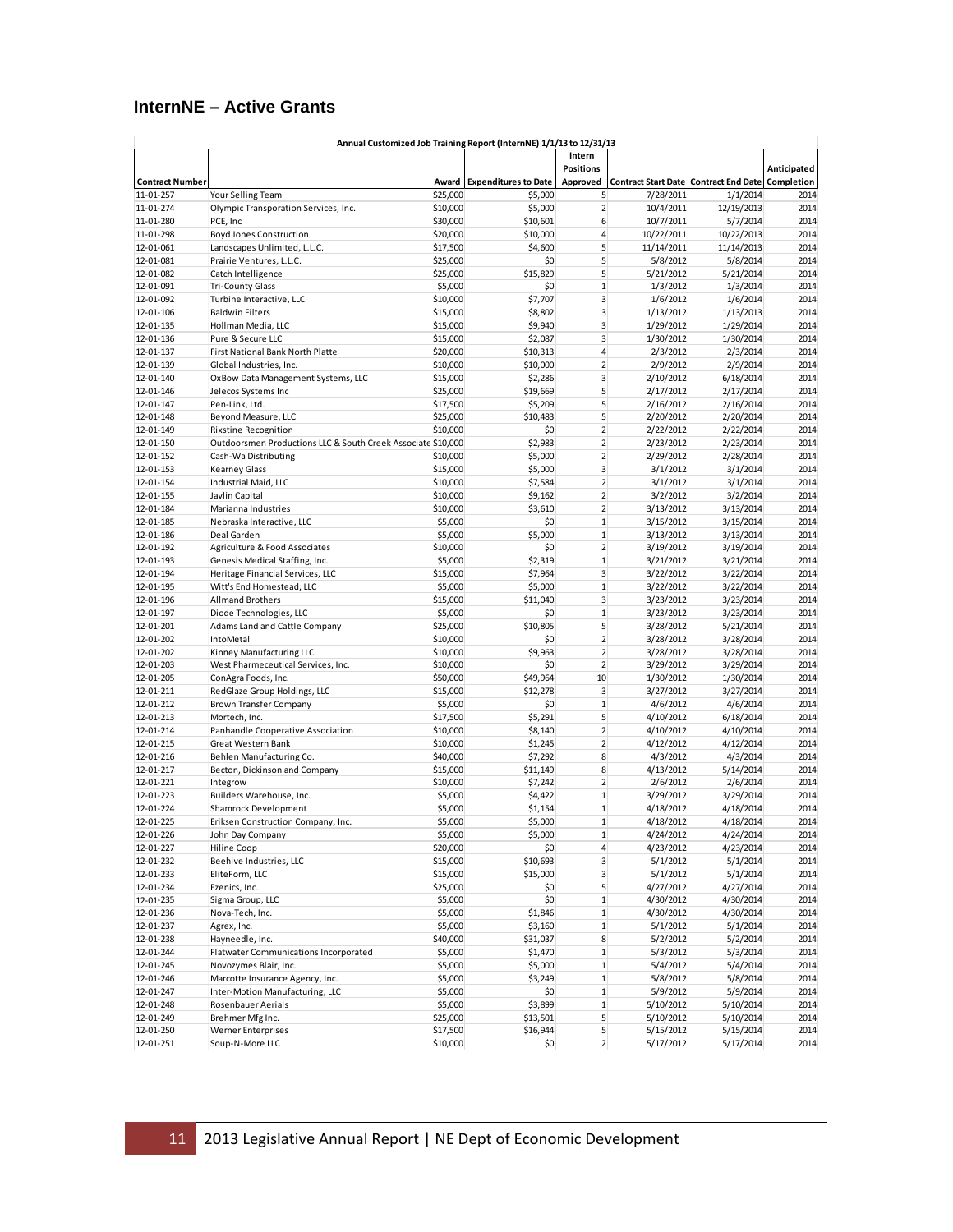### **InternNE – Active Grants (Continued)**

|                        |                                         |                     | Annual Customized Job Training Report (InternNE) 1/1/13 to 12/31/13 |                         |                                                         |            |              |
|------------------------|-----------------------------------------|---------------------|---------------------------------------------------------------------|-------------------------|---------------------------------------------------------|------------|--------------|
|                        |                                         |                     |                                                                     | Intern                  |                                                         |            |              |
|                        |                                         |                     |                                                                     | <b>Positions</b>        |                                                         |            | Anticipated  |
| <b>Contract Number</b> |                                         | Award               | <b>Expenditures to Date</b>                                         | Approved                | <b>Contract Start Date Contract End Date Completion</b> |            |              |
| 12-01-252              | Heritage Industries                     | \$10,000            | \$0                                                                 | $\overline{2}$          | 5/11/2012                                               | 5/11/2014  | 2014         |
| 12-01-253              | First National Bank of Omaha            | \$30,000            | \$30,000                                                            | 6                       | 5/16/2012                                               | 5/16/2014  | 2014         |
| 12-01-254              | Sandhills State Bank                    | \$5,000             | \$2,736                                                             | $\mathbf 1$             | 5/15/2012                                               | 5/15/2014  | 2014         |
| 12-01-255              | Gordmans, Inc.                          | \$5,000             | \$3,599                                                             | 5                       | 5/15/2012                                               | 5/15/2014  | 2014         |
| 12-01-256              | Adams Bank and Trust                    | \$5,000             | \$0                                                                 | $\mathbf{1}$            | 5/14/2012                                               | 5/14/2014  | 2014         |
| 12-01-257              | Zoetis                                  | \$10,000            | \$10,000                                                            | $\overline{2}$          | 5/15/2012                                               | 5/15/2014  | 2014         |
| 12-01-258              | LeaseTeam, Inc.                         | \$20,000            | \$0                                                                 | $\overline{4}$          | 5/14/2012                                               | 5/14/2014  | 2014         |
| 12-01-265              | Ameritas Life Insurance Corporation     | \$25,000            | \$10,840                                                            | 5                       | 6/15/2012                                               | 6/15/2014  | 2014         |
| 12-01-266              | Argyle Octopus Press Inc.               | \$5,000             | \$2,535                                                             | $\mathbf 1$             | 6/8/2012                                                | 6/8/2014   | 2014         |
| 12-01-267              | Assurity Life Insurance Company         | \$15,000            | \$5,000                                                             | 3                       | 6/8/2012                                                | 6/8/2014   | 2014         |
| 12-01-268              | Aviture Inc.                            | \$3,500             | \$3,164                                                             | $\mathbf 1$             | 6/8/2012                                                | 6/8/2014   | 2014         |
| 12-01-269              | <b>Business Professional Group</b>      | \$25,000            | \$0                                                                 | 5                       | 6/7/2012                                                | 6/7/2014   | 2014         |
| 12-01-270              | J.Brasch Co., LLC                       | \$10,000            | \$10,000                                                            | $\overline{2}$          | 6/7/2012                                                | 6/7/2014   | 2014         |
| 12-01-271              | LNK Chemsolutions, LLC                  | \$3,500             | \$3,500                                                             | $\mathbf{1}$            | 6/5/2012                                                | 6/5/2014   | 2014         |
| 12-01-273              | Skywave Wireless, Inc.                  | \$5,000             | \$3,828                                                             | $\mathbf 1$             | 6/8/2012                                                | 6/8/2014   | 2014         |
| 12-01-274              | Thompson, Dreeseen & Dorner, Inc.       | \$10,000            | \$5,000                                                             | $\overline{2}$          | 6/7/2012                                                | 6/7/2014   | 2014         |
| 12-01-275              | Verdis Group                            | \$5,000             | \$2,402                                                             | $\mathbf 1$             | 6/11/2012                                               | 6/11/2014  | 2014         |
| 12-01-282              | Merz Farm Equipment, Inc.               | \$15,000            | \$10,000                                                            | 3                       | 6/29/2012                                               | 6/29/2014  | 2014         |
| 12-01-283              | Pinnacle Bank                           | \$35,000            | \$0                                                                 | 10                      | 6/22/2012                                               | 6/22/2014  | 2014         |
| 12-01-284              | <b>Oriental Trading Company</b>         | \$10,000            | \$5,000                                                             | $\overline{2}$          | 6/22/2012                                               | 6/22/2014  | 2014         |
| 12-01-285              | <b>UWCreations, LLC</b>                 | \$10,000            | \$0                                                                 | $\overline{2}$          | 6/13/2012                                               | 6/13/2014  | 2014         |
| 13-01-008              | NorthStar Financial Services Group, LLC | \$17,500            | \$17,331                                                            | 5                       | 7/8/2012                                                | 7/8/2014   | 2014         |
| 13-01-010              | Vendorin, Inc.                          | \$10,000            | \$5,000                                                             | $\overline{2}$          | 7/8/2012                                                | 7/8/2014   | 2014         |
| 13-01-012              | SilverStone Group                       | \$5,000             | \$2,326                                                             | $\,1$                   | 7/11/2012                                               | 7/11/2014  | 2014         |
| 13-01-013              | <b>Duncan Aviation</b>                  | \$25,000            | \$22,033                                                            | 5                       | 8/8/2012                                                | 8/8/2014   | 2014         |
| 13-01-015              | GreenField Direct, LLC                  | \$5,000             | \$3,871                                                             | $\mathbf{1}$            | 7/19/2012                                               | 7/19/2014  | 2014         |
| 13-01-016              | Conley Investment Counsel               | \$5,000             | \$1,362                                                             | $\mathbf{1}$            | 6/1/2012                                                | 6/1/2014   | 2014         |
| 13-01-017              | <b>Bulu Box</b>                         | \$20,000            | \$18,482                                                            | $\overline{4}$          | 7/24/2012                                               | 8/13/2014  | 2014         |
| 13-01-018              | Davis Insurance Agency, Inc.            | \$10,000            | \$0                                                                 | $\overline{2}$          | 7/31/2012                                               | 7/31/2014  | 2014         |
| 13-01-029              | BlabFeed                                | \$10,000            | \$2,403                                                             | $\overline{2}$          | 8/27/2012                                               | 8/27/2014  | 2014         |
| 13-01-030              | Elemental Scientific, Inc.              | \$5,000             | \$9,395                                                             | $\mathbf 1$             | 8/23/2012                                               | 8/23/2014  | 2014         |
| 13-01-031              | Nebraska Aluminum Castings, Inc.        | \$10,000            | \$5,000                                                             | $\overline{2}$          | 8/24/2012                                               | 8/24/2014  | 2014         |
| 13-01-032              | Offwire, Inc.                           | \$3,500             | \$1,810                                                             | $\mathbf 1$             | 8/24/2012                                               | 8/24/2014  | 2014         |
| 13-01-033              | Resonance Innovations                   | \$3,500             | \$0                                                                 | $\,1$                   | 8/14/2012                                               | 8/14/2014  | 2014         |
| 13-01-036              | MetaLogic, Inc                          | \$10,000            | \$2,019                                                             | $\overline{2}$          | 8/30/2012                                               | 8/30/2014  | 2014         |
| 13-01-037              | Omaha Paper Co., Inc.                   | \$5,000             | \$0                                                                 | $\mathbf 1$             | 8/30/2012                                               | 8/30/2014  | 2014         |
| 13-01-038              | Prime Communications, Inc.              | \$10,500            | \$5,632                                                             | 3                       | 9/17/2012                                               | 9/17/2014  | 2014         |
| 13-01-039              | The Minnow Project                      | \$15,000            | \$7,696                                                             | 3                       | 9/17/2012                                               | 9/17/2014  | 2014         |
| 13-01-050              | Plummer Insurance, Inc.                 | \$5,000             | \$0                                                                 | $\,1$                   | 9/19/2012                                               | 9/19/2014  | 2014         |
| 13-01-051              | Talent Plus, Inc.                       | \$25,000            | \$0                                                                 | 5                       | 9/21/2012                                               | 9/21/2014  | 2014         |
| 13-01-052              | Veyance Technologies, Inc.              | \$15,000            | \$12,101                                                            | 3                       | 9/24/2012                                               | 9/24/2014  | 2014         |
| 13-01-053              | Kinsey Rowe Becker & Kistler, LLP       | \$5,000             | \$2,142                                                             | $\mathbf{1}$            | 9/18/2012                                               | 9/18/2014  | 2014         |
| 13-01-054              |                                         |                     |                                                                     | $\mathbf 1$             | 9/28/2012                                               |            | 2014         |
|                        | The Pink Store, LLC                     | \$3,500             | \$0                                                                 | $\overline{2}$          |                                                         | 9/28/2014  | 2014         |
| 13-01-055              | Cooperative Producers, Inc.             | \$10,000            | \$1,711                                                             | $\mathbf 1$             | 10/1/2012                                               | 10/1/2014  | 2014         |
| 13-01-056              | Drop Kick Ventures, LLC                 | \$5,000<br>\$10,500 | \$5,000                                                             | 3                       | 10/3/2012                                               | 10/3/2014  |              |
| 13-01-057              | Communication Systems Solutions, LLC    |                     | \$6,090                                                             |                         | 10/9/2012                                               | 10/9/2014  | 2014         |
| 13-01-061              | Allo Communications                     | \$30,000            | \$0                                                                 | 6<br>$\mathbf{1}$       | 10/23/2012                                              | 10/23/2014 | 2014<br>2014 |
| 13-01-062              | Barney Insurance Lincoln, Inc.          | \$5,000             | \$4,494                                                             |                         | 10/22/2012                                              | 10/22/2014 |              |
| 13-01-063              | Fish Window Cleaning                    | \$10,000            | \$0                                                                 | $\overline{2}$          | 10/23/2012                                              | 10/23/2014 | 2014         |
| 13-01-064              | Truck Services, Inc.                    | \$10,000            | Ş0                                                                  | $\overline{2}$          | 10/16/2012                                              | 10/16/2014 | 2014         |
| 13-01-065              | Nina B. Kavich, CPA                     | \$5,000             | \$4,698                                                             | $\mathbf 1$             | 10/4/2012                                               | 10/4/2014  | 2014         |
| 13-01-066              | Precision Technology, Inc.              | \$5,000             | \$690                                                               | $\mathbf{1}$            | 10/30/2012                                              | 10/30/2014 | 2014         |
| 13-01-067              | Vestas American Wind Technology         | \$10,000            | \$10,000                                                            | $\overline{2}$          | 10/29/2012                                              | 10/29/2014 | 2014         |
| 13-01-068              | Vipa Solutions, LLC                     | \$10,500            | \$0                                                                 | $\overline{\mathbf{3}}$ | 10/17/2012                                              | 10/17/2014 | 2014         |
| 13-01-085              | C&A Industries                          | \$50,000            | \$28,670                                                            | 10                      | 10/10/2012                                              | 10/10/2014 | 2014         |
| 13-01-086              | American Title, Inc.                    | \$15,000            | \$1,464                                                             | 3                       | 11/1/2012                                               | 11/1/2014  | 2014         |
| 13-01-087              | Baird Holm, LLP                         | \$5,000             | \$5,000                                                             | $1\,$                   | 11/1/2012                                               | 11/1/2014  | 2014         |
| 13-01-088              | Client Resources, Inc.                  | \$5,000             | \$0                                                                 | $\mathbf{1}$            | 11/1/2012                                               | 11/1/2014  | 2014         |
| 13-01-089              | Christensen Brozek Faltys PC            | \$10,000            | \$15,000                                                            | $\overline{4}$          | 11/5/2012                                               | 11/5/2014  | 2014         |
| 13-01-090              | Retirement Plan Consultants             | \$20,000            | \$0                                                                 | $\overline{a}$          | 11/5/2012                                               | 11/5/2014  | 2014         |
| 13-01-091              | Engineering Design Consultants, LLC     | \$10,000            | \$6,992                                                             | $\overline{2}$          | 11/12/2012                                              | 11/12/2014 | 2014         |
| 13-01-092              | Premier Promotions, LLC                 | \$3,500             | \$602                                                               | $\,1$                   | 11/5/2012                                               | 11/5/2014  | 2014         |
| 13-01-093              | Orthman Manufacturing, Inc.             | \$25,000            | \$22,336                                                            | 5                       | 11/7/2012                                               | 11/7/2014  | 2014         |
| 13-01-097              | Green Bein' Productions                 | \$20,000            | \$9,373                                                             | $\overline{4}$          | 12/4/2012                                               | 12/4/2014  | 2014         |
| 13-01-098              | <b>JBM Realty</b>                       | \$3,500             | \$0                                                                 | $1\,$                   | 12/4/2012                                               | 12/4/2014  | 2014         |
| 13-01-099              | <b>EnerLux Windows and Doors</b>        | \$5,000             | \$0                                                                 | $\mathbf{1}$            | 11/27/2012                                              | 11/27/2014 | 2014         |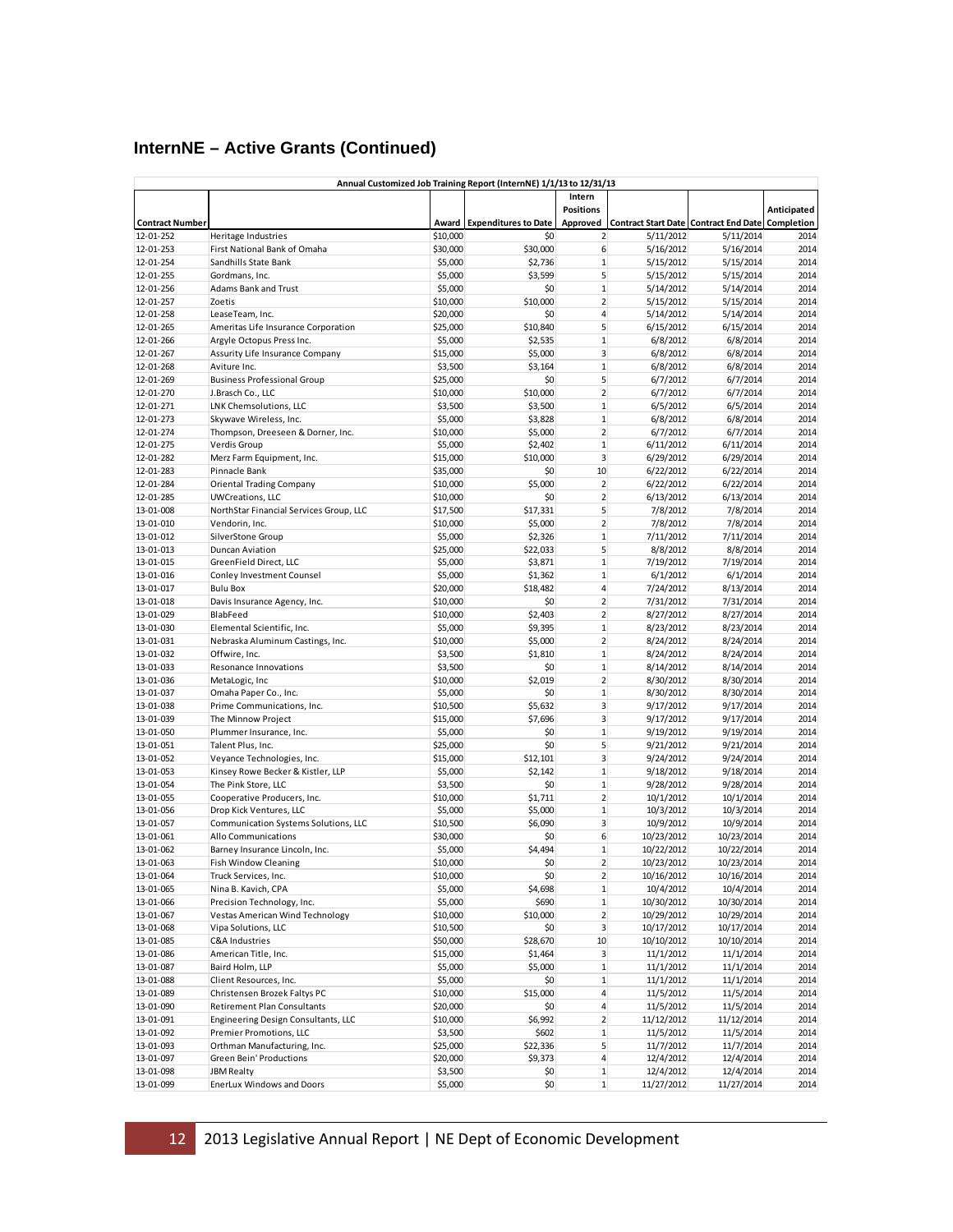### **InternNE – Active Grants (Continued)**

|                        |                                                         |                      | Annual Customized Job Training Report (InternNE) 1/1/13 to 12/31/13 |                         |                        |                                                  |              |
|------------------------|---------------------------------------------------------|----------------------|---------------------------------------------------------------------|-------------------------|------------------------|--------------------------------------------------|--------------|
|                        |                                                         |                      |                                                                     | Intern                  |                        |                                                  |              |
|                        |                                                         |                      |                                                                     | <b>Positions</b>        |                        |                                                  | Anticipated  |
| <b>Contract Number</b> |                                                         | Award                | <b>Expenditures to Date</b>                                         | Approved                |                        | Contract Start Date Contract End Date Completion |              |
| 13-01-100              | Pacha Soap Company                                      | \$5,000              | \$5,827                                                             | $\mathbf{1}$            | 12/3/2012              | 12/3/2014                                        | 2014         |
| 13-01-104              | GIS Workshop Inc                                        | \$17,500             | \$0                                                                 | 5                       | 12/12/2012             | 12/12/2014                                       | 2014         |
| 13-01-105              | Kiewit Corporation                                      | \$20,000             | \$0                                                                 | $\overline{4}$          | 12/5/2012              | 12/5/2014                                        | 2014         |
| 13-01-106              | Nanonation, Inc.                                        | \$10,000             | \$0                                                                 | $\overline{2}$          | 12/19/2012             | 12/19/2014                                       | 2014         |
| 13-01-107              | <b>Novel Chemical Solutions</b>                         | \$20,000             | \$15,134                                                            | 4                       | 12/11/2012             | 12/11/2014                                       | 2014         |
| 13-01-108              | Pacific Life Insurance Company                          | \$25,000             | \$0                                                                 | 5                       | 12/11/2012             | 12/11/2014                                       | 2014         |
| 13-01-109              | Precision Components Midwest, LLC                       | \$7,000              | \$0                                                                 | $\overline{2}$          | 12/21/2012             | 12/21/2014                                       | 2014         |
| 13-01-110              | Priority Data                                           | \$10,000             | \$8,055                                                             | $\overline{2}$          | 12/19/2012             | 12/19/2014                                       | 2014         |
| 13-01-118              | Generations Bank                                        | \$5,000              | \$2,065                                                             | $\mathbf 1$             | 1/8/2013               | 1/8/2015                                         | 2015         |
| 13-01-119              | Turbine Interactive, LLC                                | \$20,000             | \$7,812                                                             | 4                       | 1/9/2013               | 1/9/2015                                         | 2015         |
| 13-01-120              | Novozymes Blair, Inc.                                   | \$15,000             | \$14,083                                                            | 3                       | 1/11/2013              | 1/11/2015                                        | 2015         |
| 13-01-121              | West Gate Bank                                          | \$17,500             | \$0                                                                 | 5                       | 1/14/2013              | 1/14/2015                                        | 2015         |
| 13-01-122              | FolioMetrix, LLC                                        | \$10,000             | \$2,340                                                             | $\overline{2}$          | 1/17/2013              | 1/17/2015                                        | 2015         |
| 13-01-123              | Big Industries and Geographical Superstores LLC         | \$5,000              | \$0                                                                 | $\mathbf 1$             | 1/22/2013              | 1/22/2015                                        | 2015         |
| 13-01-124              | Southeast Nebraska Communications                       | \$5,000              | \$4,333                                                             | $\mathbf 1$             | 1/22/2013              | 1/22/2015                                        | 2015         |
| 13-01-125              | <b>TJR Fulfillment</b>                                  | \$5,000              | \$3,077                                                             | $\mathbf 1$             | 1/23/2013              | 1/23/2015                                        | 2015         |
| 13-01-128              | Vision2Voice, Inc.                                      | \$3,500              | \$0                                                                 | $\mathbf{1}$            | 1/26/2013              | 1/26/2015                                        | 2015         |
| 13-01-129              | Proxibid                                                | \$25,000             | \$19,889                                                            | 5                       | 1/30/2013              | 1/30/2015                                        | 2015         |
| 13-01-142              | Hayes & Associates, LLC                                 | \$10,000             | \$0                                                                 | $\overline{2}$          | 1/30/2013              | 1/30/2015                                        | 2015         |
| 13-01-143              | <b>FYRA Engineering</b>                                 | \$3,500              | \$0                                                                 | $\mathbf 1$             | 2/6/2013               | 2/6/2015                                         | 2015         |
| 13-01-143              | Great West Casualty Company                             | \$25,000             | \$10,000                                                            | 5                       | 1/24/2013              | 1/24/2015                                        | 2015         |
| 13-01-144              | Hurrdat Social Media                                    | \$5,000              | \$6,259                                                             | 5                       | 2/7/2013               | 2/7/2015                                         | 2015         |
| 13-01-145              | Pen-Link, Ltd.                                          | \$35,000             | \$19,683                                                            | 10                      | 2/17/2013              | 2/17/2015                                        | 2015         |
| 13-01-146              | Xpanxion                                                | \$20,000             | \$2,547                                                             | $\overline{4}$          | 2/19/2013              | 2/19/2015                                        | 2015         |
| 13-01-155              | <b>Baldwin Filters</b>                                  | \$15,000             | \$3,358                                                             | 4                       | 1/28/2013              | 1/28/2015                                        | 2015         |
| 13-01-156              | Javlin Capital                                          | \$10,000             | \$4,252                                                             | $\overline{2}$          | 3/3/2013               | 3/3/2015                                         | 2015         |
| 13-01-157              | Signal88 Franchise Group                                | \$17,500             | \$9,563                                                             | 5                       | 2/15/2013              | 2/15/2015                                        | 2015         |
| 13-01-161              | Your Selling Team                                       | \$25,000             | \$0                                                                 | 5                       | 1/25/2013              | 1/25/2015                                        | 2015         |
| 13-01-162              | Phynd Technologies                                      | \$20,000             | \$9,743                                                             | 4                       | 2/8/2013               | 2/8/2015                                         | 2015         |
| 13-01-163              | Technologent                                            | \$25,000             | \$0                                                                 | 5                       | 2/10/2013              | 2/10/2015                                        | 2015         |
| 13-01-164              | Mechanical Sales, Inc.                                  | \$10,000             | \$10,000                                                            | $\overline{2}$          | 2/13/2013              | 2/13/2015                                        | 2015         |
| 13-01-165              | <b>Ballantyne Strong</b>                                | \$10,000             | \$5,000                                                             | $\overline{2}$          | 2/20/2013              | 2/20/2015                                        | 2015         |
| 13-01-166              | Phenomblue                                              | \$20,000             | \$0                                                                 | $\overline{4}$          | 2/21/2013              | 2/21/2015                                        | 2015         |
| 13-01-167              | Verde Martin                                            | \$10,000             | \$4,896                                                             | $\overline{2}$          | 2/21/2013              | 2/21/2015                                        | 2015         |
| 13-01-169              | JEO Consulting Group, Inc.                              | \$20,000             | \$0                                                                 | 4                       | 1/30/2013              | 1/30/2015                                        | 2015         |
| 13-01-171              | Central Valley Ag Cooperative                           | \$25,000             | \$8,695                                                             | 5                       | 2/15/2013              | 2/15/2015                                        | 2015         |
| 13-01-172              | <b>Bronte Companies</b>                                 | \$5,000              | \$0                                                                 | $\mathbf{1}$            | 2/27/2013              | 2/27/2015                                        | 2015         |
| 13-01-173              | Power Protection Products, Inc.                         | \$5,000              | \$0                                                                 | $\mathbf{1}$            | 3/5/2013               | 3/5/2015                                         | 2015         |
| 13-01-174              | Landmark Community Newspapers                           | \$17,500             | \$0                                                                 | 5                       | 3/12/2013              | 3/12/2015                                        | 2015         |
| 13-01-175              | Eriksen Construction Company, Inc.                      | \$10,000             | \$9,158                                                             | $\overline{2}$          | 4/19/2013              | 4/19/2015                                        | 2015         |
| 13-01-179              | Sandel Accounting & Business Consulting, LLC            | \$5,000              | \$4,243                                                             | $\mathbf{1}$            | 1/30/2013              | 1/30/2015                                        | 2015         |
| 13-01-180              | HIP Realty/Holroyd Investment Properties                | \$5,000              | \$3,544                                                             | $\mathbf 1$             | 3/6/2013               | 3/6/2015                                         | 2015         |
| 13-01-181              | Avionics Interface Technologies                         | \$5,000              | \$0                                                                 | $\mathbf{1}$            | 3/6/2013               | 3/6/2015                                         | 2015         |
| 13-01-182              | The Andersons INC                                       | \$10,000             | \$6,222                                                             | $\overline{2}$          | 3/7/2013               | 3/7/2015                                         | 2015         |
| 13-01-183              | <b>Control Yours</b>                                    | \$15,000             | \$0                                                                 | 3                       | 3/11/2013              | 3/11/2015                                        | 2015         |
| 13-01-184              | Vetick Construction Inc.                                | \$15,000             | \$5,000                                                             | 3                       | 3/12/2013              | 3/12/2015                                        | 2015         |
| 13-01-185              | Flexmag Industries                                      | \$5,000              | \$0                                                                 | $\mathbf{1}$            | 3/13/2013              | 3/13/2015                                        | 2015         |
| 13-01-186              | Reinke Manufacturing Company, Inc.                      | \$15,000             | \$4,852                                                             | 3                       | 3/18/2013              | 3/18/2015                                        | 2015         |
| 13-01-187              | <b>Emsick Architects</b>                                | \$15,000             | \$8,036                                                             | 3                       | 3/19/2013              | 3/19/2015                                        | 2015         |
|                        |                                                         |                      |                                                                     |                         |                        |                                                  |              |
| 13-01-188<br>13-01-189 | Diode Technologies, LLC<br>RedGlaze Group Holdings, LLC | \$5,000<br>\$5,000   | Ş0<br>\$0                                                           | 1<br>$\mathbf 1$        | 3/23/2013<br>3/27/2013 | 3/23/2015<br>3/27/2015                           | 2015<br>2015 |
| 13-01-190              | Brehmer Mfg Inc.                                        | \$15,000             | \$5,000                                                             | 3                       | 5/11/2013              | 5/11/2015                                        | 2015         |
| 13-01-191              | Werner Enterprises                                      | \$17,500             | \$8,446                                                             | 5                       | 5/16/2013              | 5/16/2015                                        | 2015         |
| 13-01-192              | Travefy                                                 | \$10,000             | \$2,368                                                             | $\overline{2}$          | 2/22/2013              | 2/22/2015                                        | 2015         |
| 13-01-193              | Leonum, LLC                                             | \$5,000              | \$0                                                                 | $\mathbf{1}$            | 3/5/2013               | 3/5/2015                                         | 2015         |
| 13-01-194              | Riverside Technologies, Inc.                            | \$15,000             | \$4,410                                                             | $\overline{\mathbf{3}}$ | 3/21/2013              | 3/21/2015                                        | 2015         |
| 13-01-195              | <b>SCORR Marketing</b>                                  |                      | \$0                                                                 | 3                       | 3/22/2013              |                                                  | 2015         |
| 13-01-196              | Robert's Nursery, Lawn, & Landscapes LLC                | \$15,000             | \$0                                                                 | $\mathbf 1$             |                        | 3/22/2015                                        | 2015         |
| 13-01-197              | Oklief LLC                                              | \$3,500<br>\$5,000   | \$0                                                                 | $\,1$                   | 3/23/2013<br>3/26/2013 | 3/23/2015<br>3/26/2015                           | 2015         |
| 13-01-198              | Baker & Associates, Inc./Studio120 Architecture         | \$5,000              | \$0                                                                 | $\,1$                   | 4/1/2013               | 4/1/2015                                         | 2015         |
| 13-01-199              | The Energy Studio, Inc.                                 |                      |                                                                     | $\mathbf 1$             |                        |                                                  | 2015         |
| 13-01-200              | <b>Allmand Brothers</b>                                 | \$5,000<br>\$25,000  | \$3,007<br>\$0                                                      | 5 <sup>1</sup>          | 4/2/2013<br>4/3/2013   | 4/2/2015<br>4/3/2015                             | 2015         |
| 13-01-201              | Global Industries, Inc.                                 | \$15,000             | \$13,748                                                            | 3                       | 4/3/2013               | 4/3/2015                                         | 2015         |
| 13-01-202              | Great Western Bank                                      |                      | \$0                                                                 | 4                       |                        |                                                  | 2015         |
| 13-01-203              | Olive Empire LLC                                        | \$20,000<br>\$10,000 | \$0                                                                 | $\overline{2}$          | 4/13/2013              | 4/13/2015                                        | 2015         |
|                        |                                                         |                      |                                                                     | $\overline{\mathbf{3}}$ | 3/19/2013              | 3/12/2015                                        |              |
| 13-01-207              | Grass Run Farm, Inc                                     | \$15,000             | \$0                                                                 |                         | 4/3/2013               | 4/3/2015                                         | 2015         |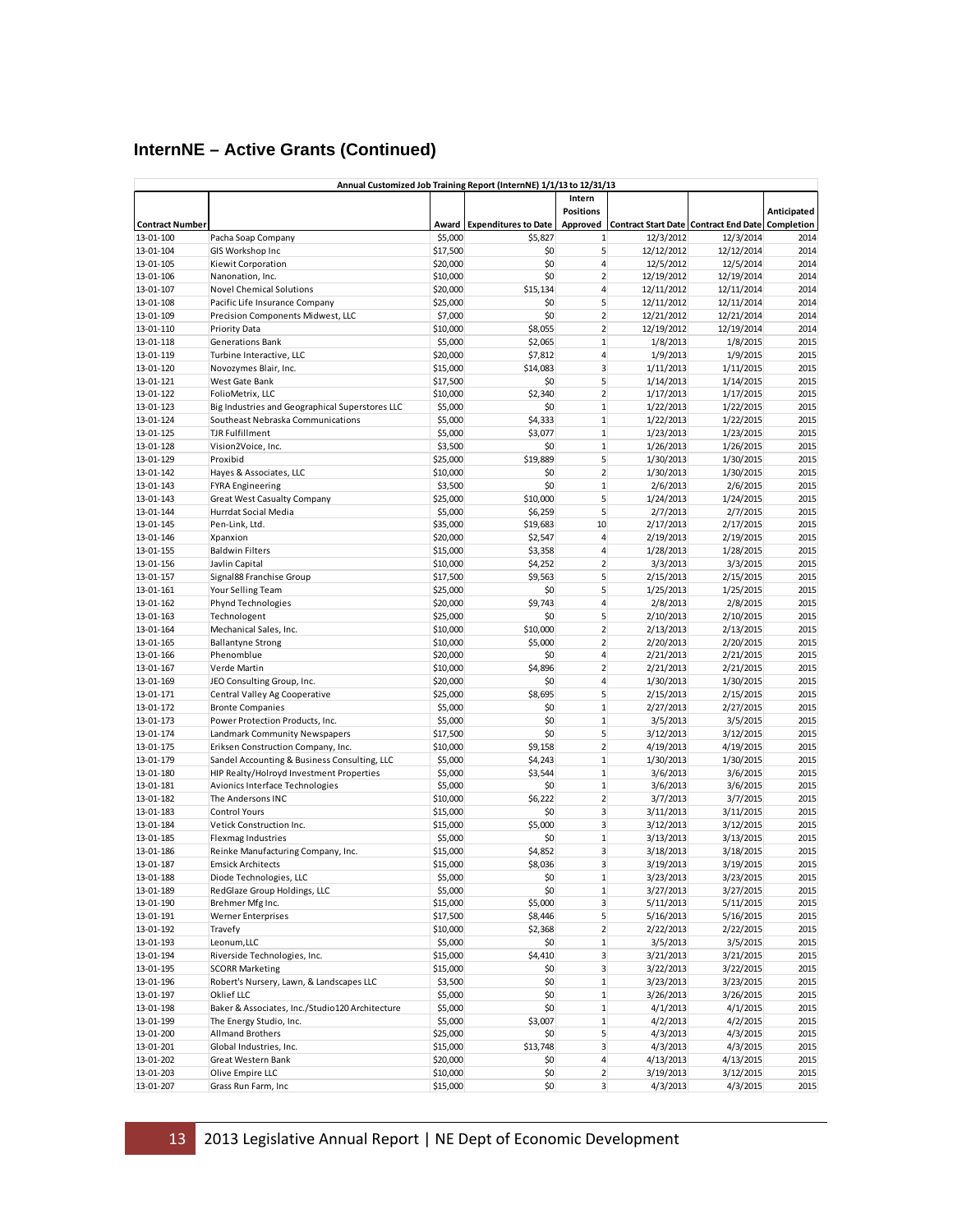### **InternNE – Active Grants (Continued)**

|                        |                                                  |          | Annual Customized Job Training Report (InternNE) 1/1/13 to 12/31/13 |                         |                                       |            |             |
|------------------------|--------------------------------------------------|----------|---------------------------------------------------------------------|-------------------------|---------------------------------------|------------|-------------|
|                        |                                                  |          |                                                                     | Intern                  |                                       |            |             |
|                        |                                                  |          |                                                                     | <b>Positions</b>        |                                       |            | Anticipated |
| <b>Contract Number</b> |                                                  | Award    | <b>Expenditures to Date</b>                                         | Approved                | Contract Start Date Contract End Date |            | Completion  |
| 13-01-208              | Seward Motor Freight, Inc.                       | \$5,000  | \$2,047                                                             | $\mathbf{1}$            | 4/8/2013                              | 4/8/2015   | 2015        |
| 13-01-209              | ConAgra Foods, Inc.                              | \$50,000 | \$46,255                                                            | 10                      | 2/28/2013                             | 2/28/2015  | 2015        |
| 13-01-210              | Platte Valley Financial Services Companies       | \$5,000  | \$0                                                                 | $\mathbf{1}$            | 3/5/2013                              | 3/5/2015   | 2015        |
| 13-01-211              | EF Johnson Technologies                          | \$7,000  | \$3,188                                                             | $\overline{2}$          | 4/12/2013                             | 4/12/2015  | 2015        |
| 13-01-212              | Straight Shot, LLC                               | \$15,000 | \$10,159                                                            | $\overline{\mathbf{3}}$ | 4/17/2013                             | 4/17/2015  | 2015        |
| 13-01-216              | Witt's End Homestead, LLC                        | \$5,000  | \$0                                                                 | $\mathbf{1}$            | 4/11/2013                             | 4/11/2015  | 2015        |
| 13-01-217              | EAD (Engineering, Automation, and Design)        | \$17,500 | \$16,240                                                            | 5                       | 4/17/2013                             | 4/17/2015  | 2015        |
| 13-01-218              | Swanson Russell                                  | \$5,000  | \$0                                                                 | $\mathbf{1}$            | 4/19/2013                             | 4/19/2015  | 2015        |
| 13-01-219              | Hayneedle, Inc.                                  | \$35,000 | \$21,382                                                            | $\overline{7}$          | 5/3/2013                              | 5/3/2015   | 2015        |
| 13-01-226              | Shamrock Development                             | \$10,000 | \$0                                                                 | $\overline{2}$          | 4/24/2013                             | 4/24/2015  | 2015        |
| 13-01-227              | <b>Boutique Window</b>                           | \$15,000 | \$2,176                                                             | 3                       | 4/25/2013                             | 4/25/2015  | 2015        |
| 13-01-228              | ROYAL ENGINEERED COMPOSITES                      | \$25,000 | \$11,614                                                            | 5                       | 4/25/2013                             | 4/25/2015  | 2015        |
| 13-01-229              | Three Pillars Media                              | \$5,000  | \$3,505                                                             | $\mathbf{1}$            | 4/29/2013                             | 4/29/2015  | 2015        |
| 13-01-230              | NEBCO, Inc.                                      | \$5,000  | \$0                                                                 | $\mathbf{1}$            | 5/1/2013                              | 5/1/2015   | 2015        |
| 13-01-231              | First National Bank of Omaha                     | \$25,000 | \$0                                                                 | 5                       | 5/17/2013                             | 5/17/2015  | 2015        |
| 13-01-232              | Covidien                                         | \$15,000 | \$5,357                                                             | 3                       | 6/9/2013                              | 6/9/2015   | 2015        |
|                        |                                                  |          |                                                                     | 10                      |                                       |            | 2015        |
| 13-01-233              | Gallup, Inc.                                     | \$50,000 | \$47,796                                                            |                         | 2/20/2013                             | 2/20/2015  |             |
| 13-01-234              | Agilx                                            | \$5,000  | \$1,297                                                             | $\mathbf{1}$            | 4/24/2013                             | 4/24/2015  | 2015        |
| 13-01-235              | opendorse                                        | \$15,000 | \$8,281                                                             | 3                       | 4/24/2013                             | 4/24/2015  | 2015        |
| 13-01-236              | Molex, Inc                                       | \$3,500  | \$3,500                                                             | $\mathbf{1}$            | 4/25/2013                             | 4/25/2015  | 2015        |
| 13-01-237              | iGroup Creative, LLC                             | \$7,000  | \$5,433                                                             | $\overline{2}$          | 5/1/2013                              | 5/1/2015   | 2015        |
| 13-01-242              | First National Bank North Platte                 | \$10,000 | \$10,000                                                            | $\overline{2}$          | 5/17/2013                             | 5/17/2015  | 2015        |
| 13-01-244              | dwb, inc                                         | \$10,000 | \$3,943                                                             | $\overline{2}$          | 5/17/2013                             | 6/3/2015   | 2015        |
| 13-01-245              | Flywheel                                         | \$10,000 | \$9,020                                                             | $\overline{2}$          | 5/15/2013                             | 5/15/2015  | 2015        |
| 13-01-246              | Twin Rivers Testing & Environmental              | \$1,000  | \$0                                                                 | $\overline{2}$          | 5/8/2013                              | 5/8/2015   | 2015        |
| 13-01-246              | Twin Rivers Testing & Environmental              | \$10,000 | \$0                                                                 | $\overline{2}$          | 5/8/2013                              | 5/8/2015   | 2015        |
| 13-01-247              | Nebraska Global Investment Company LLC           | \$25,000 | \$0                                                                 | 5                       | 5/15/2013                             | 5/15/2015  | 2015        |
| 13-01-248              | Geneva State Bank                                | \$5,000  | \$2,393                                                             | $\mathbf 1$             | 5/7/2013                              | 5/7/2015   | 2015        |
| 13-01-249              | Central Data Storage                             | \$5,000  | \$4,681                                                             | $\mathbf 1$             | 5/21/2013                             | 5/29/2015  | 2015        |
| 13-01-250              | Social Assurance                                 | \$3,500  | \$0                                                                 | $\mathbf{1}$            | 5/22/2013                             | 5/22/2015  | 2015        |
| 13-01-251              | Beehive Industries, LLC                          | \$25,000 | \$0                                                                 | 5                       | 5/14/2013                             | 5/14/2015  | 2015        |
| 13-01-255              | Teledyne Isco, Inc.                              | \$25,000 | \$0                                                                 | 5                       | 5/23/2013                             | 5/23/2015  | 2015        |
| 13-01-256              | Premier Psychiatric Group                        | \$5,000  | \$1,362                                                             | $\mathbf{1}$            | 5/23/2013                             | 5/23/2015  | 2015        |
| 13-01-257              | Sandhills State Bank                             | \$10,000 | \$0                                                                 | $\overline{2}$          | 5/16/2013                             | 5/16/2015  | 2015        |
| 13-01-258              | Thunder Beach USA                                | \$3,500  | \$1,124                                                             | $\mathbf{1}$            | 5/13/2013                             | 5/13/2015  | 2015        |
| 13-01-259              | Petersen Ag Systems                              | \$5,000  | \$4,721                                                             | $\mathbf{1}$            | 5/31/2013                             | 12/30/2013 | 2014        |
| 13-01-260              | J.Brasch Co., LLC                                | \$5,000  | \$0                                                                 | $\mathbf{1}$            | 6/8/2013                              | 6/8/2015   | 2015        |
| 13-01-261              | Jacks Automotive Machine                         | \$10,000 | \$0                                                                 | $\overline{2}$          | 6/10/2013                             | 6/10/2015  | 2015        |
|                        |                                                  |          | \$0                                                                 | 5                       |                                       |            | 2015        |
| 13-01-262              | Lincoln Industries                               | \$25,000 | \$0                                                                 | $\overline{4}$          | 6/1/2013                              | 6/1/2015   |             |
| 13-01-263              | Horizontal Boring & Tunneling Co.                | \$20,000 |                                                                     |                         | 5/30/2013                             | 5/30/2015  | 2015        |
| 13-01-264              | SUNHEAT International                            | \$25,000 | \$0                                                                 | 5                       | 6/4/2013                              | 6/4/2015   | 2015        |
| 13-01-265              | Powderhook, Inc.                                 | \$5,000  | \$0                                                                 | $\mathbf{1}$            | 5/14/2013                             | 5/14/2015  | 2015        |
| 13-01-266              | <b>Bridgepoint Holdings</b>                      | \$7,000  | \$0                                                                 | $\overline{2}$          | 5/31/2013                             | 5/31/2015  | 2015        |
| 13-01-280              | Spectrum Financial Services, Inc.                | \$5,000  | \$0                                                                 | $\mathbf{1}$            | 6/17/2013                             | 6/17/2015  | 2015        |
| 13-01-281              | Physician Advisors LLC                           | \$5,000  | \$0                                                                 | $\mathbf{1}$            | 6/17/2013                             | 6/17/2015  | 2015        |
| 13-01-282              | Conrad's Auto Center, Inc.                       | \$5,000  | \$1,872                                                             | $\mathbf{1}$            | 6/17/2013                             | 6/17/2015  | 2015        |
| 13-01-283              | Consolidated Electrical Distributors, Inc.       | \$20,000 | \$14,919                                                            | $\overline{4}$          | 5/24/2013                             | 5/24/2015  | 2015        |
| 13-01-284              | Dingmans Collision Center                        | \$5,000  | \$1,146                                                             | $\mathbf{1}$            | 6/21/2013                             | 6/21/2015  | 2015        |
| 13-01-285              | Panhandle Cooperative Association                | \$5,000  | \$1,222                                                             | $\mathbf{1}$            | 6/24/2013                             | 6/24/2015  | 2015        |
| 13-01-287              | <b>Storz Brewing Company</b>                     | \$15,000 | Ş0                                                                  | 3                       | 6/17/2013                             | 6/17/2015  | 2015        |
| 14-01-005              | <b>Oriental Trading Company</b>                  | \$35,000 | \$0                                                                 | $\overline{7}$          | 7/8/2013                              | 7/8/2015   | 2015        |
| 14-01-006              | B <sup>2</sup> Interactive                       | \$25,000 | \$3,204                                                             | $5\overline{)}$         | 7/10/2013                             | 7/10/2015  | 2015        |
| 14-01-007              | HuntForce, Inc.                                  | \$10,000 | \$0                                                                 | $\overline{2}$          | 7/6/2013                              | 7/6/2015   | 2015        |
| 14-01-009              | BinMaster                                        | \$15,000 | \$0                                                                 | $\overline{\mathbf{3}}$ | 7/15/2013                             | 7/15/2015  | 2015        |
| 14-01-011              | NorthStar Financial Services Group, LLC          | \$25,000 | \$5,000                                                             | $\sf S$                 | 7/16/2013                             | 7/16/2015  | 2015        |
| 14-01-012              | SitStay.com                                      | \$5,000  | \$0                                                                 | $\mathbf 1$             | 7/22/2013                             | 7/22/2015  | 2015        |
| 14-01-020              | Duncan Aviation                                  | \$25,000 | \$5,000                                                             | $\sf 5$                 | 8/9/2013                              | 8/9/2015   | 2015        |
| 14-01-024              | <b>Convenient Care Plus</b>                      | \$10,000 | \$1,398                                                             | $\overline{2}$          | 8/14/2013                             | 8/14/2015  | 2015        |
| 14-01-025              | Leadership Resources LLC                         | \$3,500  | \$0                                                                 | $\mathbf{1}$            | 8/16/2013                             | 8/16/2015  | 2015        |
| 14-01-026              | Fremont Contract Carriers, Inc.                  | \$10,000 | \$0                                                                 | $2 \vert$               | 8/5/2013                              | 8/5/2015   | 2015        |
| 14-01-036              | Dundee VC Management, LLC                        | \$20,000 | \$0                                                                 | $\overline{4}$          | 9/17/2013                             | 9/17/2015  | 2015        |
| 14-01-046              | Cornerstone Printing & Imaging                   | \$3,000  | \$0                                                                 | $\mathbf 1$             | 11/15/2013                            | 11/15/2014 | 2014        |
| 14-01-047              | Becton, Dickinson and Company                    | \$10,000 | \$0                                                                 | $\overline{2}$          | 11/15/2013                            | 11/15/2014 | 2014        |
| 14-01-049              |                                                  |          | \$0                                                                 | $\mathbf 1$             |                                       |            | 2014        |
|                        | Metonic Real Estate Services                     | \$5,000  |                                                                     | $\overline{5}$          | 11/15/2013                            | 11/15/2014 |             |
| 14-01-050              | Mutual of Omaha                                  | \$25,000 | \$0                                                                 |                         | 11/15/2013                            | 11/15/2014 | 2014        |
| 14-01-051              | Green Schingle LLC                               | \$3,000  | \$0                                                                 | $\,1$                   | 11/15/2013                            | 11/15/2014 | 2014        |
| 14-01-052              | Community Action Partnership of Western Nebraska | \$8,000  | \$0                                                                 | $\overline{2}$          | 11/15/2013                            | 11/15/2014 | 2014        |
| 14-01-053              | R.H. Berger & Comapny, Inc.                      | \$4,000  | \$0                                                                 | $\,1$                   | 11/15/2013                            | 11/15/2014 | 2014        |
| 14-01-056              | NCEE Labs                                        | \$25,000 | \$0                                                                 | $\overline{5}$          | 11/15/2013                            | 11/15/2014 | 2014        |
| 14-01-057              | MetaLogic, Inc                                   | \$10,000 | \$0                                                                 | $\overline{2}$          | 11/15/2013                            | 11/15/2014 | 2014        |
| 14-01-058              | Baldwin Hackett & Meeks, Inc.                    | \$25,000 | \$0                                                                 | 5                       | 11/15/2013                            | 11/15/2014 | 2014        |
| 14-01-059              | Schnackel Engineers                              | \$25,000 | \$0                                                                 | $\overline{5}$          | 11/15/2013                            | 11/15/2014 | 2014        |
| 14-01-060              | Firespring                                       | \$10,000 | \$0                                                                 | 5                       | 11/15/2013                            | 11/15/2014 | 2014        |
| 14-01-061              | Aviture Inc.                                     | \$10,000 | \$0                                                                 | $\overline{2}$          | 11/15/2013                            | 11/15/2014 | 2014        |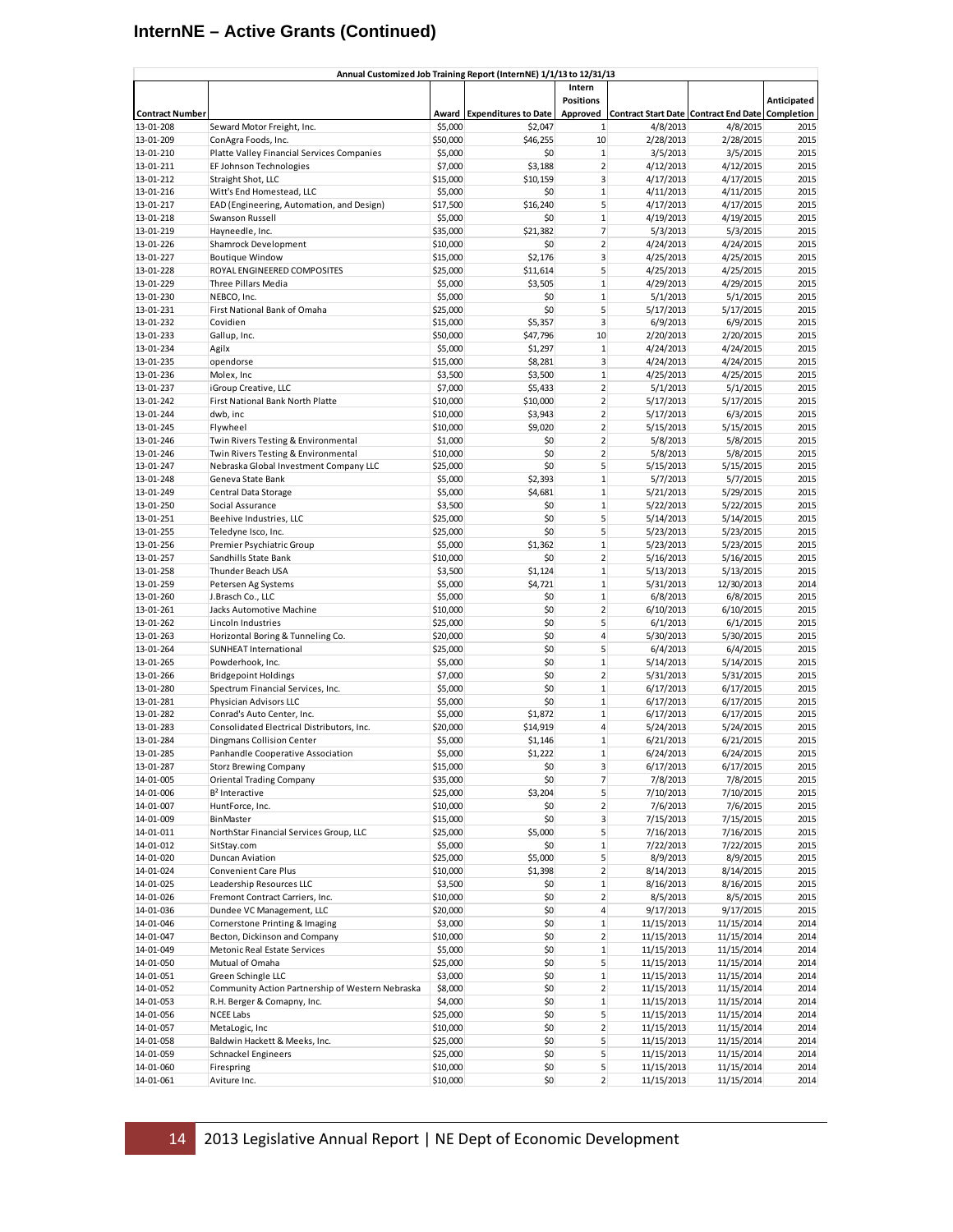#### **InternNE – Closed Grants**

| Intern<br><b>Positions</b><br><b>Contract Number</b><br>Award Expenditures to Date<br>Hired<br>Contract Start Date   Contract End Date<br>\$25,000<br>$\mathbf{1}$<br>7/28/2011<br>7/28/2013<br>11-01-236<br>Technologent<br>\$5,000<br>$\mathbf 1$<br>\$10,000<br>\$2,008<br>6/1/2011<br>6/1/2013<br>11-01-195<br>Hamilton Communications/Nedelco, Inc.<br>\$15,000<br>\$0<br>$\pmb{0}$<br>6/1/2011<br>6/1/2013<br>11-01-187<br>American Butchers, LLC<br>$\overline{2}$<br>\$6,101<br>10/13/2011<br>11-01-285<br><b>StaffCo Employment Service</b><br>\$10,000<br>10/13/2013<br>$\overline{2}$<br>\$10,000<br>\$6,416<br>6/16/2011<br>6/16/2013<br>11-01-200<br><b>Novel Chemical Solutions</b><br>\$10,000<br>\$2,549<br>$\overline{2}$<br>8/11/2011<br>8/11/2013<br>11-01-254<br>NebVolleyball Magazine<br>$\overline{3}$<br>11-01-263<br>\$20,000<br>\$6,226<br>8/23/2011<br>8/23/2013<br>Cooperative Producers, Inc.<br>5<br>11-01-283<br>\$25,000<br>\$11,240<br>10/13/2011<br>10/13/2013<br><b>Energy Pioneer Solutions</b><br>$\mathbf{1}$<br>11-01-252<br>Allo Communications<br>\$15,000<br>\$3,808<br>8/8/2011<br>8/8/2013<br>\$20,000<br>$\overline{3}$<br>11-01-219<br>\$11,464<br>6/16/2011<br>6/16/2013<br>Xpanxion<br>$\mathbf{1}$<br>\$5,000<br>\$1,020<br>1/10/2012<br>1/10/2013<br>12-01-104<br><b>Horizon Designs</b><br>\$0<br>$\mathbf{1}$<br>11-01-215<br>\$10,000<br>6/1/2011<br>6/1/2013<br>Teledyne Isco, Inc.<br>$\overline{\mathbf{3}}$<br>11-01-198<br>\$15,000<br>\$15,000<br>6/1/2011<br>6/1/2013<br><b>LI-COR Biosciences</b><br>$\overline{3}$<br>\$15,000<br>\$25,000<br>6/1/2011<br>6/1/2013<br>11-01-199<br>Lincoln Industries<br>$\overline{4}$<br>11-01-197<br>Kawasaki Motors Mfg. Corp, USA<br>\$17,500<br>\$1,948<br>6/22/2011<br>6/22/2013<br>$\overline{2}$<br>\$3,314<br>11-01-245<br><b>GT Exhaust</b><br>\$10,000<br>8/8/2011<br>8/8/2013<br>\$21,466<br>5<br>11-01-246<br>Duncan Aviation<br>\$25,000<br>8/8/2011<br>8/8/2013<br>5<br>\$12,840<br>11-01-247<br>GIS Workshop Inc<br>\$17,500<br>8/11/2011<br>8/11/2013<br>$\overline{4}$<br>11-01-265<br>Kidwell, Inc.<br>\$14,000<br>\$4,976<br>8/19/2011<br>8/19/2013<br>$\mathbf{1}$<br>\$5,000<br>11-01-294<br>\$15,000<br>9/8/2011<br>9/8/2013<br>OneCert, Inc.<br>\$25,000<br>5<br>9/15/2013<br>11-01-264<br>Firespring<br>\$24,208<br>9/15/2011<br>$\overline{2}$<br>\$7,000<br>\$7,000<br>10/4/2013<br>11-01-278<br>Vivayic, Inc.<br>10/4/2011<br>5<br>\$25,000<br>\$7,128<br>10/13/2011<br>10/13/2013<br>11-01-286<br><b>Thought District</b><br>5<br>\$17,500<br>11-01-289<br><b>Olsson Associates</b><br>\$2,331<br>10/24/2011<br>10/24/2013<br>$\mathbf{1}$<br>Covidien<br>\$5,000<br>\$4,209<br>6/8/2011<br>6/8/2013<br>11-01-193<br>$\overline{2}$<br>Norfolk Iron & Metal<br>\$15,000<br>\$9,337<br>8/1/2011<br>8/1/2013<br>11-01-240<br>$\overline{2}$<br>11-01-270<br>Christensen Brozek Faltys PC<br>\$10,000<br>\$10,000<br>9/21/2011<br>9/21/2013<br>$\mathbf 1$<br>13-01-259<br>Petersen Ag Systems<br>\$5,000<br>\$4,721<br>5/31/2013<br>12/30/2013<br>$\mathbf 1$<br>\$5,000<br>\$1,749<br>6/1/2011<br>6/1/2013<br>11-01-210<br>Ogallala Comfort Company<br>\$17,500<br>\$11,879<br>5<br>11-01-244<br>Proxibid<br>6/1/2011<br>6/1/2013<br>\$17,500<br>5<br>11-01-218<br><b>Werner Enterprises</b><br>\$10,566<br>6/1/2011<br>6/1/2013<br>\$7,000<br>$\overline{2}$<br>6/3/2011<br>6/3/2013<br>11-01-192<br>Conductix-Wampfler<br>\$3,500<br>\$17,500<br>\$16,654<br>5<br>6/15/2011<br>6/15/2013<br>11-01-223<br>SkyVu Pictures Inc<br>$\overline{2}$<br>\$35,000<br>\$2,135<br>6/23/2011<br>6/23/2013<br>11-01-233<br>Pinnacle Bank<br>5<br>NorthStar Financial Services Group, LLC<br>\$16,832<br>7/8/2011<br>7/8/2013<br>11-01-232<br>\$17,500<br>\$4,877<br>$\mathbf{1}$<br>11-01-271<br>Callahan Financial Planning Company<br>\$10,000<br>9/21/2011<br>9/21/2013<br>3<br>\$14,000<br>\$3,551<br>9/28/2011<br>9/28/2013<br>11-01-276<br>Complete Nutrition Holdings, Inc.<br>$\overline{3}$<br>\$25,000<br>\$3,896<br>10/4/2013<br>11-01-293<br>Wes and Willy LLC<br>10/4/2011<br>$\overline{3}$<br>12-01-101<br>SPN Ventures, LLC<br>\$5,000<br>\$6,986<br>1/12/2012<br>1/12/2013<br>12-01-102<br>Diesel Power Equipment Company, Inc.<br>\$5,000<br>\$2,078<br>$\mathbf{1}$<br>1/18/2012<br>1/18/2013<br>$\mathbf 1$<br>12-01-103<br>Leverage Productions, LLC<br>\$5,000<br>\$0<br>1/18/2013<br>1/18/2012<br>$\overline{2}$<br>12-01-105<br>Specialized Engineering Solutions, Inc.<br>\$10,000<br>\$10,000<br>1/20/2012<br>1/20/2013<br>\$0<br>$\mathbf{1}$<br>11-01-229<br>Valmont Industries<br>\$14,000<br>7/5/2011<br>7/5/2013<br>\$25,000<br>5<br>JEO Consulting Group, Inc.<br>\$21,951<br>10/21/2011<br>10/21/2013<br>11-01-288<br>$\mathbf{1}$<br>Sand Creek Post & Beam<br>\$5,000<br>\$5,000<br>8/17/2011<br>8/17/2013<br>11-01-250 | Annual Customized Job Training Report (InternNE) 1/1/13 to 12/31/13 |  |  |  |
|-----------------------------------------------------------------------------------------------------------------------------------------------------------------------------------------------------------------------------------------------------------------------------------------------------------------------------------------------------------------------------------------------------------------------------------------------------------------------------------------------------------------------------------------------------------------------------------------------------------------------------------------------------------------------------------------------------------------------------------------------------------------------------------------------------------------------------------------------------------------------------------------------------------------------------------------------------------------------------------------------------------------------------------------------------------------------------------------------------------------------------------------------------------------------------------------------------------------------------------------------------------------------------------------------------------------------------------------------------------------------------------------------------------------------------------------------------------------------------------------------------------------------------------------------------------------------------------------------------------------------------------------------------------------------------------------------------------------------------------------------------------------------------------------------------------------------------------------------------------------------------------------------------------------------------------------------------------------------------------------------------------------------------------------------------------------------------------------------------------------------------------------------------------------------------------------------------------------------------------------------------------------------------------------------------------------------------------------------------------------------------------------------------------------------------------------------------------------------------------------------------------------------------------------------------------------------------------------------------------------------------------------------------------------------------------------------------------------------------------------------------------------------------------------------------------------------------------------------------------------------------------------------------------------------------------------------------------------------------------------------------------------------------------------------------------------------------------------------------------------------------------------------------------------------------------------------------------------------------------------------------------------------------------------------------------------------------------------------------------------------------------------------------------------------------------------------------------------------------------------------------------------------------------------------------------------------------------------------------------------------------------------------------------------------------------------------------------------------------------------------------------------------------------------------------------------------------------------------------------------------------------------------------------------------------------------------------------------------------------------------------------------------------------------------------------------------------------------------------------------------------------------------------------------------------------------------------------------------------------------------------------------------------------------------------------------------------------------------------------------------------------------------------------------------------------------------------------------------------------------------------------------------------------------------------------------------------------------------------------------------------------------------------------------------------------------------------------------------------------------------------------------------------------------------------------------------------------------------------------------------------|---------------------------------------------------------------------|--|--|--|
|                                                                                                                                                                                                                                                                                                                                                                                                                                                                                                                                                                                                                                                                                                                                                                                                                                                                                                                                                                                                                                                                                                                                                                                                                                                                                                                                                                                                                                                                                                                                                                                                                                                                                                                                                                                                                                                                                                                                                                                                                                                                                                                                                                                                                                                                                                                                                                                                                                                                                                                                                                                                                                                                                                                                                                                                                                                                                                                                                                                                                                                                                                                                                                                                                                                                                                                                                                                                                                                                                                                                                                                                                                                                                                                                                                                                                                                                                                                                                                                                                                                                                                                                                                                                                                                                                                                                                                                                                                                                                                                                                                                                                                                                                                                                                                                                                                                                             |                                                                     |  |  |  |
|                                                                                                                                                                                                                                                                                                                                                                                                                                                                                                                                                                                                                                                                                                                                                                                                                                                                                                                                                                                                                                                                                                                                                                                                                                                                                                                                                                                                                                                                                                                                                                                                                                                                                                                                                                                                                                                                                                                                                                                                                                                                                                                                                                                                                                                                                                                                                                                                                                                                                                                                                                                                                                                                                                                                                                                                                                                                                                                                                                                                                                                                                                                                                                                                                                                                                                                                                                                                                                                                                                                                                                                                                                                                                                                                                                                                                                                                                                                                                                                                                                                                                                                                                                                                                                                                                                                                                                                                                                                                                                                                                                                                                                                                                                                                                                                                                                                                             |                                                                     |  |  |  |
|                                                                                                                                                                                                                                                                                                                                                                                                                                                                                                                                                                                                                                                                                                                                                                                                                                                                                                                                                                                                                                                                                                                                                                                                                                                                                                                                                                                                                                                                                                                                                                                                                                                                                                                                                                                                                                                                                                                                                                                                                                                                                                                                                                                                                                                                                                                                                                                                                                                                                                                                                                                                                                                                                                                                                                                                                                                                                                                                                                                                                                                                                                                                                                                                                                                                                                                                                                                                                                                                                                                                                                                                                                                                                                                                                                                                                                                                                                                                                                                                                                                                                                                                                                                                                                                                                                                                                                                                                                                                                                                                                                                                                                                                                                                                                                                                                                                                             |                                                                     |  |  |  |
|                                                                                                                                                                                                                                                                                                                                                                                                                                                                                                                                                                                                                                                                                                                                                                                                                                                                                                                                                                                                                                                                                                                                                                                                                                                                                                                                                                                                                                                                                                                                                                                                                                                                                                                                                                                                                                                                                                                                                                                                                                                                                                                                                                                                                                                                                                                                                                                                                                                                                                                                                                                                                                                                                                                                                                                                                                                                                                                                                                                                                                                                                                                                                                                                                                                                                                                                                                                                                                                                                                                                                                                                                                                                                                                                                                                                                                                                                                                                                                                                                                                                                                                                                                                                                                                                                                                                                                                                                                                                                                                                                                                                                                                                                                                                                                                                                                                                             |                                                                     |  |  |  |
|                                                                                                                                                                                                                                                                                                                                                                                                                                                                                                                                                                                                                                                                                                                                                                                                                                                                                                                                                                                                                                                                                                                                                                                                                                                                                                                                                                                                                                                                                                                                                                                                                                                                                                                                                                                                                                                                                                                                                                                                                                                                                                                                                                                                                                                                                                                                                                                                                                                                                                                                                                                                                                                                                                                                                                                                                                                                                                                                                                                                                                                                                                                                                                                                                                                                                                                                                                                                                                                                                                                                                                                                                                                                                                                                                                                                                                                                                                                                                                                                                                                                                                                                                                                                                                                                                                                                                                                                                                                                                                                                                                                                                                                                                                                                                                                                                                                                             |                                                                     |  |  |  |
|                                                                                                                                                                                                                                                                                                                                                                                                                                                                                                                                                                                                                                                                                                                                                                                                                                                                                                                                                                                                                                                                                                                                                                                                                                                                                                                                                                                                                                                                                                                                                                                                                                                                                                                                                                                                                                                                                                                                                                                                                                                                                                                                                                                                                                                                                                                                                                                                                                                                                                                                                                                                                                                                                                                                                                                                                                                                                                                                                                                                                                                                                                                                                                                                                                                                                                                                                                                                                                                                                                                                                                                                                                                                                                                                                                                                                                                                                                                                                                                                                                                                                                                                                                                                                                                                                                                                                                                                                                                                                                                                                                                                                                                                                                                                                                                                                                                                             |                                                                     |  |  |  |
|                                                                                                                                                                                                                                                                                                                                                                                                                                                                                                                                                                                                                                                                                                                                                                                                                                                                                                                                                                                                                                                                                                                                                                                                                                                                                                                                                                                                                                                                                                                                                                                                                                                                                                                                                                                                                                                                                                                                                                                                                                                                                                                                                                                                                                                                                                                                                                                                                                                                                                                                                                                                                                                                                                                                                                                                                                                                                                                                                                                                                                                                                                                                                                                                                                                                                                                                                                                                                                                                                                                                                                                                                                                                                                                                                                                                                                                                                                                                                                                                                                                                                                                                                                                                                                                                                                                                                                                                                                                                                                                                                                                                                                                                                                                                                                                                                                                                             |                                                                     |  |  |  |
|                                                                                                                                                                                                                                                                                                                                                                                                                                                                                                                                                                                                                                                                                                                                                                                                                                                                                                                                                                                                                                                                                                                                                                                                                                                                                                                                                                                                                                                                                                                                                                                                                                                                                                                                                                                                                                                                                                                                                                                                                                                                                                                                                                                                                                                                                                                                                                                                                                                                                                                                                                                                                                                                                                                                                                                                                                                                                                                                                                                                                                                                                                                                                                                                                                                                                                                                                                                                                                                                                                                                                                                                                                                                                                                                                                                                                                                                                                                                                                                                                                                                                                                                                                                                                                                                                                                                                                                                                                                                                                                                                                                                                                                                                                                                                                                                                                                                             |                                                                     |  |  |  |
|                                                                                                                                                                                                                                                                                                                                                                                                                                                                                                                                                                                                                                                                                                                                                                                                                                                                                                                                                                                                                                                                                                                                                                                                                                                                                                                                                                                                                                                                                                                                                                                                                                                                                                                                                                                                                                                                                                                                                                                                                                                                                                                                                                                                                                                                                                                                                                                                                                                                                                                                                                                                                                                                                                                                                                                                                                                                                                                                                                                                                                                                                                                                                                                                                                                                                                                                                                                                                                                                                                                                                                                                                                                                                                                                                                                                                                                                                                                                                                                                                                                                                                                                                                                                                                                                                                                                                                                                                                                                                                                                                                                                                                                                                                                                                                                                                                                                             |                                                                     |  |  |  |
|                                                                                                                                                                                                                                                                                                                                                                                                                                                                                                                                                                                                                                                                                                                                                                                                                                                                                                                                                                                                                                                                                                                                                                                                                                                                                                                                                                                                                                                                                                                                                                                                                                                                                                                                                                                                                                                                                                                                                                                                                                                                                                                                                                                                                                                                                                                                                                                                                                                                                                                                                                                                                                                                                                                                                                                                                                                                                                                                                                                                                                                                                                                                                                                                                                                                                                                                                                                                                                                                                                                                                                                                                                                                                                                                                                                                                                                                                                                                                                                                                                                                                                                                                                                                                                                                                                                                                                                                                                                                                                                                                                                                                                                                                                                                                                                                                                                                             |                                                                     |  |  |  |
|                                                                                                                                                                                                                                                                                                                                                                                                                                                                                                                                                                                                                                                                                                                                                                                                                                                                                                                                                                                                                                                                                                                                                                                                                                                                                                                                                                                                                                                                                                                                                                                                                                                                                                                                                                                                                                                                                                                                                                                                                                                                                                                                                                                                                                                                                                                                                                                                                                                                                                                                                                                                                                                                                                                                                                                                                                                                                                                                                                                                                                                                                                                                                                                                                                                                                                                                                                                                                                                                                                                                                                                                                                                                                                                                                                                                                                                                                                                                                                                                                                                                                                                                                                                                                                                                                                                                                                                                                                                                                                                                                                                                                                                                                                                                                                                                                                                                             |                                                                     |  |  |  |
|                                                                                                                                                                                                                                                                                                                                                                                                                                                                                                                                                                                                                                                                                                                                                                                                                                                                                                                                                                                                                                                                                                                                                                                                                                                                                                                                                                                                                                                                                                                                                                                                                                                                                                                                                                                                                                                                                                                                                                                                                                                                                                                                                                                                                                                                                                                                                                                                                                                                                                                                                                                                                                                                                                                                                                                                                                                                                                                                                                                                                                                                                                                                                                                                                                                                                                                                                                                                                                                                                                                                                                                                                                                                                                                                                                                                                                                                                                                                                                                                                                                                                                                                                                                                                                                                                                                                                                                                                                                                                                                                                                                                                                                                                                                                                                                                                                                                             |                                                                     |  |  |  |
|                                                                                                                                                                                                                                                                                                                                                                                                                                                                                                                                                                                                                                                                                                                                                                                                                                                                                                                                                                                                                                                                                                                                                                                                                                                                                                                                                                                                                                                                                                                                                                                                                                                                                                                                                                                                                                                                                                                                                                                                                                                                                                                                                                                                                                                                                                                                                                                                                                                                                                                                                                                                                                                                                                                                                                                                                                                                                                                                                                                                                                                                                                                                                                                                                                                                                                                                                                                                                                                                                                                                                                                                                                                                                                                                                                                                                                                                                                                                                                                                                                                                                                                                                                                                                                                                                                                                                                                                                                                                                                                                                                                                                                                                                                                                                                                                                                                                             |                                                                     |  |  |  |
|                                                                                                                                                                                                                                                                                                                                                                                                                                                                                                                                                                                                                                                                                                                                                                                                                                                                                                                                                                                                                                                                                                                                                                                                                                                                                                                                                                                                                                                                                                                                                                                                                                                                                                                                                                                                                                                                                                                                                                                                                                                                                                                                                                                                                                                                                                                                                                                                                                                                                                                                                                                                                                                                                                                                                                                                                                                                                                                                                                                                                                                                                                                                                                                                                                                                                                                                                                                                                                                                                                                                                                                                                                                                                                                                                                                                                                                                                                                                                                                                                                                                                                                                                                                                                                                                                                                                                                                                                                                                                                                                                                                                                                                                                                                                                                                                                                                                             |                                                                     |  |  |  |
|                                                                                                                                                                                                                                                                                                                                                                                                                                                                                                                                                                                                                                                                                                                                                                                                                                                                                                                                                                                                                                                                                                                                                                                                                                                                                                                                                                                                                                                                                                                                                                                                                                                                                                                                                                                                                                                                                                                                                                                                                                                                                                                                                                                                                                                                                                                                                                                                                                                                                                                                                                                                                                                                                                                                                                                                                                                                                                                                                                                                                                                                                                                                                                                                                                                                                                                                                                                                                                                                                                                                                                                                                                                                                                                                                                                                                                                                                                                                                                                                                                                                                                                                                                                                                                                                                                                                                                                                                                                                                                                                                                                                                                                                                                                                                                                                                                                                             |                                                                     |  |  |  |
|                                                                                                                                                                                                                                                                                                                                                                                                                                                                                                                                                                                                                                                                                                                                                                                                                                                                                                                                                                                                                                                                                                                                                                                                                                                                                                                                                                                                                                                                                                                                                                                                                                                                                                                                                                                                                                                                                                                                                                                                                                                                                                                                                                                                                                                                                                                                                                                                                                                                                                                                                                                                                                                                                                                                                                                                                                                                                                                                                                                                                                                                                                                                                                                                                                                                                                                                                                                                                                                                                                                                                                                                                                                                                                                                                                                                                                                                                                                                                                                                                                                                                                                                                                                                                                                                                                                                                                                                                                                                                                                                                                                                                                                                                                                                                                                                                                                                             |                                                                     |  |  |  |
|                                                                                                                                                                                                                                                                                                                                                                                                                                                                                                                                                                                                                                                                                                                                                                                                                                                                                                                                                                                                                                                                                                                                                                                                                                                                                                                                                                                                                                                                                                                                                                                                                                                                                                                                                                                                                                                                                                                                                                                                                                                                                                                                                                                                                                                                                                                                                                                                                                                                                                                                                                                                                                                                                                                                                                                                                                                                                                                                                                                                                                                                                                                                                                                                                                                                                                                                                                                                                                                                                                                                                                                                                                                                                                                                                                                                                                                                                                                                                                                                                                                                                                                                                                                                                                                                                                                                                                                                                                                                                                                                                                                                                                                                                                                                                                                                                                                                             |                                                                     |  |  |  |
|                                                                                                                                                                                                                                                                                                                                                                                                                                                                                                                                                                                                                                                                                                                                                                                                                                                                                                                                                                                                                                                                                                                                                                                                                                                                                                                                                                                                                                                                                                                                                                                                                                                                                                                                                                                                                                                                                                                                                                                                                                                                                                                                                                                                                                                                                                                                                                                                                                                                                                                                                                                                                                                                                                                                                                                                                                                                                                                                                                                                                                                                                                                                                                                                                                                                                                                                                                                                                                                                                                                                                                                                                                                                                                                                                                                                                                                                                                                                                                                                                                                                                                                                                                                                                                                                                                                                                                                                                                                                                                                                                                                                                                                                                                                                                                                                                                                                             |                                                                     |  |  |  |
|                                                                                                                                                                                                                                                                                                                                                                                                                                                                                                                                                                                                                                                                                                                                                                                                                                                                                                                                                                                                                                                                                                                                                                                                                                                                                                                                                                                                                                                                                                                                                                                                                                                                                                                                                                                                                                                                                                                                                                                                                                                                                                                                                                                                                                                                                                                                                                                                                                                                                                                                                                                                                                                                                                                                                                                                                                                                                                                                                                                                                                                                                                                                                                                                                                                                                                                                                                                                                                                                                                                                                                                                                                                                                                                                                                                                                                                                                                                                                                                                                                                                                                                                                                                                                                                                                                                                                                                                                                                                                                                                                                                                                                                                                                                                                                                                                                                                             |                                                                     |  |  |  |
|                                                                                                                                                                                                                                                                                                                                                                                                                                                                                                                                                                                                                                                                                                                                                                                                                                                                                                                                                                                                                                                                                                                                                                                                                                                                                                                                                                                                                                                                                                                                                                                                                                                                                                                                                                                                                                                                                                                                                                                                                                                                                                                                                                                                                                                                                                                                                                                                                                                                                                                                                                                                                                                                                                                                                                                                                                                                                                                                                                                                                                                                                                                                                                                                                                                                                                                                                                                                                                                                                                                                                                                                                                                                                                                                                                                                                                                                                                                                                                                                                                                                                                                                                                                                                                                                                                                                                                                                                                                                                                                                                                                                                                                                                                                                                                                                                                                                             |                                                                     |  |  |  |
|                                                                                                                                                                                                                                                                                                                                                                                                                                                                                                                                                                                                                                                                                                                                                                                                                                                                                                                                                                                                                                                                                                                                                                                                                                                                                                                                                                                                                                                                                                                                                                                                                                                                                                                                                                                                                                                                                                                                                                                                                                                                                                                                                                                                                                                                                                                                                                                                                                                                                                                                                                                                                                                                                                                                                                                                                                                                                                                                                                                                                                                                                                                                                                                                                                                                                                                                                                                                                                                                                                                                                                                                                                                                                                                                                                                                                                                                                                                                                                                                                                                                                                                                                                                                                                                                                                                                                                                                                                                                                                                                                                                                                                                                                                                                                                                                                                                                             |                                                                     |  |  |  |
|                                                                                                                                                                                                                                                                                                                                                                                                                                                                                                                                                                                                                                                                                                                                                                                                                                                                                                                                                                                                                                                                                                                                                                                                                                                                                                                                                                                                                                                                                                                                                                                                                                                                                                                                                                                                                                                                                                                                                                                                                                                                                                                                                                                                                                                                                                                                                                                                                                                                                                                                                                                                                                                                                                                                                                                                                                                                                                                                                                                                                                                                                                                                                                                                                                                                                                                                                                                                                                                                                                                                                                                                                                                                                                                                                                                                                                                                                                                                                                                                                                                                                                                                                                                                                                                                                                                                                                                                                                                                                                                                                                                                                                                                                                                                                                                                                                                                             |                                                                     |  |  |  |
|                                                                                                                                                                                                                                                                                                                                                                                                                                                                                                                                                                                                                                                                                                                                                                                                                                                                                                                                                                                                                                                                                                                                                                                                                                                                                                                                                                                                                                                                                                                                                                                                                                                                                                                                                                                                                                                                                                                                                                                                                                                                                                                                                                                                                                                                                                                                                                                                                                                                                                                                                                                                                                                                                                                                                                                                                                                                                                                                                                                                                                                                                                                                                                                                                                                                                                                                                                                                                                                                                                                                                                                                                                                                                                                                                                                                                                                                                                                                                                                                                                                                                                                                                                                                                                                                                                                                                                                                                                                                                                                                                                                                                                                                                                                                                                                                                                                                             |                                                                     |  |  |  |
|                                                                                                                                                                                                                                                                                                                                                                                                                                                                                                                                                                                                                                                                                                                                                                                                                                                                                                                                                                                                                                                                                                                                                                                                                                                                                                                                                                                                                                                                                                                                                                                                                                                                                                                                                                                                                                                                                                                                                                                                                                                                                                                                                                                                                                                                                                                                                                                                                                                                                                                                                                                                                                                                                                                                                                                                                                                                                                                                                                                                                                                                                                                                                                                                                                                                                                                                                                                                                                                                                                                                                                                                                                                                                                                                                                                                                                                                                                                                                                                                                                                                                                                                                                                                                                                                                                                                                                                                                                                                                                                                                                                                                                                                                                                                                                                                                                                                             |                                                                     |  |  |  |
|                                                                                                                                                                                                                                                                                                                                                                                                                                                                                                                                                                                                                                                                                                                                                                                                                                                                                                                                                                                                                                                                                                                                                                                                                                                                                                                                                                                                                                                                                                                                                                                                                                                                                                                                                                                                                                                                                                                                                                                                                                                                                                                                                                                                                                                                                                                                                                                                                                                                                                                                                                                                                                                                                                                                                                                                                                                                                                                                                                                                                                                                                                                                                                                                                                                                                                                                                                                                                                                                                                                                                                                                                                                                                                                                                                                                                                                                                                                                                                                                                                                                                                                                                                                                                                                                                                                                                                                                                                                                                                                                                                                                                                                                                                                                                                                                                                                                             |                                                                     |  |  |  |
|                                                                                                                                                                                                                                                                                                                                                                                                                                                                                                                                                                                                                                                                                                                                                                                                                                                                                                                                                                                                                                                                                                                                                                                                                                                                                                                                                                                                                                                                                                                                                                                                                                                                                                                                                                                                                                                                                                                                                                                                                                                                                                                                                                                                                                                                                                                                                                                                                                                                                                                                                                                                                                                                                                                                                                                                                                                                                                                                                                                                                                                                                                                                                                                                                                                                                                                                                                                                                                                                                                                                                                                                                                                                                                                                                                                                                                                                                                                                                                                                                                                                                                                                                                                                                                                                                                                                                                                                                                                                                                                                                                                                                                                                                                                                                                                                                                                                             |                                                                     |  |  |  |
|                                                                                                                                                                                                                                                                                                                                                                                                                                                                                                                                                                                                                                                                                                                                                                                                                                                                                                                                                                                                                                                                                                                                                                                                                                                                                                                                                                                                                                                                                                                                                                                                                                                                                                                                                                                                                                                                                                                                                                                                                                                                                                                                                                                                                                                                                                                                                                                                                                                                                                                                                                                                                                                                                                                                                                                                                                                                                                                                                                                                                                                                                                                                                                                                                                                                                                                                                                                                                                                                                                                                                                                                                                                                                                                                                                                                                                                                                                                                                                                                                                                                                                                                                                                                                                                                                                                                                                                                                                                                                                                                                                                                                                                                                                                                                                                                                                                                             |                                                                     |  |  |  |
|                                                                                                                                                                                                                                                                                                                                                                                                                                                                                                                                                                                                                                                                                                                                                                                                                                                                                                                                                                                                                                                                                                                                                                                                                                                                                                                                                                                                                                                                                                                                                                                                                                                                                                                                                                                                                                                                                                                                                                                                                                                                                                                                                                                                                                                                                                                                                                                                                                                                                                                                                                                                                                                                                                                                                                                                                                                                                                                                                                                                                                                                                                                                                                                                                                                                                                                                                                                                                                                                                                                                                                                                                                                                                                                                                                                                                                                                                                                                                                                                                                                                                                                                                                                                                                                                                                                                                                                                                                                                                                                                                                                                                                                                                                                                                                                                                                                                             |                                                                     |  |  |  |
|                                                                                                                                                                                                                                                                                                                                                                                                                                                                                                                                                                                                                                                                                                                                                                                                                                                                                                                                                                                                                                                                                                                                                                                                                                                                                                                                                                                                                                                                                                                                                                                                                                                                                                                                                                                                                                                                                                                                                                                                                                                                                                                                                                                                                                                                                                                                                                                                                                                                                                                                                                                                                                                                                                                                                                                                                                                                                                                                                                                                                                                                                                                                                                                                                                                                                                                                                                                                                                                                                                                                                                                                                                                                                                                                                                                                                                                                                                                                                                                                                                                                                                                                                                                                                                                                                                                                                                                                                                                                                                                                                                                                                                                                                                                                                                                                                                                                             |                                                                     |  |  |  |
|                                                                                                                                                                                                                                                                                                                                                                                                                                                                                                                                                                                                                                                                                                                                                                                                                                                                                                                                                                                                                                                                                                                                                                                                                                                                                                                                                                                                                                                                                                                                                                                                                                                                                                                                                                                                                                                                                                                                                                                                                                                                                                                                                                                                                                                                                                                                                                                                                                                                                                                                                                                                                                                                                                                                                                                                                                                                                                                                                                                                                                                                                                                                                                                                                                                                                                                                                                                                                                                                                                                                                                                                                                                                                                                                                                                                                                                                                                                                                                                                                                                                                                                                                                                                                                                                                                                                                                                                                                                                                                                                                                                                                                                                                                                                                                                                                                                                             |                                                                     |  |  |  |
|                                                                                                                                                                                                                                                                                                                                                                                                                                                                                                                                                                                                                                                                                                                                                                                                                                                                                                                                                                                                                                                                                                                                                                                                                                                                                                                                                                                                                                                                                                                                                                                                                                                                                                                                                                                                                                                                                                                                                                                                                                                                                                                                                                                                                                                                                                                                                                                                                                                                                                                                                                                                                                                                                                                                                                                                                                                                                                                                                                                                                                                                                                                                                                                                                                                                                                                                                                                                                                                                                                                                                                                                                                                                                                                                                                                                                                                                                                                                                                                                                                                                                                                                                                                                                                                                                                                                                                                                                                                                                                                                                                                                                                                                                                                                                                                                                                                                             |                                                                     |  |  |  |
|                                                                                                                                                                                                                                                                                                                                                                                                                                                                                                                                                                                                                                                                                                                                                                                                                                                                                                                                                                                                                                                                                                                                                                                                                                                                                                                                                                                                                                                                                                                                                                                                                                                                                                                                                                                                                                                                                                                                                                                                                                                                                                                                                                                                                                                                                                                                                                                                                                                                                                                                                                                                                                                                                                                                                                                                                                                                                                                                                                                                                                                                                                                                                                                                                                                                                                                                                                                                                                                                                                                                                                                                                                                                                                                                                                                                                                                                                                                                                                                                                                                                                                                                                                                                                                                                                                                                                                                                                                                                                                                                                                                                                                                                                                                                                                                                                                                                             |                                                                     |  |  |  |
|                                                                                                                                                                                                                                                                                                                                                                                                                                                                                                                                                                                                                                                                                                                                                                                                                                                                                                                                                                                                                                                                                                                                                                                                                                                                                                                                                                                                                                                                                                                                                                                                                                                                                                                                                                                                                                                                                                                                                                                                                                                                                                                                                                                                                                                                                                                                                                                                                                                                                                                                                                                                                                                                                                                                                                                                                                                                                                                                                                                                                                                                                                                                                                                                                                                                                                                                                                                                                                                                                                                                                                                                                                                                                                                                                                                                                                                                                                                                                                                                                                                                                                                                                                                                                                                                                                                                                                                                                                                                                                                                                                                                                                                                                                                                                                                                                                                                             |                                                                     |  |  |  |
|                                                                                                                                                                                                                                                                                                                                                                                                                                                                                                                                                                                                                                                                                                                                                                                                                                                                                                                                                                                                                                                                                                                                                                                                                                                                                                                                                                                                                                                                                                                                                                                                                                                                                                                                                                                                                                                                                                                                                                                                                                                                                                                                                                                                                                                                                                                                                                                                                                                                                                                                                                                                                                                                                                                                                                                                                                                                                                                                                                                                                                                                                                                                                                                                                                                                                                                                                                                                                                                                                                                                                                                                                                                                                                                                                                                                                                                                                                                                                                                                                                                                                                                                                                                                                                                                                                                                                                                                                                                                                                                                                                                                                                                                                                                                                                                                                                                                             |                                                                     |  |  |  |
|                                                                                                                                                                                                                                                                                                                                                                                                                                                                                                                                                                                                                                                                                                                                                                                                                                                                                                                                                                                                                                                                                                                                                                                                                                                                                                                                                                                                                                                                                                                                                                                                                                                                                                                                                                                                                                                                                                                                                                                                                                                                                                                                                                                                                                                                                                                                                                                                                                                                                                                                                                                                                                                                                                                                                                                                                                                                                                                                                                                                                                                                                                                                                                                                                                                                                                                                                                                                                                                                                                                                                                                                                                                                                                                                                                                                                                                                                                                                                                                                                                                                                                                                                                                                                                                                                                                                                                                                                                                                                                                                                                                                                                                                                                                                                                                                                                                                             |                                                                     |  |  |  |
|                                                                                                                                                                                                                                                                                                                                                                                                                                                                                                                                                                                                                                                                                                                                                                                                                                                                                                                                                                                                                                                                                                                                                                                                                                                                                                                                                                                                                                                                                                                                                                                                                                                                                                                                                                                                                                                                                                                                                                                                                                                                                                                                                                                                                                                                                                                                                                                                                                                                                                                                                                                                                                                                                                                                                                                                                                                                                                                                                                                                                                                                                                                                                                                                                                                                                                                                                                                                                                                                                                                                                                                                                                                                                                                                                                                                                                                                                                                                                                                                                                                                                                                                                                                                                                                                                                                                                                                                                                                                                                                                                                                                                                                                                                                                                                                                                                                                             |                                                                     |  |  |  |
|                                                                                                                                                                                                                                                                                                                                                                                                                                                                                                                                                                                                                                                                                                                                                                                                                                                                                                                                                                                                                                                                                                                                                                                                                                                                                                                                                                                                                                                                                                                                                                                                                                                                                                                                                                                                                                                                                                                                                                                                                                                                                                                                                                                                                                                                                                                                                                                                                                                                                                                                                                                                                                                                                                                                                                                                                                                                                                                                                                                                                                                                                                                                                                                                                                                                                                                                                                                                                                                                                                                                                                                                                                                                                                                                                                                                                                                                                                                                                                                                                                                                                                                                                                                                                                                                                                                                                                                                                                                                                                                                                                                                                                                                                                                                                                                                                                                                             |                                                                     |  |  |  |
|                                                                                                                                                                                                                                                                                                                                                                                                                                                                                                                                                                                                                                                                                                                                                                                                                                                                                                                                                                                                                                                                                                                                                                                                                                                                                                                                                                                                                                                                                                                                                                                                                                                                                                                                                                                                                                                                                                                                                                                                                                                                                                                                                                                                                                                                                                                                                                                                                                                                                                                                                                                                                                                                                                                                                                                                                                                                                                                                                                                                                                                                                                                                                                                                                                                                                                                                                                                                                                                                                                                                                                                                                                                                                                                                                                                                                                                                                                                                                                                                                                                                                                                                                                                                                                                                                                                                                                                                                                                                                                                                                                                                                                                                                                                                                                                                                                                                             |                                                                     |  |  |  |
|                                                                                                                                                                                                                                                                                                                                                                                                                                                                                                                                                                                                                                                                                                                                                                                                                                                                                                                                                                                                                                                                                                                                                                                                                                                                                                                                                                                                                                                                                                                                                                                                                                                                                                                                                                                                                                                                                                                                                                                                                                                                                                                                                                                                                                                                                                                                                                                                                                                                                                                                                                                                                                                                                                                                                                                                                                                                                                                                                                                                                                                                                                                                                                                                                                                                                                                                                                                                                                                                                                                                                                                                                                                                                                                                                                                                                                                                                                                                                                                                                                                                                                                                                                                                                                                                                                                                                                                                                                                                                                                                                                                                                                                                                                                                                                                                                                                                             |                                                                     |  |  |  |
|                                                                                                                                                                                                                                                                                                                                                                                                                                                                                                                                                                                                                                                                                                                                                                                                                                                                                                                                                                                                                                                                                                                                                                                                                                                                                                                                                                                                                                                                                                                                                                                                                                                                                                                                                                                                                                                                                                                                                                                                                                                                                                                                                                                                                                                                                                                                                                                                                                                                                                                                                                                                                                                                                                                                                                                                                                                                                                                                                                                                                                                                                                                                                                                                                                                                                                                                                                                                                                                                                                                                                                                                                                                                                                                                                                                                                                                                                                                                                                                                                                                                                                                                                                                                                                                                                                                                                                                                                                                                                                                                                                                                                                                                                                                                                                                                                                                                             |                                                                     |  |  |  |
|                                                                                                                                                                                                                                                                                                                                                                                                                                                                                                                                                                                                                                                                                                                                                                                                                                                                                                                                                                                                                                                                                                                                                                                                                                                                                                                                                                                                                                                                                                                                                                                                                                                                                                                                                                                                                                                                                                                                                                                                                                                                                                                                                                                                                                                                                                                                                                                                                                                                                                                                                                                                                                                                                                                                                                                                                                                                                                                                                                                                                                                                                                                                                                                                                                                                                                                                                                                                                                                                                                                                                                                                                                                                                                                                                                                                                                                                                                                                                                                                                                                                                                                                                                                                                                                                                                                                                                                                                                                                                                                                                                                                                                                                                                                                                                                                                                                                             |                                                                     |  |  |  |
|                                                                                                                                                                                                                                                                                                                                                                                                                                                                                                                                                                                                                                                                                                                                                                                                                                                                                                                                                                                                                                                                                                                                                                                                                                                                                                                                                                                                                                                                                                                                                                                                                                                                                                                                                                                                                                                                                                                                                                                                                                                                                                                                                                                                                                                                                                                                                                                                                                                                                                                                                                                                                                                                                                                                                                                                                                                                                                                                                                                                                                                                                                                                                                                                                                                                                                                                                                                                                                                                                                                                                                                                                                                                                                                                                                                                                                                                                                                                                                                                                                                                                                                                                                                                                                                                                                                                                                                                                                                                                                                                                                                                                                                                                                                                                                                                                                                                             |                                                                     |  |  |  |
|                                                                                                                                                                                                                                                                                                                                                                                                                                                                                                                                                                                                                                                                                                                                                                                                                                                                                                                                                                                                                                                                                                                                                                                                                                                                                                                                                                                                                                                                                                                                                                                                                                                                                                                                                                                                                                                                                                                                                                                                                                                                                                                                                                                                                                                                                                                                                                                                                                                                                                                                                                                                                                                                                                                                                                                                                                                                                                                                                                                                                                                                                                                                                                                                                                                                                                                                                                                                                                                                                                                                                                                                                                                                                                                                                                                                                                                                                                                                                                                                                                                                                                                                                                                                                                                                                                                                                                                                                                                                                                                                                                                                                                                                                                                                                                                                                                                                             |                                                                     |  |  |  |
|                                                                                                                                                                                                                                                                                                                                                                                                                                                                                                                                                                                                                                                                                                                                                                                                                                                                                                                                                                                                                                                                                                                                                                                                                                                                                                                                                                                                                                                                                                                                                                                                                                                                                                                                                                                                                                                                                                                                                                                                                                                                                                                                                                                                                                                                                                                                                                                                                                                                                                                                                                                                                                                                                                                                                                                                                                                                                                                                                                                                                                                                                                                                                                                                                                                                                                                                                                                                                                                                                                                                                                                                                                                                                                                                                                                                                                                                                                                                                                                                                                                                                                                                                                                                                                                                                                                                                                                                                                                                                                                                                                                                                                                                                                                                                                                                                                                                             |                                                                     |  |  |  |
|                                                                                                                                                                                                                                                                                                                                                                                                                                                                                                                                                                                                                                                                                                                                                                                                                                                                                                                                                                                                                                                                                                                                                                                                                                                                                                                                                                                                                                                                                                                                                                                                                                                                                                                                                                                                                                                                                                                                                                                                                                                                                                                                                                                                                                                                                                                                                                                                                                                                                                                                                                                                                                                                                                                                                                                                                                                                                                                                                                                                                                                                                                                                                                                                                                                                                                                                                                                                                                                                                                                                                                                                                                                                                                                                                                                                                                                                                                                                                                                                                                                                                                                                                                                                                                                                                                                                                                                                                                                                                                                                                                                                                                                                                                                                                                                                                                                                             |                                                                     |  |  |  |
|                                                                                                                                                                                                                                                                                                                                                                                                                                                                                                                                                                                                                                                                                                                                                                                                                                                                                                                                                                                                                                                                                                                                                                                                                                                                                                                                                                                                                                                                                                                                                                                                                                                                                                                                                                                                                                                                                                                                                                                                                                                                                                                                                                                                                                                                                                                                                                                                                                                                                                                                                                                                                                                                                                                                                                                                                                                                                                                                                                                                                                                                                                                                                                                                                                                                                                                                                                                                                                                                                                                                                                                                                                                                                                                                                                                                                                                                                                                                                                                                                                                                                                                                                                                                                                                                                                                                                                                                                                                                                                                                                                                                                                                                                                                                                                                                                                                                             |                                                                     |  |  |  |
|                                                                                                                                                                                                                                                                                                                                                                                                                                                                                                                                                                                                                                                                                                                                                                                                                                                                                                                                                                                                                                                                                                                                                                                                                                                                                                                                                                                                                                                                                                                                                                                                                                                                                                                                                                                                                                                                                                                                                                                                                                                                                                                                                                                                                                                                                                                                                                                                                                                                                                                                                                                                                                                                                                                                                                                                                                                                                                                                                                                                                                                                                                                                                                                                                                                                                                                                                                                                                                                                                                                                                                                                                                                                                                                                                                                                                                                                                                                                                                                                                                                                                                                                                                                                                                                                                                                                                                                                                                                                                                                                                                                                                                                                                                                                                                                                                                                                             |                                                                     |  |  |  |
|                                                                                                                                                                                                                                                                                                                                                                                                                                                                                                                                                                                                                                                                                                                                                                                                                                                                                                                                                                                                                                                                                                                                                                                                                                                                                                                                                                                                                                                                                                                                                                                                                                                                                                                                                                                                                                                                                                                                                                                                                                                                                                                                                                                                                                                                                                                                                                                                                                                                                                                                                                                                                                                                                                                                                                                                                                                                                                                                                                                                                                                                                                                                                                                                                                                                                                                                                                                                                                                                                                                                                                                                                                                                                                                                                                                                                                                                                                                                                                                                                                                                                                                                                                                                                                                                                                                                                                                                                                                                                                                                                                                                                                                                                                                                                                                                                                                                             |                                                                     |  |  |  |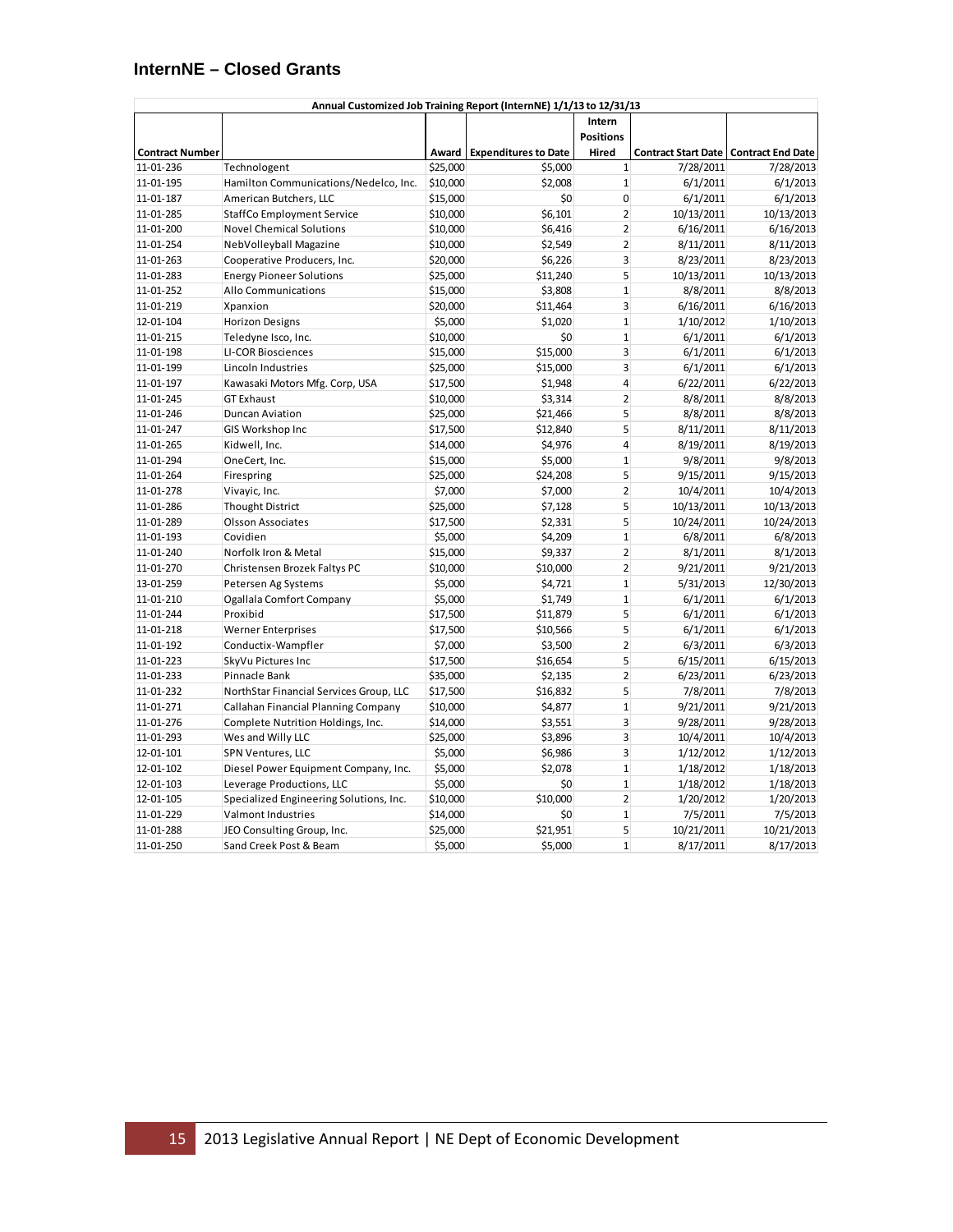## **Nebraska Affordable Housing Trust Fund**

The Nebraska Affordable Housing Trust Fund (NAHTF) was created by the 1996 Nebraska Affordable Housing Act to enhance economic development in the state and provide safe, affordable housing to Nebraska's citizens. Funding is received from the revenue generated through the state's Documentary Stamp Tax. During the 2013 program year, \$4,754,520 was awarded and matched by \$1,128,769; 118 housing units were created; and employment was generated in the amount of 94.7.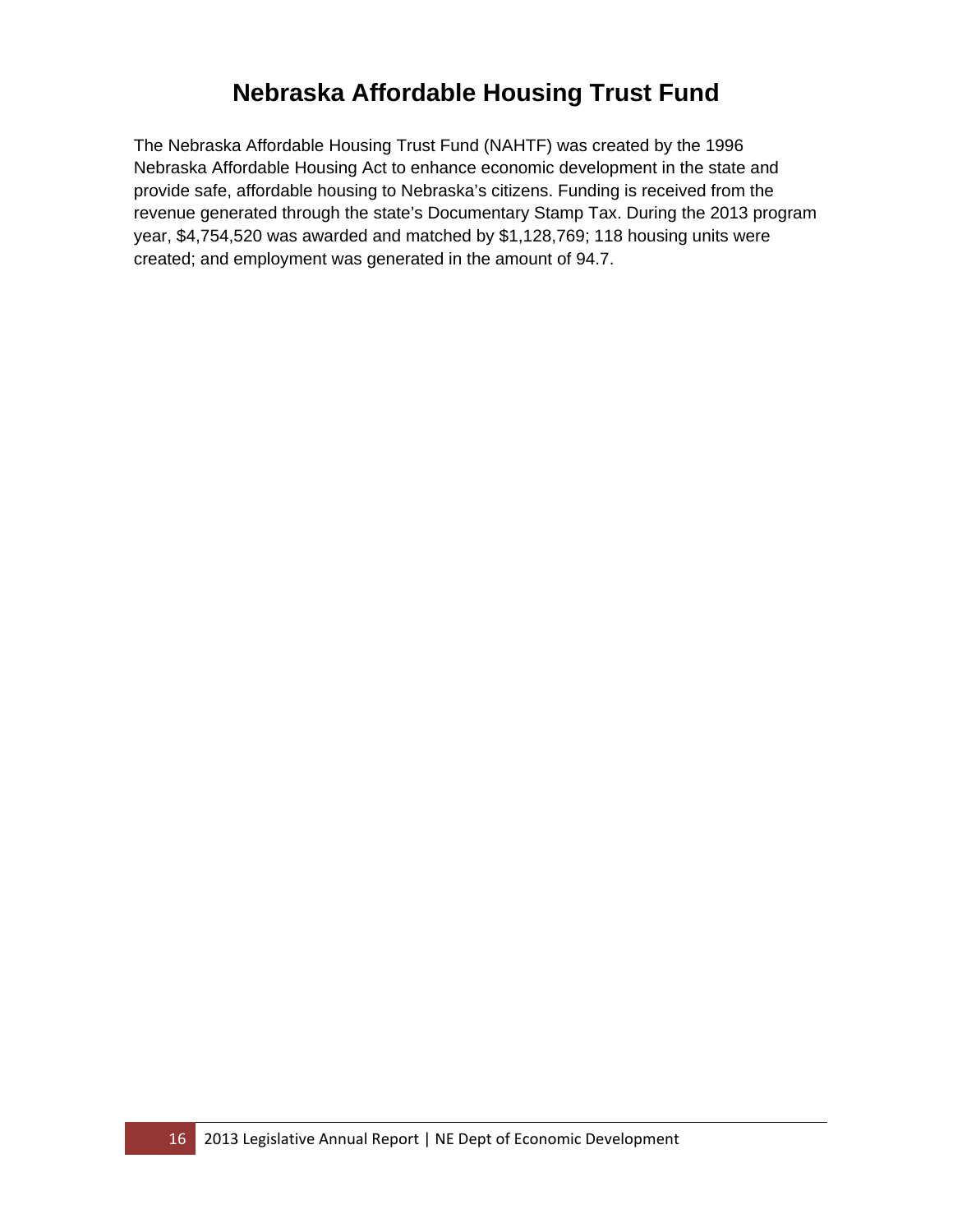#### **Nebraska Affordable Trust Fund**

|                          |                           |                                                | Award                 | Leveraged      | Units                | <b>Employment</b> | <b>Community Revenue</b> |         |
|--------------------------|---------------------------|------------------------------------------------|-----------------------|----------------|----------------------|-------------------|--------------------------|---------|
| <b>Contract Number</b>   | Recipient                 | Location(s)                                    | Amount                | <b>Funds</b>   | Completed            | Generated         | Investment               | in AHTF |
|                          | High Plains               |                                                |                       |                |                      |                   |                          |         |
|                          | Community                 | Counties of: Box                               |                       |                |                      |                   |                          |         |
|                          | Development               | Butte, Dawes,                                  |                       |                |                      | 0.8               |                          |         |
| 13TFTA1002               | Corporation<br>Western    | Sheridan, and Sioux                            | \$30,000              | \$20,000       | <b>NA</b>            |                   | \$85,308                 |         |
|                          | Nebraska                  |                                                |                       |                |                      |                   |                          |         |
|                          | Housing                   |                                                |                       |                |                      |                   |                          |         |
| 13TFHP1025               | Opportunity               | City of Scottsbluff                            | \$444,600             | \$32,000       | 4                    | 7.7               | \$813,155                |         |
|                          | Community                 |                                                |                       |                |                      |                   |                          |         |
|                          | Action                    | Counties of: Banner,                           |                       |                |                      |                   |                          |         |
|                          | Partnership of            | Cheyenne, Deuel,                               |                       |                |                      |                   |                          |         |
|                          | Western                   | Garden, Kimball,                               |                       |                |                      |                   |                          |         |
| 13TFHO1039               | Nebraska                  | Morrill, Scottsbluff                           | \$337,000             | \$53,075       | 14                   | 6.3               | \$665,530                |         |
|                          |                           | Counties of: Banner,                           |                       |                |                      |                   |                          |         |
|                          | Community                 | Cheyenne, Deuel,                               |                       |                |                      |                   |                          |         |
|                          | Action                    | Garden, Kimball,                               |                       |                |                      |                   |                          |         |
|                          | Partnership of            | Morrill, and Scotts                            |                       |                |                      |                   |                          |         |
| 13TFTA1045<br>13TFRH1074 | Mid-Nebraska              | <b>Bluff</b><br>City of Sidney                 | \$30,000<br>\$500,000 | \$5,000<br>\$0 | ΝA<br>$\overline{a}$ | 0.6<br>7.9        | \$59,716<br>\$839,505    |         |
|                          | Sidney                    | Counties of: Blaine,                           |                       |                |                      |                   |                          |         |
|                          |                           | Boyd, Brown, Cherry,                           |                       |                |                      |                   |                          |         |
|                          |                           | Custer, Greeley,                               |                       |                |                      |                   |                          |         |
|                          | Central                   | Garfield, Hamilton,                            |                       |                |                      |                   |                          |         |
|                          | Nebraska                  | Holt, Howard, Keya                             |                       |                |                      |                   |                          |         |
|                          | Economic                  | Paha, Loup, Merrick,                           |                       |                |                      |                   |                          |         |
|                          | Development,              | Rock, Sherman,                                 |                       |                |                      |                   |                          |         |
| 13TFHO2019               | Inc.                      | Valley, and Wheeler                            | \$188,000             | \$0            | 6                    | 3.0               | \$320,758                |         |
|                          | Midwest                   |                                                |                       |                |                      |                   |                          |         |
|                          | Housing                   |                                                |                       |                |                      |                   |                          |         |
| 13TFHP2020               | Initiatives, Inc          | City of Broken Bow                             | \$432,000             | \$172,500      | 6                    | 9.8               | \$1,031,373              |         |
|                          | Southwest                 |                                                |                       |                |                      |                   |                          |         |
|                          | Nebraska                  |                                                |                       |                |                      |                   |                          |         |
|                          | Community                 | Counties of: Perkins,                          |                       |                |                      |                   |                          |         |
| 13TFTA3014               | Betterment<br>Corporation | Chase, Dundy, Hayes,<br>and Hitchcock          | \$30,000              | \$0            | <b>NA</b>            | 0.5               | \$51,185                 |         |
|                          | McCook                    |                                                |                       |                |                      |                   |                          |         |
|                          | Economic Dev.             |                                                |                       |                |                      |                   |                          |         |
| 13TFHP3036               | Corp.                     | City of McCook                                 | \$300,000             | \$4,500        | 3                    | 4.9               | \$519,525                |         |
|                          |                           |                                                |                       |                |                      |                   |                          |         |
|                          |                           | Counties of: Grant,                            |                       |                |                      |                   |                          |         |
|                          |                           | Hooker, Thomas,                                |                       |                |                      |                   |                          |         |
|                          |                           | Arthur, McPherson,                             |                       |                |                      |                   |                          |         |
|                          |                           | Logan, Keith, Perkins,                         |                       |                |                      |                   |                          |         |
|                          |                           | Lincoln, Dawson,                               |                       |                |                      |                   |                          |         |
|                          |                           | Chase, Hayes,                                  |                       |                |                      |                   |                          |         |
|                          | West Central              | Frontier, Gosper,                              |                       |                |                      |                   |                          |         |
| 13TFTA3046               | Nebraska Dev.<br>Dist.    | Dundy, Hitchcock, Red<br>Willow and Furnas     | \$30,000              | \$5,000        | <b>NA</b>            | 0.6               |                          |         |
|                          | Community                 |                                                |                       |                |                      |                   | \$59,716                 |         |
|                          | Action                    | Counties of: Buffalo,                          |                       |                |                      |                   |                          |         |
|                          | Partnership of            | Franklin, Harlan,                              |                       |                |                      |                   |                          |         |
| 13TFHO4009               | Mid-Nebraska              | Kearney, and Phelps                            | \$226,122             | \$0            | 8                    | 3.6               | \$385,800                |         |
|                          |                           | Counties of: Buffalo,                          |                       |                |                      |                   |                          |         |
|                          |                           | Franklin, Frontier,                            |                       |                |                      |                   |                          |         |
|                          | Community                 | Furnas, Gosper,                                |                       |                |                      |                   |                          |         |
|                          | Action                    | Harlan, Kearney,                               |                       |                |                      |                   |                          |         |
|                          | Partnership of            | Phelps, and Red                                |                       |                |                      |                   |                          |         |
| 13TFTA4010               | Mid-Nebraska              | Willow                                         | \$30,000              | \$0            | <b>NA</b>            | 0.5               | \$51,185                 |         |
|                          |                           |                                                |                       |                |                      |                   |                          |         |
|                          | St. Paul Housing          |                                                |                       |                |                      |                   |                          |         |
| 13TFRH4023               | Authority                 | City of St. Paul                               | \$443,050             | \$0            | 3                    | 7.1               | \$755,914                |         |
|                          | Central<br>Nebraska       | Cities of: Loup City,                          |                       |                |                      |                   |                          |         |
|                          | Community                 | Central City, O'Neill,<br>Cairo, Ainsworth and |                       |                |                      |                   |                          |         |
| 13TFRH4026               | Services, Inc.            | Greeley                                        | \$357,628             | \$0            | 24                   | 5.8               | \$610,170                |         |
|                          |                           |                                                |                       |                |                      |                   |                          |         |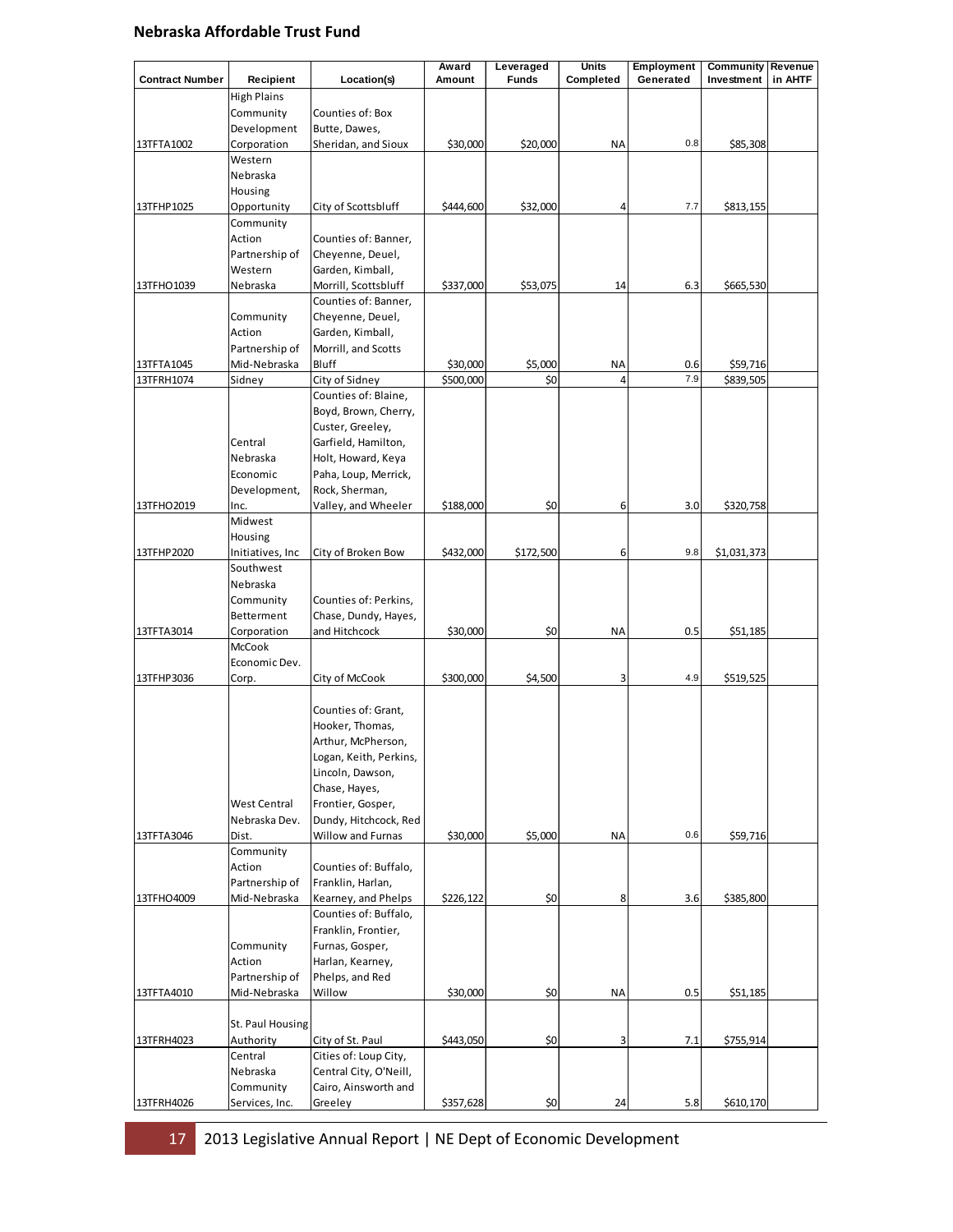#### **Nebraska Affordable Trust Fund (Continued)**

|                        |                     |                         | Award     | Leveraged    | <b>Units</b> | Employment | Community   | Revenue |
|------------------------|---------------------|-------------------------|-----------|--------------|--------------|------------|-------------|---------|
| <b>Contract Number</b> | Recipient           | Location(s)             | Amount    | <b>Funds</b> | Completed    | Generated  | Investment  | in AHTF |
|                        | Housing             |                         |           |              |              |            |             |         |
|                        | Development         | Counties of: Adams,     |           |              |              |            |             |         |
|                        | Corporation -       | Clay, Hall, Nuckolls,   |           |              |              |            |             |         |
| 13TFTA4032             | Hastings            | and Webster             | \$30,000  | \$35,000     | <b>NA</b>    | 1.0        | \$110,900   |         |
|                        |                     |                         |           |              |              |            |             |         |
|                        |                     | Counties of: Burt,      |           |              |              |            |             |         |
|                        | Wayne               | Cumming, Dodge,         |           |              |              |            |             |         |
|                        | Community           | Thurston, Washington    |           |              |              |            |             |         |
| 13TFHP5015             | <b>HDC</b>          | and Wayne               | \$295,000 | \$676,000    | 8            | 15.7       | \$1,656,681 |         |
|                        |                     | Counties of: Colfax,    |           |              |              |            |             |         |
|                        | Neighborworks       | Cuming, Madison,        |           |              |              |            |             |         |
|                        | Northeast           | Peirce, Platte, Stanton |           |              |              |            |             |         |
| 13TFTA5022             | Nebraska            | and Wayne               | \$30,000  | \$89,500     | <b>NA</b>    | 1.9        | \$203,886   |         |
|                        | Coalition for a     |                         |           |              |              |            |             |         |
|                        | Better              |                         |           |              |              |            |             |         |
| 13TFTA5027             | Community           | City of Walthill        | \$30,000  | \$5,694      | <b>NA</b>    | 0.6        | \$60,900    |         |
|                        | <b>Three Rivers</b> |                         |           |              |              |            |             |         |
| 13TFHP5034             | HDC                 | City of Lyons           | \$395,300 | \$0          | 3            | 6.4        | \$674,445   |         |
|                        |                     | Counties of: Burt,      |           |              |              |            |             |         |
|                        | <b>Three Rivers</b> | Cuming, Dodge, and      |           |              |              |            |             |         |
| 13TFTA5035             | Housing             | Washington              | \$30,000  | \$10,000     | <b>NA</b>    | 0.6        | \$68,246    |         |
| 13TFHP6003             | Fillmore Co.        | County of Fillmore      | \$229,120 | \$0          | 8            | 3.7        | \$390,915   |         |
|                        |                     | Counties of: Butler,    |           |              |              |            |             |         |
|                        |                     | Filllmore, Gage,        |           |              |              |            |             |         |
|                        | <b>Blue Valley</b>  | Jefferson, Polk,        |           |              |              |            |             |         |
|                        | Community           | Saline, Seward,         |           |              |              |            |             |         |
| 13TFTA6004             | Action              | Thayer, and York        | \$30,000  | \$2,500      | <b>NA</b>    | 0.5        | \$55,450    |         |
|                        |                     | Counties of: Fillmore,  |           |              |              |            |             |         |
|                        | <b>Blue Valley</b>  | Gage, Jefferson,        |           |              |              |            |             |         |
|                        | Community           | Saline, Thayer, and     |           |              |              |            |             |         |
| 13TFHO6005             | Action              | York                    | \$200,000 | \$0          |              | 3.2        | \$341,232   |         |
|                        |                     | Counties of: Fillmore,  |           |              |              |            |             |         |
|                        | <b>Blue Valley</b>  | Gage, Jefferson,        |           |              |              |            |             |         |
|                        | Community           | Saline, Thayer, and     |           |              |              |            |             |         |
| 13TFHP6006             | Action              | York                    | \$300,000 | \$0          | 8            | 4.8        | \$511,848   |         |
|                        | Nebraska            |                         |           |              |              |            |             |         |
|                        | Housing             |                         |           |              |              |            |             |         |
| 13TFTA8021             | Developers          | State-wide              | \$30,000  | \$10,000     | NA           | 0.6        | \$68,246    |         |
|                        | NeighborWorks       |                         |           |              |              |            |             |         |
| 13TFHP8049             | Lincoln             | City of Lincoln         | \$221,300 | \$0          | 16           | 3.6        | \$377,573   |         |
|                        | NeighborWorks       |                         |           |              |              |            |             |         |
| 13TFTA8051             | Lincoln             | City of Lincoln         | \$30,000  | \$60,000     | ΝA           | 1.5        | \$153,554   |         |

| <b>Totals</b>                                                                                                                                 |  |  | Award<br>Amount<br>\$4,754,520 | Leveraged<br><b>Funds</b><br>1,128,769 | <b>Units</b><br>Completed<br>118 | <b>Employment</b><br>Generated<br>94.7 | Community<br>Investment<br>\$10,024,253 |  |  |
|-----------------------------------------------------------------------------------------------------------------------------------------------|--|--|--------------------------------|----------------------------------------|----------------------------------|----------------------------------------|-----------------------------------------|--|--|
|                                                                                                                                               |  |  |                                |                                        |                                  |                                        |                                         |  |  |
| *2013 Deposited Revenue: \$7,787,400                                                                                                          |  |  |                                |                                        |                                  |                                        |                                         |  |  |
|                                                                                                                                               |  |  |                                |                                        |                                  |                                        |                                         |  |  |
| Occupancy Rate: The 2013 projects are in process of construction. Once completed, occupancy rate is anticipated to be at or above 93 percent. |  |  |                                |                                        |                                  |                                        |                                         |  |  |
|                                                                                                                                               |  |  |                                |                                        |                                  |                                        |                                         |  |  |
|                                                                                                                                               |  |  |                                |                                        |                                  |                                        |                                         |  |  |
| *As reported in NIS, between July1, 2012 and June 30, 2013 excluding interest deposits                                                        |  |  |                                |                                        |                                  |                                        |                                         |  |  |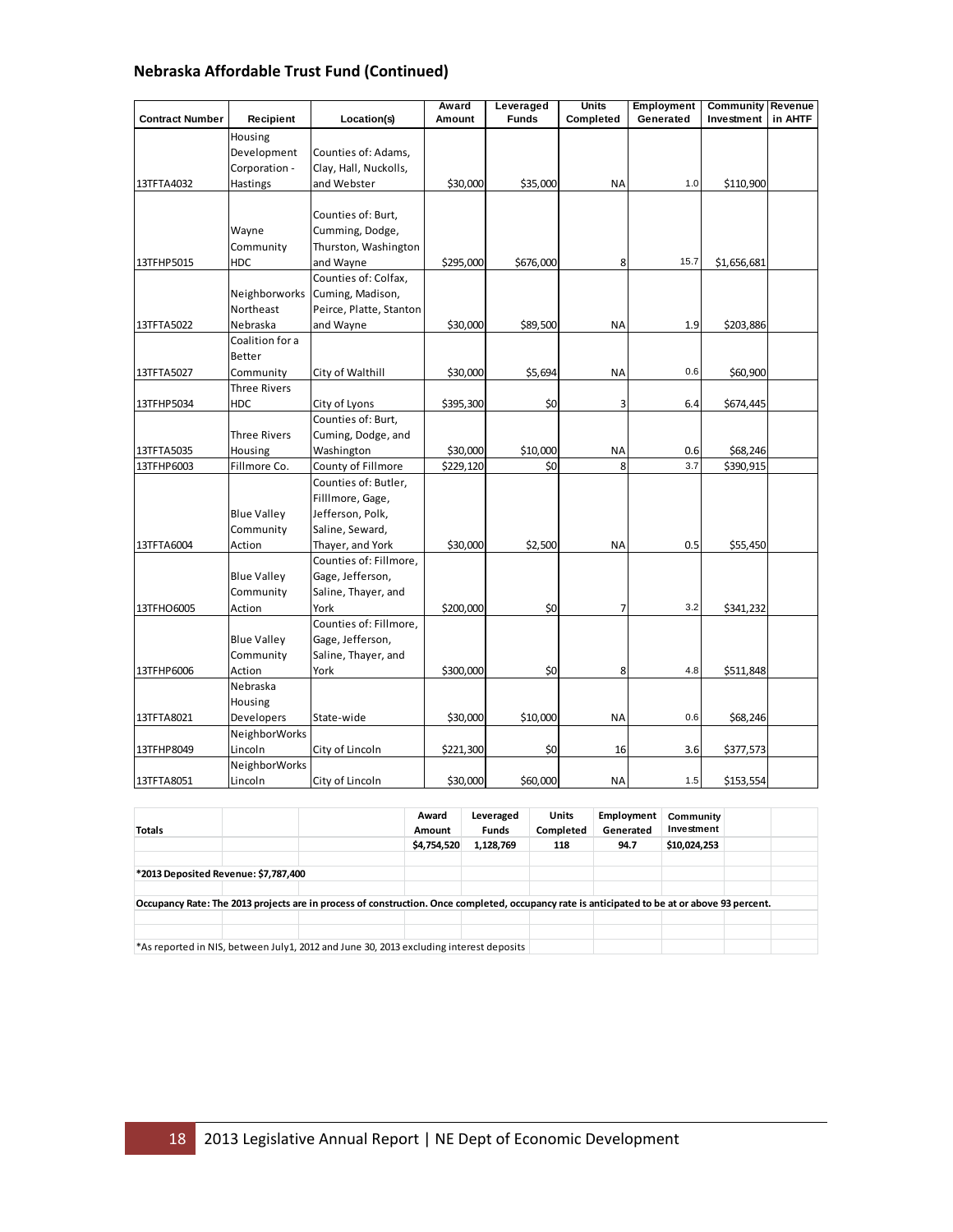# **Nebraska Operational Assistance Act**

The Nebraska Operational Assistance Act requires the Department of Economic Development to maintain a program that assists potential high-growth businesses in establishing a foundation sufficient for the attraction of private equity. This assistance includes:

- market analysis;
- executive recruitment:
- sales and marketing analysis;
- financial projection analysis;
- network;
- **•** business model review;
- business coaching;
- business plan review; and
- intellectual property development.

The program, provided under the Act, may also include the following:

- cooperate with other service entities to facilitate its overall effectiveness;
- develop a statewide system to facilitate venture capital investing;
- identify and provide potential investors with information about opportunities in Nebraska;
- identify entrepreneurs and high-growth businesses and provide them with information about investors seeking investment opportunities;
- develop a clearinghouse and access point for information about venture capital investment opportunities in Nebraska;
- serve as the central organization and clearing house for delivering appropriate education and training programs for potential investors in business enterprises;
- facilitate the formation of private venture capital funds; and
- assist in the formation of intrastate or industry-specific venture capital networks.

Invest Nebraska Corporation, a non-profit, 501(c)(3) venture development organization, was selected by the Department in December 2011 to develop the program under the Act. The organization advises and invests in early stage businesses across the state. Invest Nebraska is governed by an eleven-member volunteer board of directors. These directors bring a wealth of experience that includes: university research and commercialization, venture capital, accounting, investment portfolio management, angel investing, private equity, early-stage entrepreneurial development, patent law, transaction law, and banking. The organization is led by a management team with significant venture capital and economic development experience.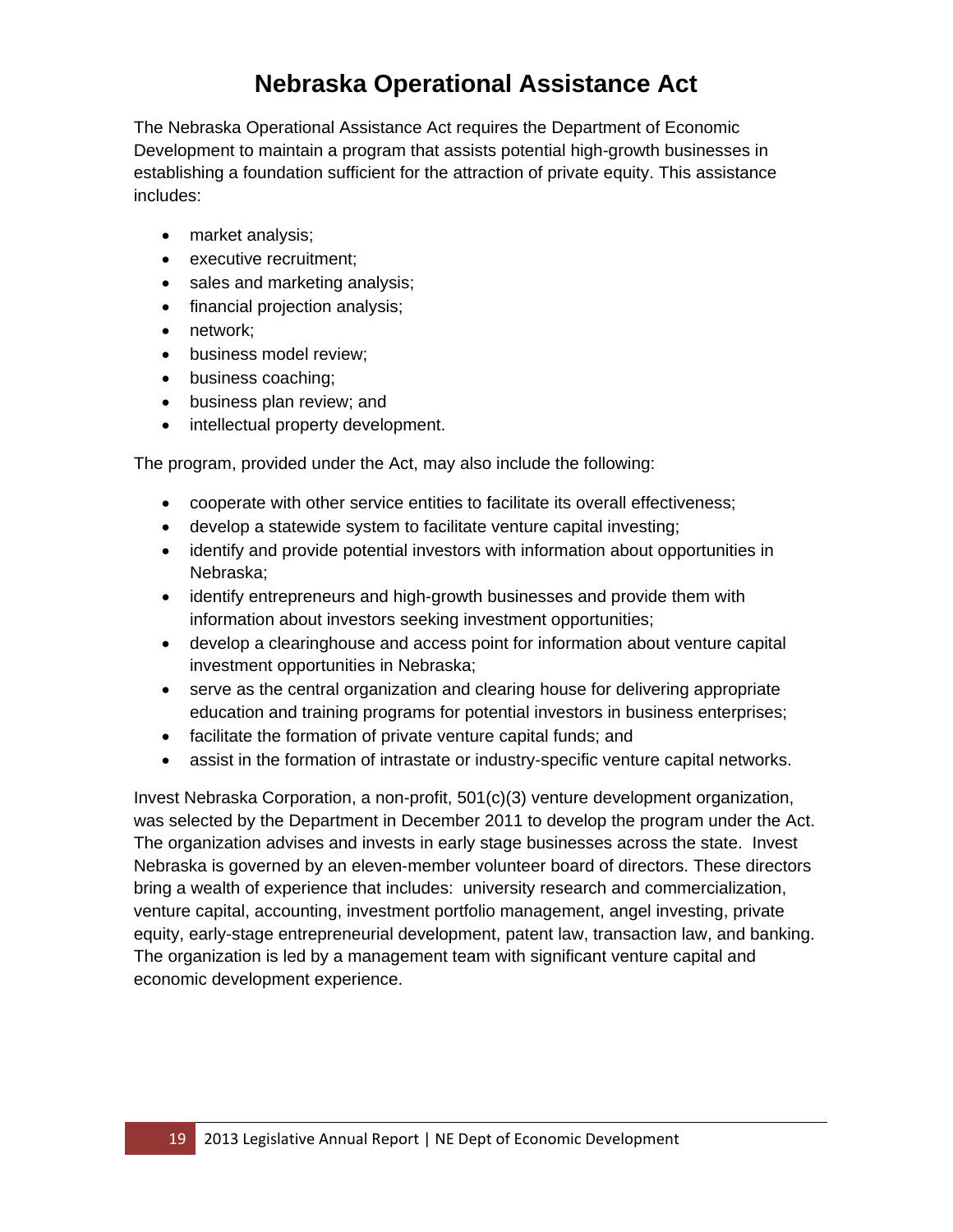# **Nebraska Operational Assistance Act (Continued)**

Since 2009, Invest Nebraska has provided capital totaling \$488,000 to start-up businesses in Nebraska under this program. This financial assistance is offered in the form of lowinterest loans and equity ownership. As of 12/31/13, these businesses received a total of \$4.5 million in follow-on capital.

For each dollar of financial assistance provided by Invest Nebraska, \$10 in follow-on capital was received by the various portfolio companies.

During calendar year 2013, the statewide technical assistance provided by Invest Nebraska under the program resulted in the following metrics:

- reviewed 45 business plans
- engaged 144 entrepreneurs and innovators to discuss their idea and/or business
- provided entrepreneurial assistance to 101 entrepreneurs and innovators
- provided 3,756 hours of free assistance to Nebraska entrepreneurs and innovators
- conducted due diligence on 40 companies for a possible seed/angel investment
- invested \$2.2 million in five high-growth companies in Nebraska
- provided 2,683 hours of technical assistance to Invest Nebraska portfolio companies
- created and supported 31 direct jobs with an average wage of \$71,452
- helped develop the NMotion Accelerator located in Lincoln and mentored five companies participating in the Accelerator
- mentored seven companies participating in the Straight Shot Accelerator program in Omaha
- continued to assist with the organization and development of the eHatchery Initiative in Kearney

Invest Nebraska developed an online clearinghouse and access point for information about angel investment opportunities in Nebraska. Invest Nebraska has selected the gust platform (www.gust.com) as this clearinghouse. Gust, formerly known as angelsoft, provides a global platform for the sourcing and management of early-stage investments. The platform is endorsed by the Angel Capital Association, the World Business Angels Association, the National Angel Capital Organization, and the National Association of Seed and Venture Funds.

Potential or interested accredited angel investors contact Invest Nebraska for access to the clearinghouse. The investors are invited to join the "deal room" through an email invitation. Individuals then receive an email from Invest Nebraska granting them access once they log-on to gust and choose a password. In this deal room, interested angels can review material provided by the company, due diligence Invest Nebraska has completed, and possible comments about the deal. If the angel requires additional information regarding the company, they then contact Invest Nebraska or the owner of the company.